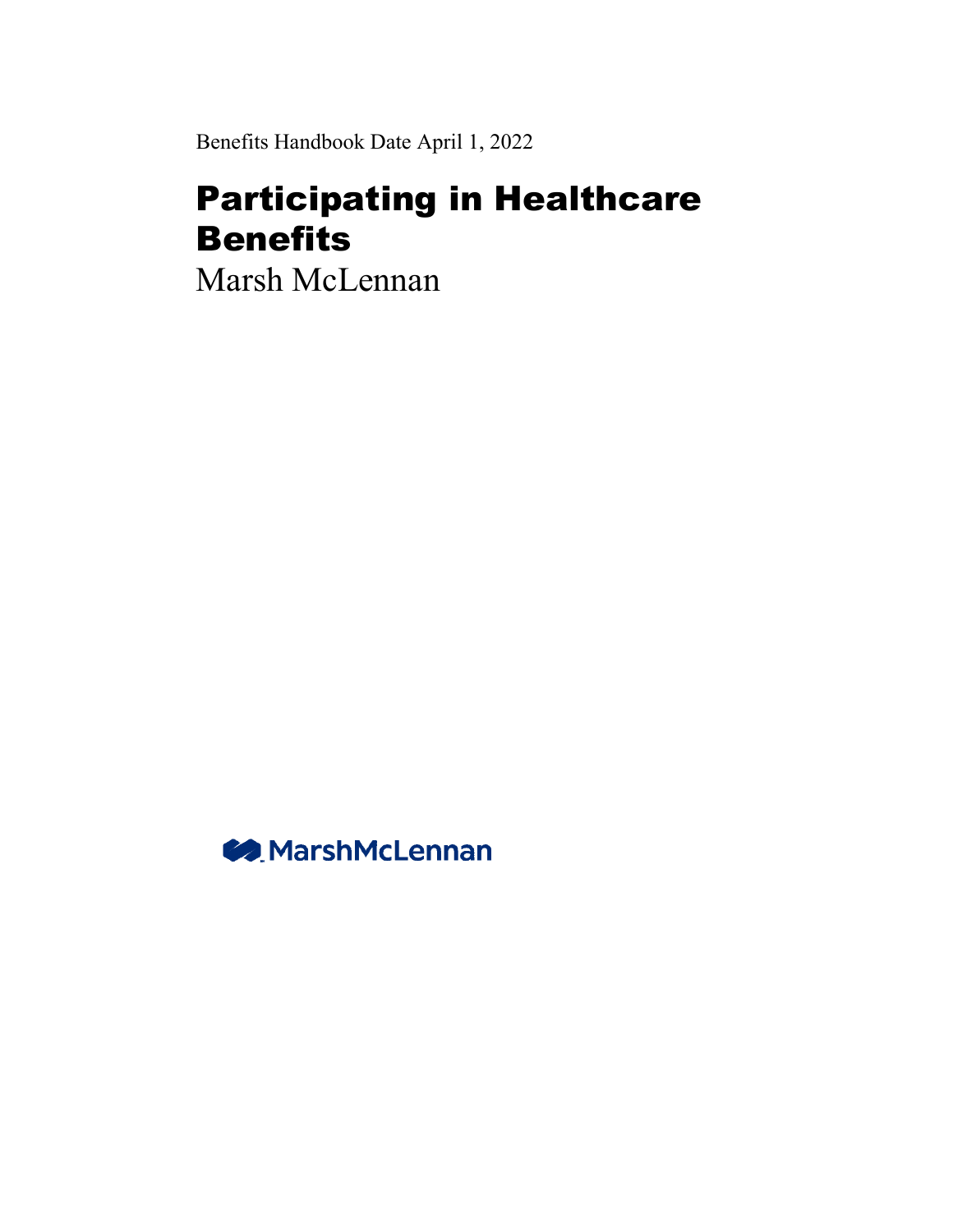# Participating in Healthcare **Benefits**

*This section explains which employees are eligible to participate in the Marsh & McLennan Companies (Company) healthcare benefits. This section also explains which family members are eligible to participate in the healthcare plans.* 

#### Participation Information for Non-Employees

For the healthcare plans that provide benefits for those who are not current employees (such as Medicare eligible retirees), the eligibility and participation information is generally contained in the section that describes the applicable benefit. However, information on pre 65 retiree medical coverage can be found in the section called *Participating in Pre-65 Retiree Medical Coverage*.

#### "You," "Your," and "Employee"

- As used throughout this plan summary, "employee", "you" and "your" always mean:
- For Marsh & **McLennan Companies** participants: a US regular employee of Marsh & McLennan Companies or any subsidiary or affiliate of Marsh & **McLennan** Companies (other than MMA).
	- For MMA participants: a US regular employee of MMA-Corporate, MMA-Alaska, MMA-Northeast, Security Insurance Services of Marsh & McLennan Agency LLC or Marsh & McLennan Agency LLC, Private Client Services – National Region (MMA PCS - National).

In addition, references in this section to Marsh & McLennan Companies mean Marsh McLennan.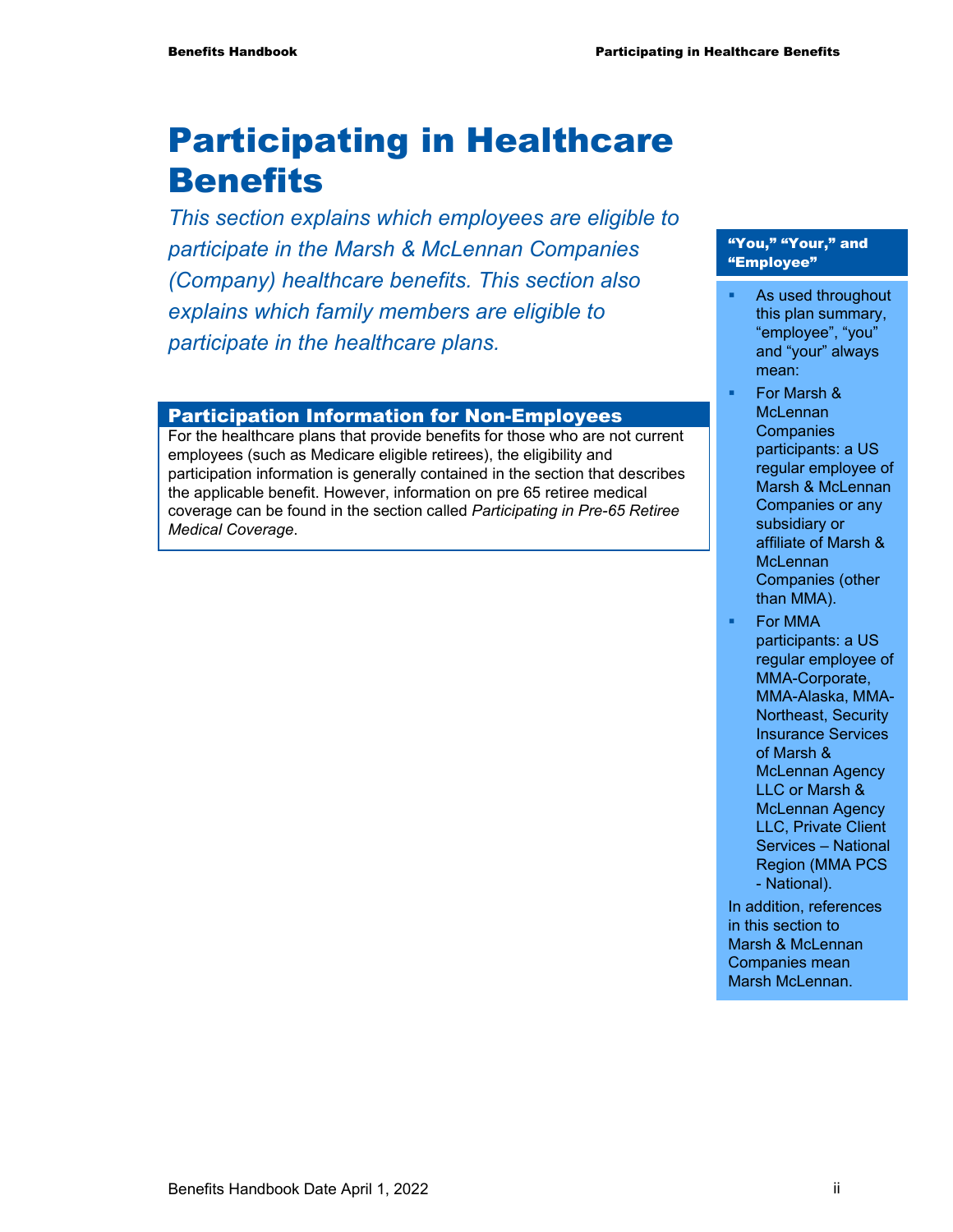# **Contents**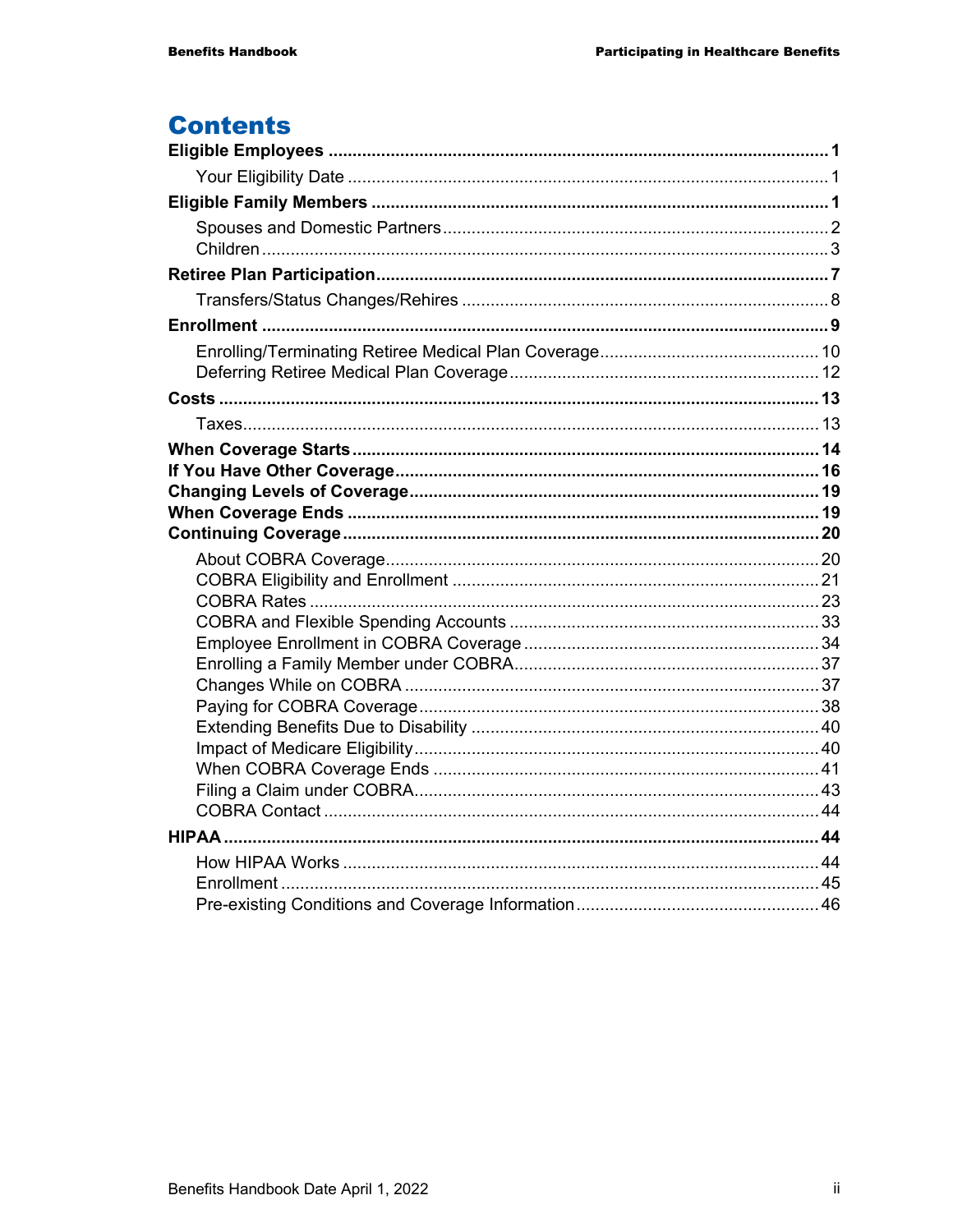# Eligible Employees

To be eligible for the Company healthcare benefits described in this Benefits Handbook you must meet the eligibility criteria listed below.

### *Eligibility*

If you are an employee of Marsh & McLennan Companies or any subsidiary or affiliate of Marsh & McLennan Companies and you meet the requirements set forth below, you become eligible on your eligibility date.

You can also cover your eligible family members.

Opposite gender or same gender domestic partners are eligible for coverage under this Plan.

# *Eligibility Requirements*

#### *Eligible Marsh & McLennan Companies Employees (other than MMA)*

You are eligible if you are an employee classified on payroll as a US regular employee of Marsh & McLennan Companies or any subsidiary or affiliate of Marsh & McLennan Companies (other than MMA and any of its subsidiaries (MMA)).

Individuals who are classified on payroll as temporary employees, who are compensated as independent contractors or who are employed by any entity in Bermuda, Barbados or Cayman Islands are not eligible to participate.

### *Eligible MMA Employees*

You are eligible if you are an employee classified on payroll as a US regular employee of Marsh & McLennan Agency LLC – Corporate (MMA-Corporate), Marsh & McLennan Agency LLC – Alaska (MMA-Alaska), Marsh & McLennan Agency LLC – Northeast (MMA-Northeast), Security Insurance Services of Marsh & McLennan Agency LLC or Marsh & McLennan Agency LLC, Private Client Services - National Region (MMA PCS - National).

Individuals who are classified on payroll as temporary employees or who are compensated as independent contractors are not eligible to participate.

# Your Eligibility Date

There is no waiting period if you are actively-at-work. Your eligibility date is the first day you are Actively-At-Work on or after your date of hire.

# Eligible Family Members

If you are an eligible employee, you may enroll eligible family members for coverage under certain Company healthcare benefit plans.

To enroll your family members for any Company healthcare benefit:

you must meet the employee eligibility requirements for the plan,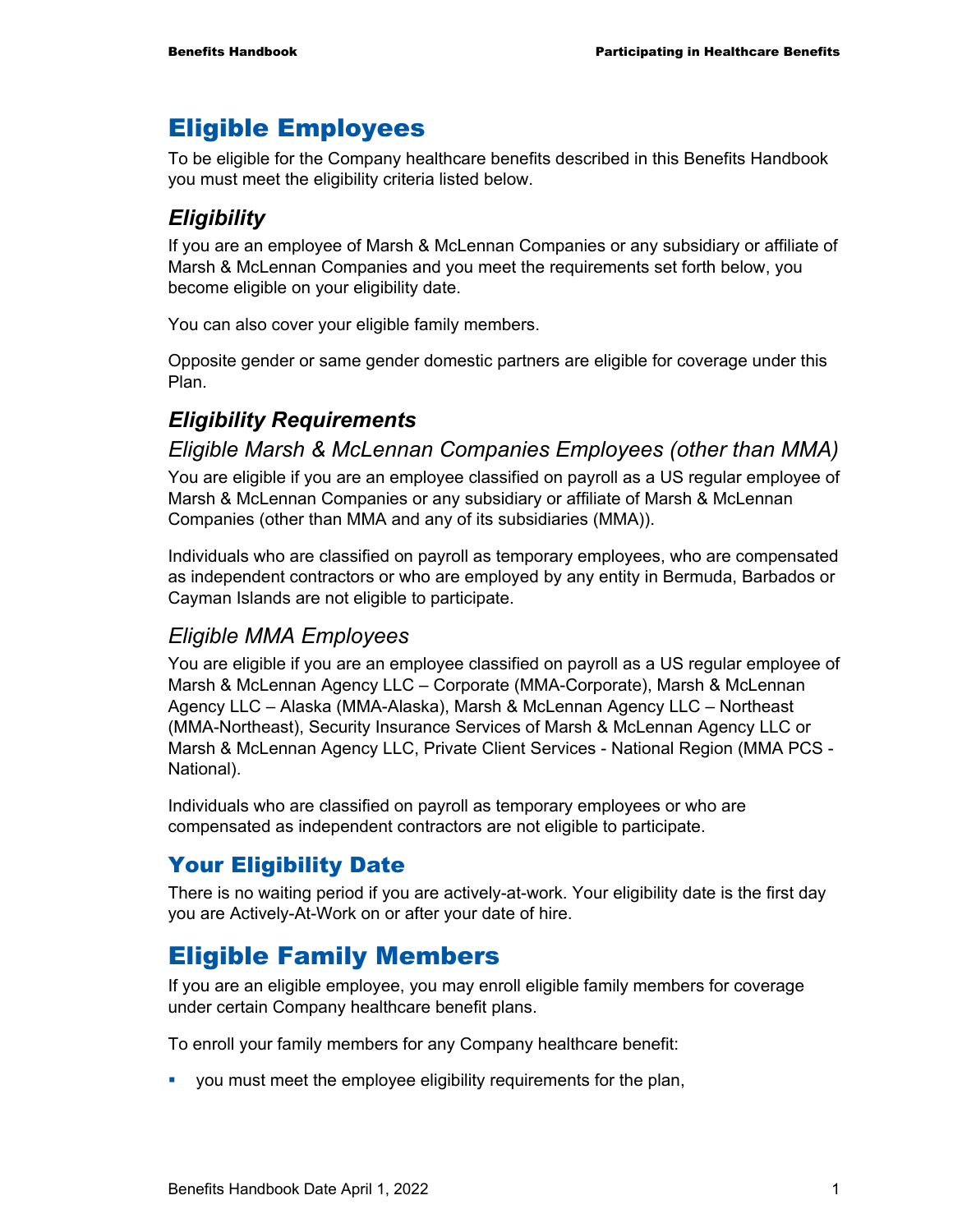- the family members you want to cover must meet the eligibility requirements for the plan, and
- the benefit plan must provide coverage for the eligible family member you wish to cover.

#### Is evidence of insurability required for coverage?

No, evidence of insurability is not required for coverage under the Company healthcare plans.

### Spouses and Domestic Partners

Adding a spouse or same gender or opposite gender domestic partner to certain benefits coverage is permitted upon employment or during the Annual Enrollment period for coverage effective the following January  $1<sup>st</sup>$  if you satisfy the plans' criteria, or immediately upon satisfying the plans' criteria if you previously did not qualify. To cover a spouse or domestic partner, you will be required to certify in the Mercer Marketplace Benefits Enrollment Website that your eligible family member meets the eligibility criteria as defined below.

#### *Spouse / Domestic Partner*

 You have already received a marriage license from a US state or local authority, or registered your domestic partnership with a US state or local authority.

#### *Spouse Only*

 Although not registered with a US state or local authority, your relationship constitutes a marriage under US state or local law (e.g. common law marriage or a marriage outside the US that is honored under US state or local law).

#### *Domestic Partner Only*

- Although not registered with a US state or local authority, your relationship constitutes an eligible domestic partnership. To establish that your relationship constitutes an eligible domestic partnership you and your domestic partner must:
- **be at least 18 years old**
- not be legally married, under federal law, to each other or anyone else or part of another domestic partnership during the previous 12 months
- currently be in an exclusive, committed relationship with each other that has existed for at least 12 months and is intended to be permanent
- currently reside together, and have resided together for at least the previous 12 months, and intend to do so permanently
- **•** have agreed to share responsibility for each other's common welfare and basic financial obligations
- **•** not be related by blood to a degree of closeness that would prohibit marriage under applicable state law.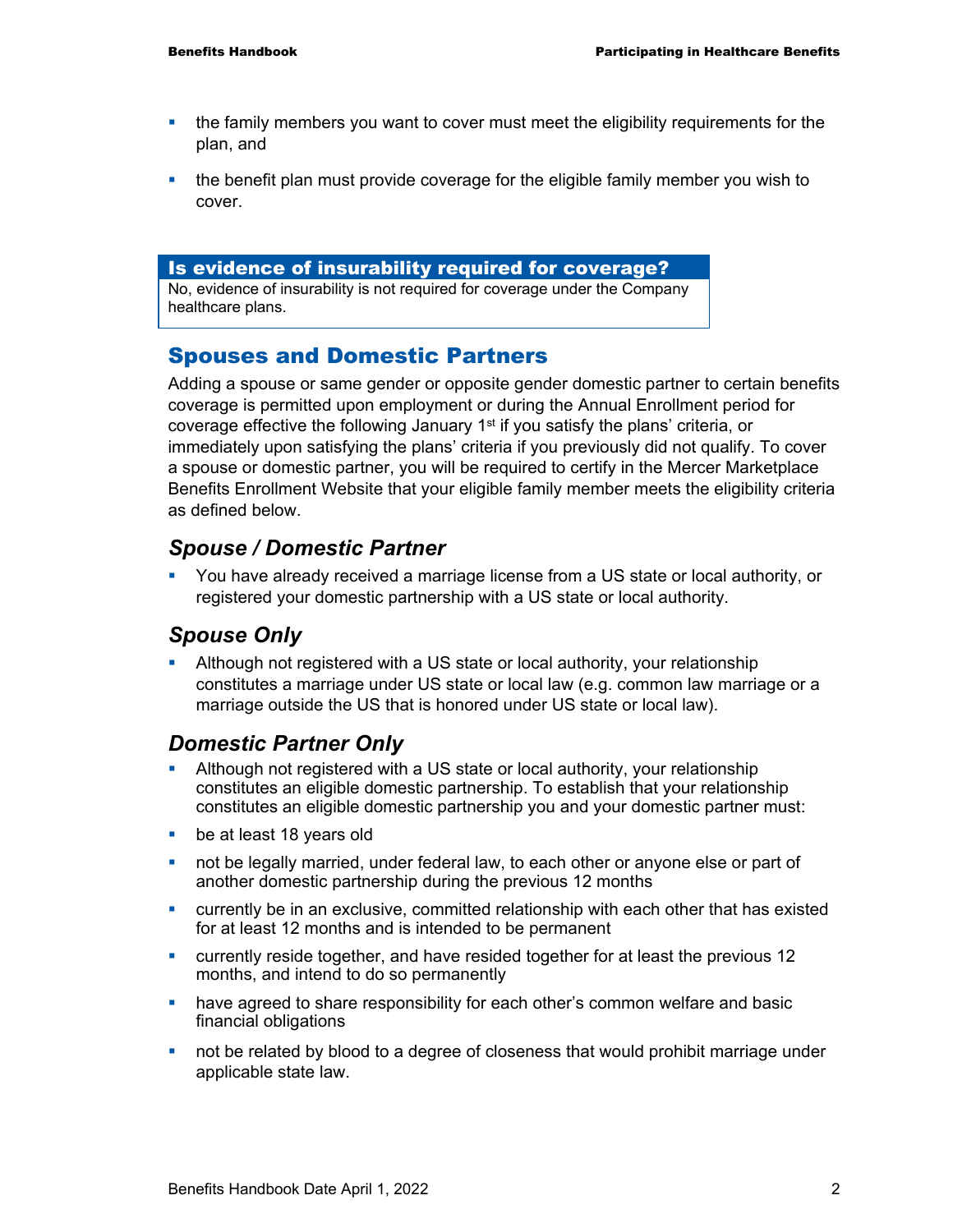Marsh McLennan reserves the right to require documentary proof of your domestic partnership or marriage at any time, for the purpose of determining benefits eligibility. If requested, you must provide documents verifying the registration of your domestic partnership with a state or local authority, your cohabitation and/or mutual commitment, or a marriage license that has been approved by a state or local government authority.

My spouse or domestic partner also works for the Company; can I still cover my spouse or domestic partner under my healthcare plans?

You can cover your spouse or domestic partner as a family member under your healthcare plans, or your spouse or domestic partner can elect separate employee coverage. You or your spouse or domestic partner can't be covered as both an employee and a family member under the same Company healthcare plans.

### Children

To cover an eligible child(ren), you will be required to certify in the Mercer Marketplace Benefits Enrollment Website that your child(ren) meets the eligibility criteria as defined below.

- **vour biological child**
- $\blacksquare$  the child of a domestic partner
- **v** your stepchild
- a child for whom you or your spouse are the legally appointed guardian with full financial responsibility
- your legally adopted child or child placed with you for adoption.

The phrase "placed for adoption" generally means that the employee has assumed the legal obligation to totally or partially support the child in anticipation of adoption of such child.

**Note:** Any child that meets one of these eligibility requirements and who is incapable of self support by reason of a total physical or mental disability as determined by the Claims Administrator, may be covered beyond the end of the calendar year in which the child attains age 26.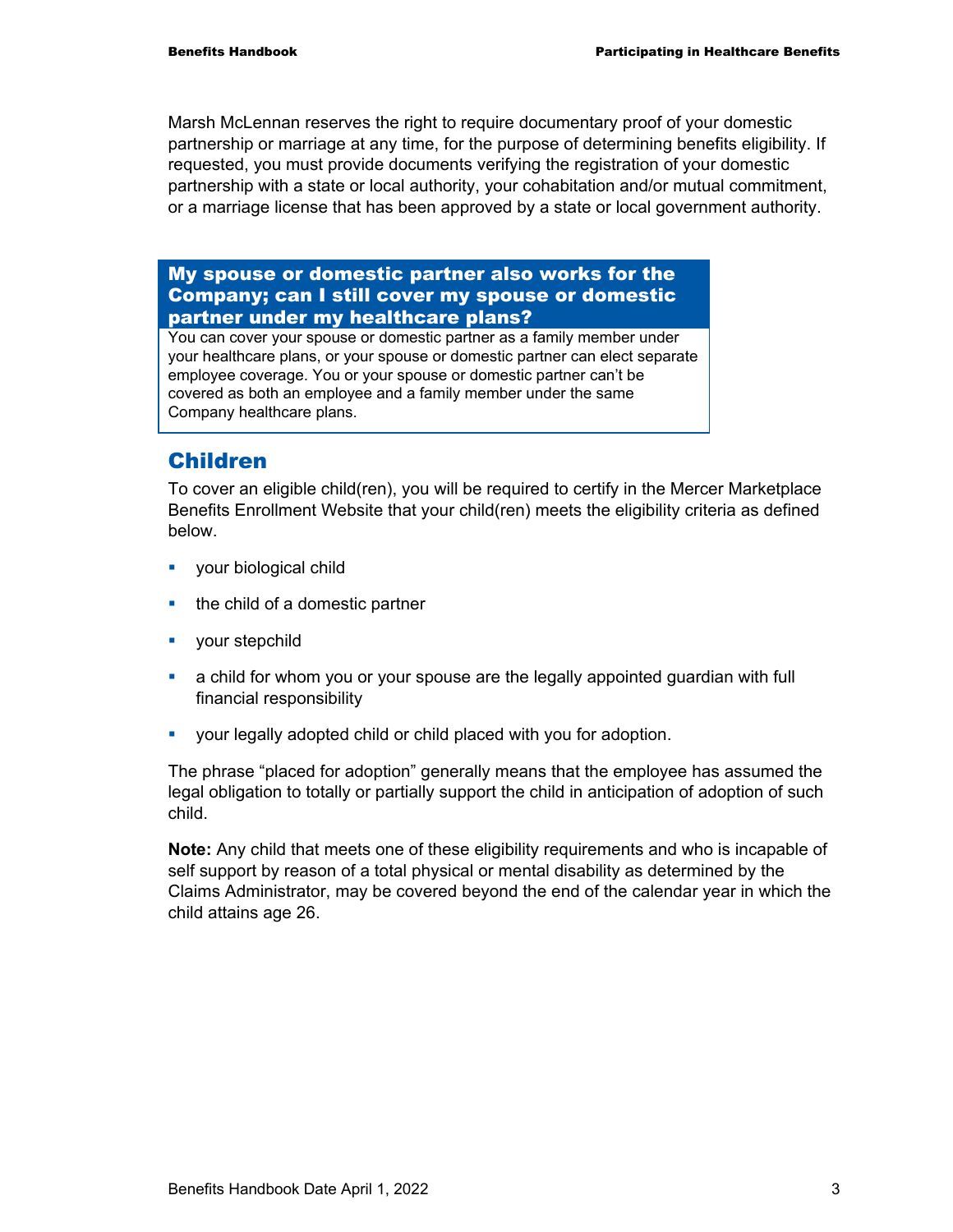# *Eligibility for Children*

Dependent children are eligible for healthcare coverage until the end of the calendar year in which they attain age 26. This eligibility provision applies even if your child is married, has access to coverage through his or her employer, doesn't attend school full-time or live with you, and is not your tax dependent.

**Note:** While married children are eligible for healthcare coverage under your plan until the end of the calendar year in which they attain age 26, this provision does not apply to your child's spouse and/or child(ren), unless you or your spouse is the child's legally appointed guardian with full financial responsibility.

The Company has the right to require documentation to verify the relationship (such as a copy of the court order appointing legal guardianship). Company healthcare plan coverage does not cover foster children or other children living with you, including your grandchildren, unless you are their legal guardian with full financial responsibility—that is, you or your spouse claims them as a dependent on your annual tax return.

# *How long can I cover my child?*

Generally, you can cover your child through the end of the calendar year in which the child attains age 26. You may be able to extend coverage for your child beyond the end of the calendar year in which the child attains age 26, if your child is disabled.

Your child's coverage will stop upon the earlier of:

- **F** reaching the maximum age for coverage (the end of the calendar year in which the child attains age 26), or
- no longer meeting the plan's eligibility requirements.

If your child continues to be disabled over the age limit for coverage, your child may still be eligible to continue coverage. Otherwise, if your child reaches the age limit for coverage (the end of the calendar year in which the child attains age 26) or no longer meets the eligibility requirements, you must remove your child from coverage. Go to Colleague Connect (**https://mmcglobal.sharepoint.com/sites/home**), click **Pay & Benefits** and select **Mercer Marketplace Benefits Enrollment Website** under **Benefits**. No refund of contributions will be paid beyond the date eligibility ceases. If you fail to remove your child from coverage and any claims are paid for expenses incurred after the date eligibility ceases, you and your family must reimburse the plan for these claims. Failure to timely remove your child may also result in missing the child's opportunity for COBRA continuation coverage.

#### When Children Become Ineligible

If your covered child no longer meets the eligibility requirements, you must remove your child from coverage by going to the applicable benefits enrollment system via Colleague **Connect** (**https://mmcglobal.sh arepoint**

**.com/sites/home**).

- No refund of contributions will be paid beyond the date eligibility ceases.
- If you fail to remove your child from coverage and any claims are paid for expenses incurred after the date eligibility ceases, you and your family must reimburse the Plan for these claims.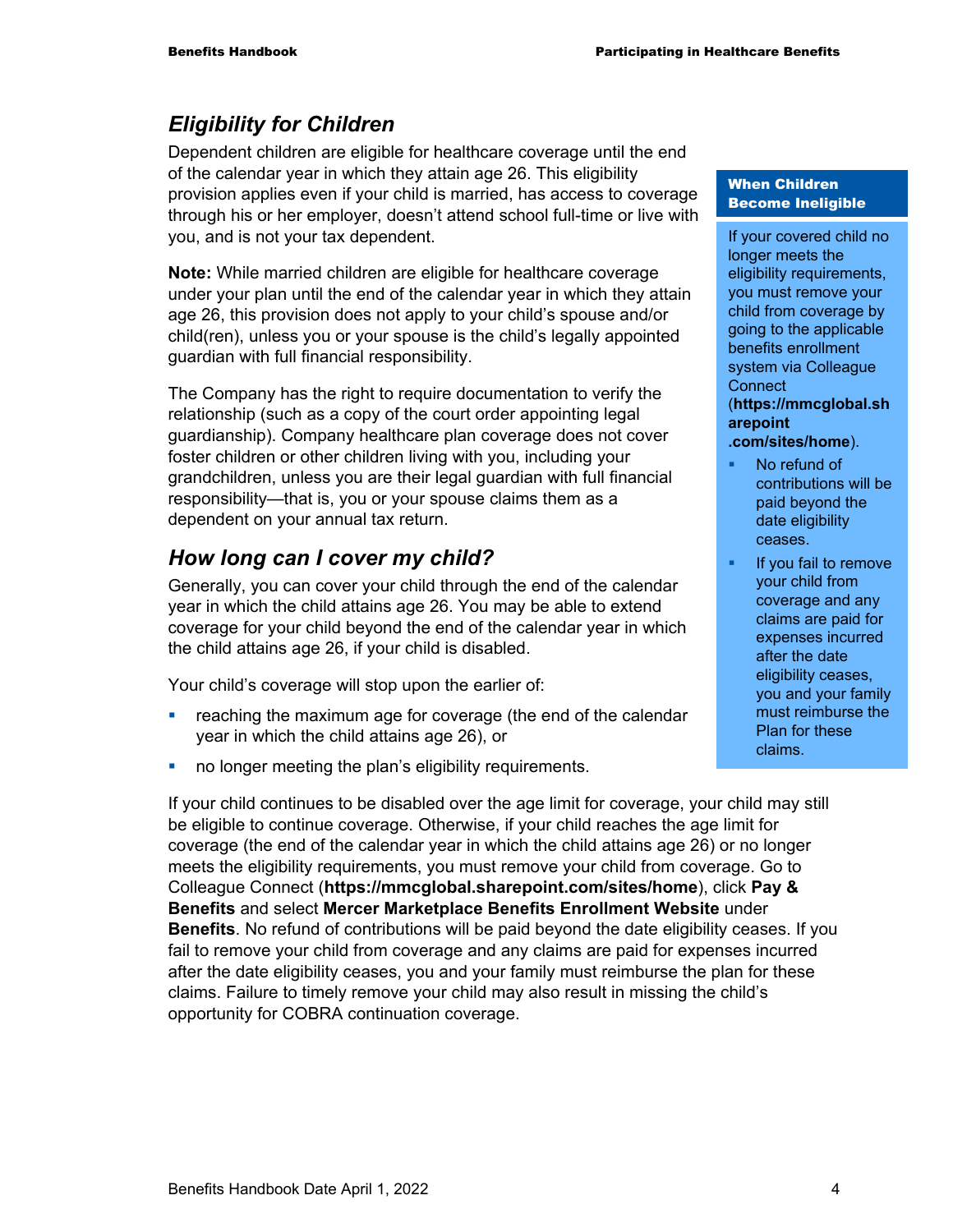### *My spouse or domestic partner also works for the Company; can we both cover our child?*

Your child can be covered under either your coverage or your spouse's or domestic partner's coverage, but not both. To be covered, your child has to meet the dependent child eligibility requirements.

### *I am divorced and do not have sole custody of my child; can I still cover my child under the healthcare plans?*

You can still cover your child until the end of the calendar year in which the child attains age 26.

# *Can I continue covering my disabled child once my child reaches the age limit for coverage?*

You can cover your disabled child over the limiting age. To be eligible for coverage, your child has to be incapable of self support by reason of a total mental or physical disability, as determined by the Claims Administrator.

In order to register a child as disabled, you must fill out the applicable medical plan provider form (contact your medical plan provider for the appropriate form) for continuing coverage beyond the limiting age and return the form to the Claims Administrator no later than 30 calendar days after the disabled child's coverage would otherwise end. The Claims Administrator will review the request for disabled status and will notify the Company and the employee whether the child is determined as disabled. If approved, eligibility records will be adjusted to allow for coverage beyond the end of the calendar year in which your child attains age 26, as long as the child meets the remaining eligibility requirements.

Your child's disability has to begin before the date eligibility would otherwise end. In addition, to be covered beyond the limiting age, your child must already be covered or have current continuous coverage under one of the Company healthcare plans prior to reaching the limiting age.

If approved, eligibility records will be adjusted to allow for coverage beyond the limiting age as long as the child meets the remaining eligibility requirements.

# *Can I cover my grandchild?*

You cannot cover your grandchild unless you are the legally appointed guardian or you have legally adopted the child, and the child resides with you.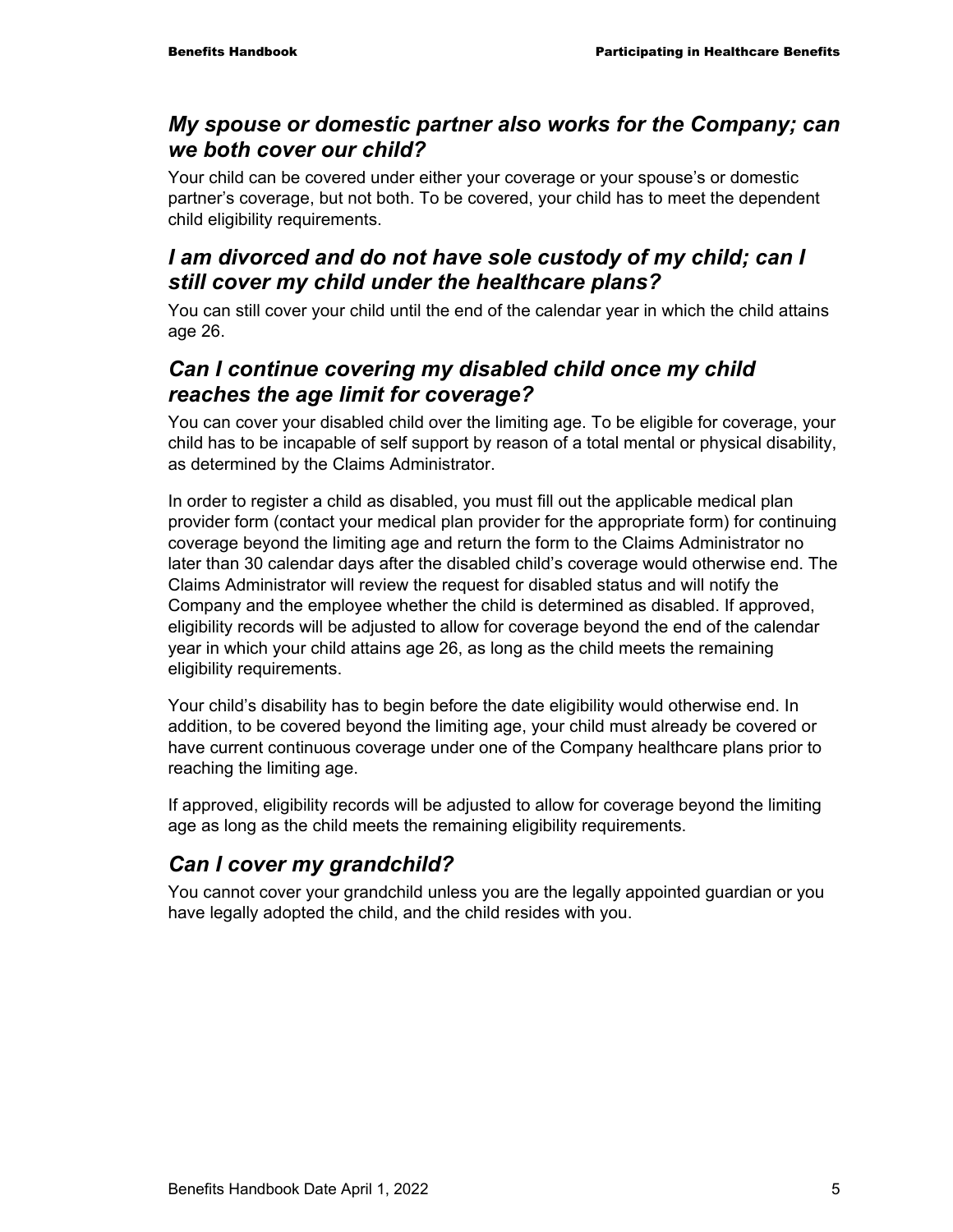#### My dependent child is having a baby; what will be covered?

If your daughter is covered under a Company medical plan, she is covered for maternity benefits, which include delivery of the baby. Unless the newborn meets the definition of an eligible child and is covered under the Company healthcare plan, medical care for the newborn, whether in or out of the hospital is not covered.

### *Can I cover my child who is not attending school, is temporarily out of school (as a student on leave or for medical reasons) or changes to a part-time status?*

As long as your child meets the eligibility requirements, coverage will continue through the end of the calendar year in which your child attains age 26, whether or not a full- or part-time student. This provision also applies if your child is married, has access to coverage through his or her employer, doesn't live with you and is not your tax dependent.

When your child reaches the age limit for coverage (the end of the calendar year in which your child attains age 26) or no longer meets the eligibility requirements, you must remove your child from coverage. Go to Colleague Connect

(**https://mmcglobal.sharepoint.com/sites/home**), click **Pay & Benefits** and select **Mercer Marketplace Benefits Enrollment Website** under **Benefits**. No refund of contributions will be paid beyond the date eligibility ceases. If you fail to remove your child from coverage and any claims are paid for expenses incurred after the date eligibility ceases, you and your family must reimburse the Plan for these claims.

# *Can I cover my married child who is still dependent on me?*

Yes, you can cover a married child up to the end of the calendar year in which your child attains age 26.

**Note:** While married children are eligible for healthcare coverage under your plan until the end of the calendar year in which they attain age 26, this provision does not apply to your child's spouse and/or child(ren), unless you or your spouse is the child's legally appointed guardian with full financial responsibility.

Once your child reaches the age limit for coverage (the end of the calendar year in which your child attains age 26), you must remove your child from coverage. Go to Colleague Connect (**https://mmcglobal.sharepoint.com/sites/home**), click **Pay & Benefits** and select **Mercer Marketplace Benefits Enrollment Website** under **Benefits**. No refund of contributions will be paid beyond the date eligibility ceases. If you fail to remove your child from coverage and any claims are paid for expenses incurred after the date eligibility ceases, you and your family must reimburse the Plan for these claims. Failure to timely remove your child may also result in missing the child's opportunity for COBRA continuation coverage.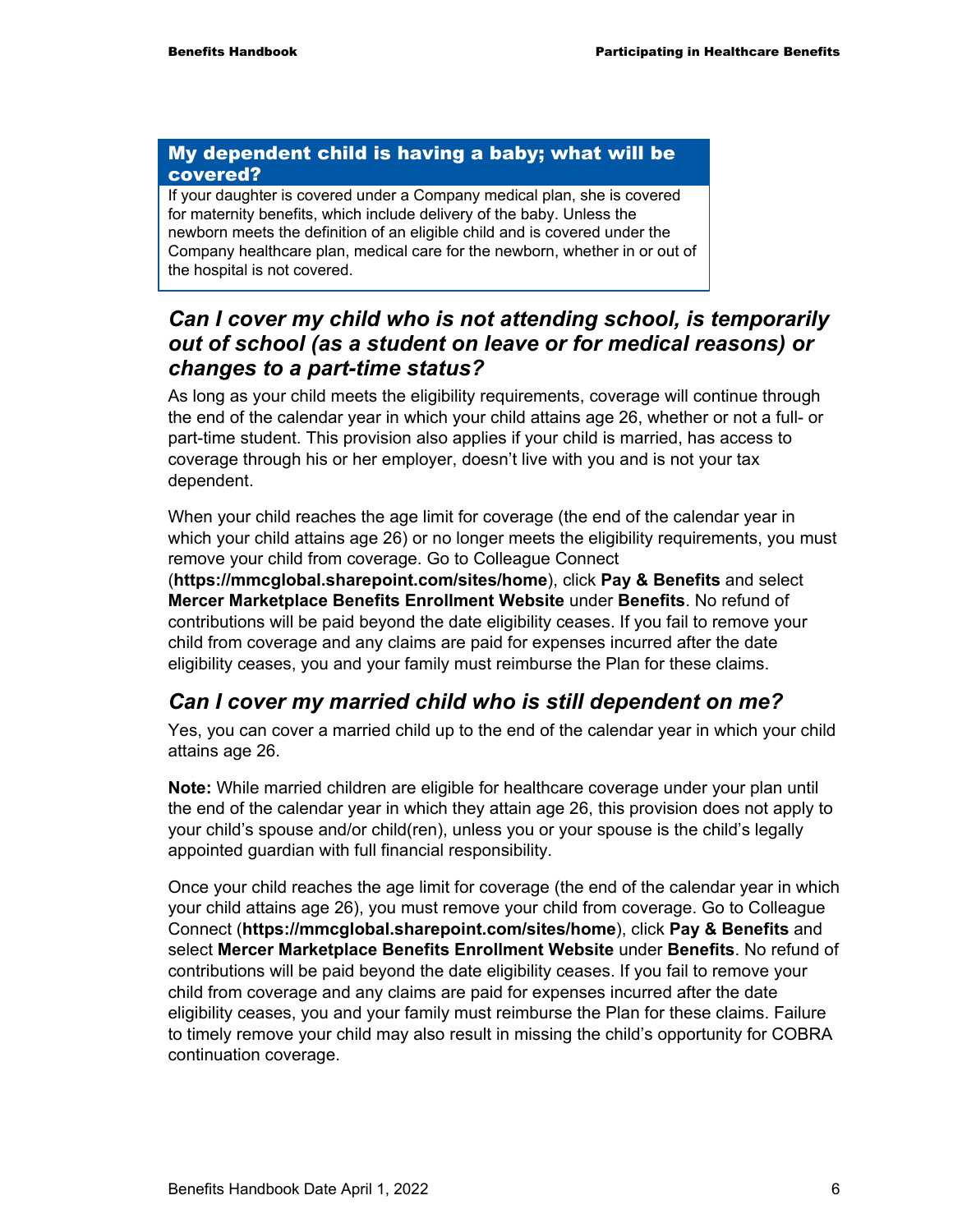### *Can I cover my child when a Qualified Medical Child Support Order (QMCSO) is in effect?*

In order to add a child as required by a Qualified Medical Child Support Order, submit the QMCSO to the Global Benefits Department for validation. If the QMCSO is determined to be complete and valid, you will be notified and your child will be added to your coverage.

# Retiree Plan Participation

### *Retiree Eligibility Requirements*

You are eligible to participate if you:

- are a US regular employee of Marsh & McLennan Companies or any subsidiary or affiliate of Marsh & McLennan Companies, (other than (i) Marsh & McLennan Agency, LLC and any of its subsidiaries and generally (ii) Mercer Services (which consists of Mercer HR Services LLC, Mercer Trust Company, and Mercer Health and Benefits Administration LLC, and was formerly known as Mercer Outsourcing or Mercer Human Resources Services) who terminates employment at age 55 or older with at least five years of vesting service, and
- **are a current retiree under age 65, or**
- are the non-Medicare eligible dependent of a Medicare eligible retiree.

Individuals who are classified on payroll as temporary employees or who are compensated as independent contractors are not eligible to participate.

When you or a covered family member reach age 65 or are covered by Medicare, those Medicare eligible family members are no longer eligible for coverage under the pre-65 retiree medical plans.

**Note:** Although you may be eligible to participate in retiree medical coverage, the opportunity to defer your retiree medical coverage election only applies to employees that terminate employment on or after April 1, 2010. As an example, if you are under age 65 and terminated employment prior to April 1, 2010, the rules regarding the deferral of your retiree medical coverage election do not apply to you.

### *Does eligibility to participate in retiree medical coverage impact any benefits other than active employee medical coverage?*

Yes, if you are eligible to participate in retiree medical coverage, your active employee medical, dental, vision care plan, and/or EAP coverage, whichever plans you are enrolled in, will be continued through the end of the month in which you terminate.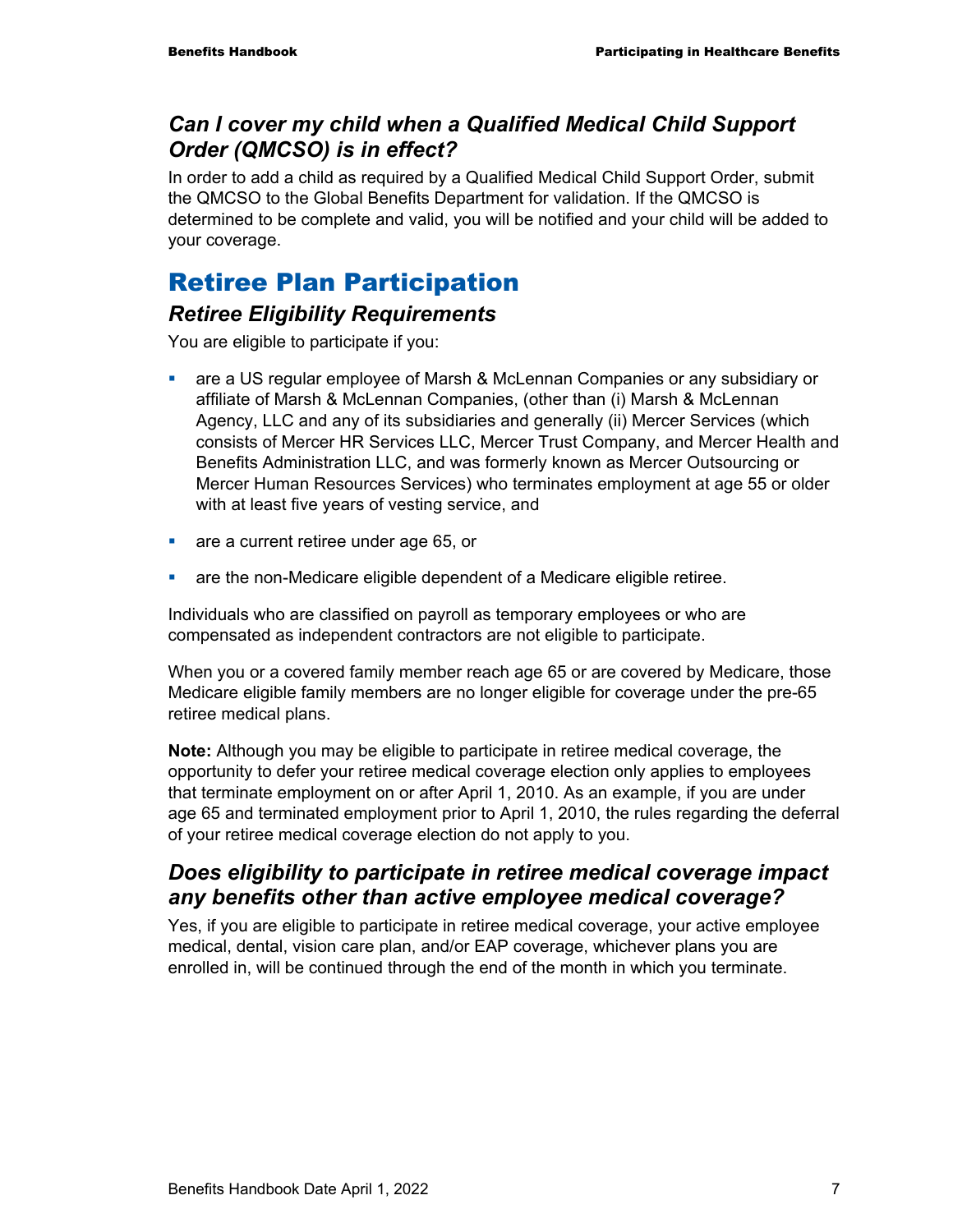### *If I am not enrolled in active employee medical coverage at the time of my termination, am I eligible to participate in retiree medical coverage?*

Yes, if you meet the retiree eligibility requirements you are eligible to participate in retiree medical coverage. You will be given an opportunity to immediately elect or defer retiree medical coverage following your termination of employment.

Since you were not enrolled in Company's active medical coverage, you will not have the option to elect COBRA medical coverage.

## *What happens to my active employee medical coverage upon termination of employment if I am not eligible to participate in retiree medical coverage?*

If you (and your eligible family members) are enrolled in active employee medical coverage but you are not eligible to participate in retiree medical coverage, coverage for you and your eligible family members ends on your last day of employment.

COBRA medical coverage will automatically be offered to you. You will have 60 calendar days from the date of the COBRA notice to elect COBRA continuation. Your COBRA premium will be due 45 days from your election date. The COBRA medical coverage effective date will be the day following your last day of employment.

# *Should I elect to participate in retiree medical coverage immediately following my termination date?*

This is an individual decision that you must make based on your personal facts and circumstances. Note though, if you defer your retiree medical coverage enrollment election beyond 60 calendar days of your termination, additional rules and documentation requirements apply.

# Transfers/Status Changes/Rehires

# *Will I retain my eligibility for retiree medical coverage if I transfer from a participating to a non-participating company?*

Yes, if you met the retiree eligibility requirements prior to your transfer to the nonparticipating company, you will retain the opportunity to immediately elect or defer retiree medical coverage participation when you subsequently terminate from employment.

# *Will I retain my eligibility for retiree medical coverage if my status changes from a regular to a temporary employee within a participating company?*

Yes, if you met the retiree eligibility requirements prior to your change in status within a participating company, you will retain the opportunity to immediately elect or defer retiree medical coverage participation when you subsequently terminate from employment.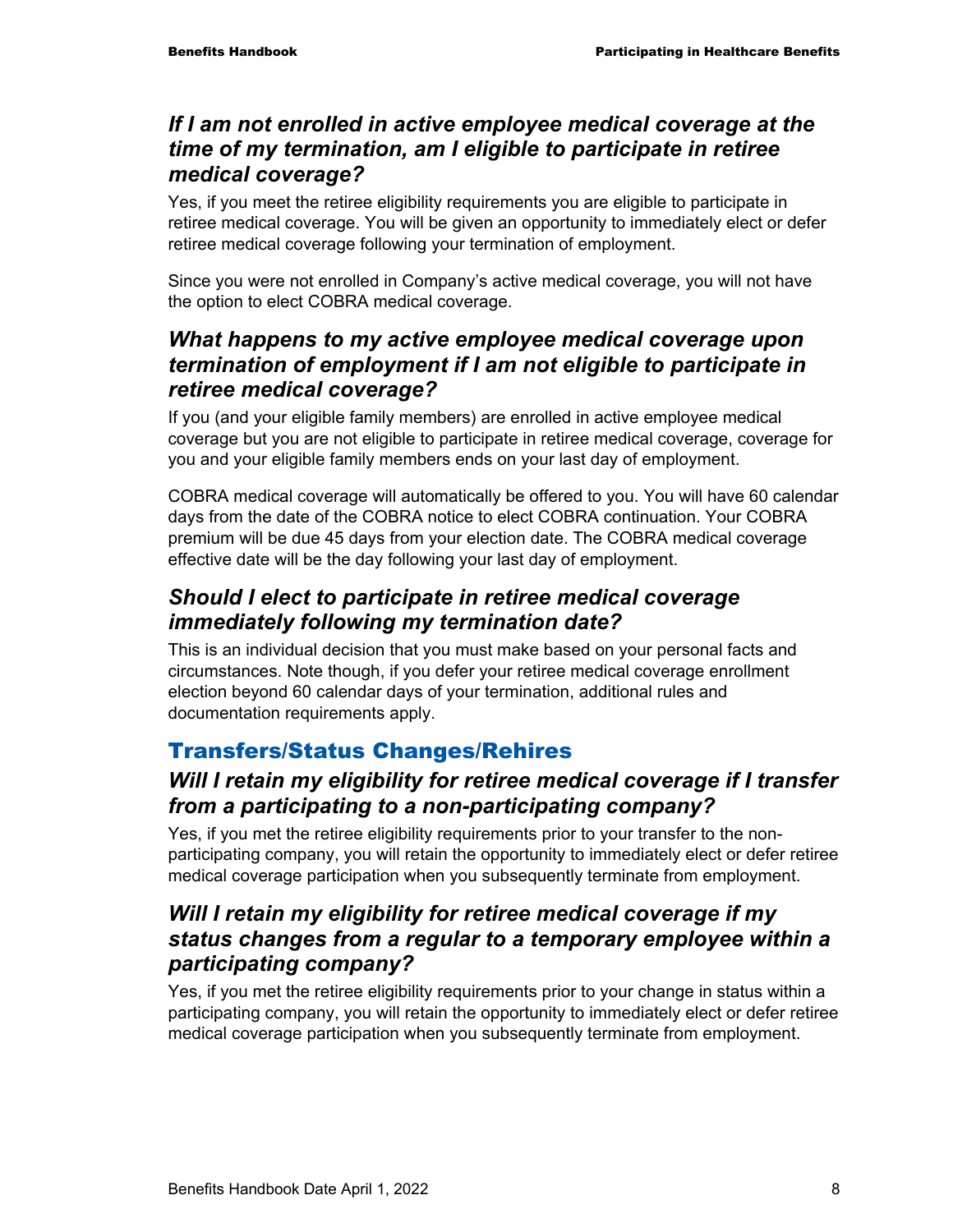# *If I am rehired by a participating company after I terminate from a non-participating company, am I eligible for retiree medical coverage?*

Yes, if you met the retirement eligibility requirements at a participating company, you are eligible for the opportunity to immediately elect or defer participation in retiree medical coverage upon subsequent termination from employment.

# *Am I eligible to participate in retiree medical coverage if I terminate after transferring from a participating company to a non-participating company?*

Yes, if you met the retiree eligibility requirements prior to your transfer to the nonparticipating company, you will be eligible to elect to participate in retiree medical coverage. Eligibility provides you with an opportunity to **immediately elect or defer retiree medical coverage following termination**.

# *If I am rehired by a non-participating company after I terminate from a participating company, am I eligible for retiree medical coverage?*

Yes, if you met the retirement eligibility requirements when you terminated from the participating company, you are eligible for the opportunity to immediately elect or defer participation in retiree medical coverage.

# Enrollment

If you are active, for all of the Company healthcare benefits, you must formally enroll to participate. You can enroll for coverage by going to Mercer Marketplace Benefits Enrollment Website via Colleague Connect (**https://mmcglobal.sharepoint .com/sites/home**). If you are a retiree, you must call HR Services at +1 866 374 2662, any business day, from 8:00 a.m. to 8:00 p.m. Eastern time, to enroll in retiree medical coverage.

For active employees, you must enroll within 30 calendar days of the date you become eligible or during Annual Enrollment. You may be able to make changes to your elections during the plan year if you have a qualified family status change. For retirees, refer to the "Enrolling/Terminating Retiree Medical Plan Coverage" on page 10.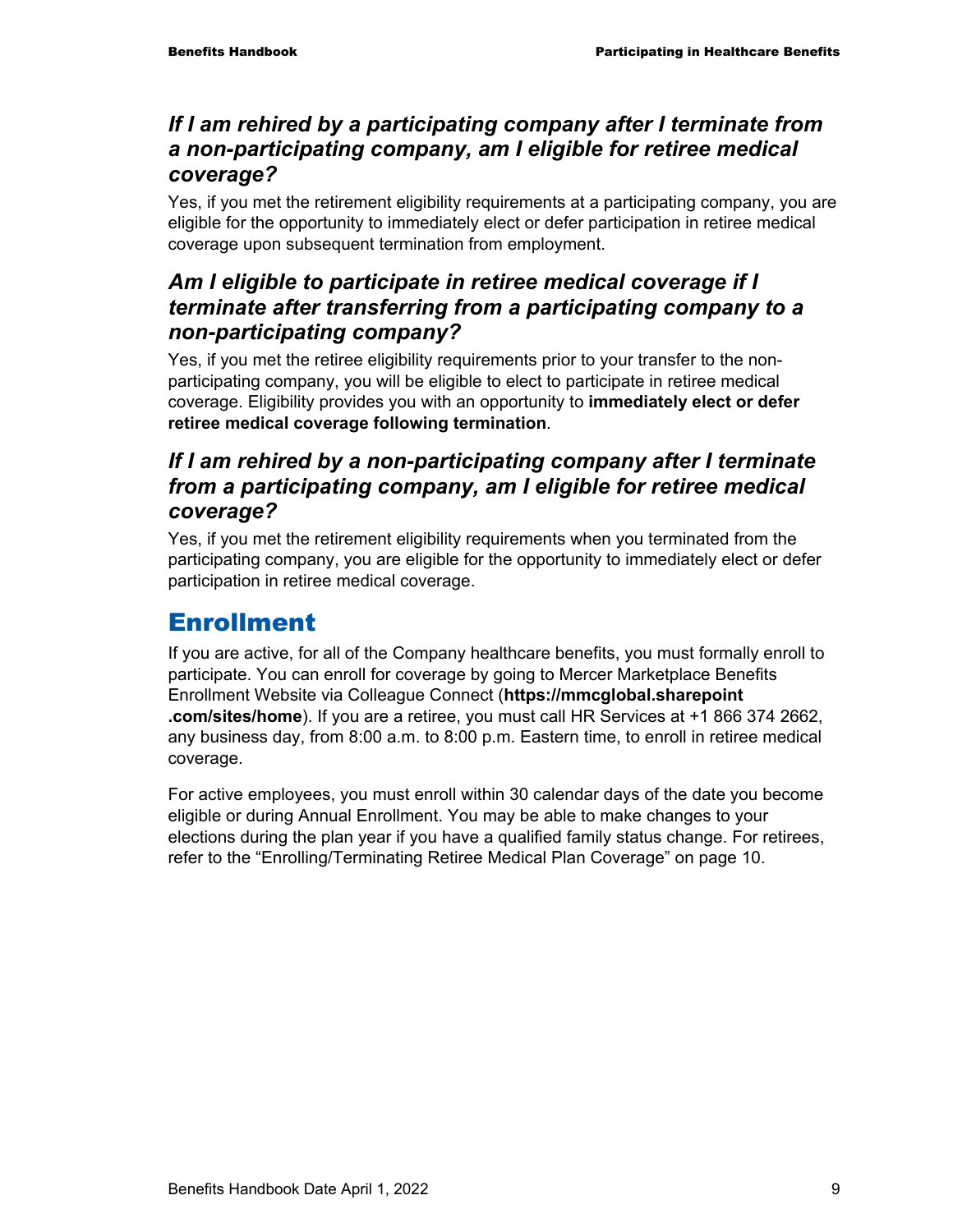# Enrolling/Terminating Retiree Medical Plan Coverage *What are the available Retiree Medical Plan options?*

If eligible, you can elect retiree medical coverage. If you elect this coverage, retiree medical coverage is considered an alternative to continuing Company medical coverage through COBRA.

You can elect any of the medical plan options that are available to active employees in the state in which you reside regardless of whether you were enrolled in active employee medical coverage.

When you or a covered family member reach age 65 or are covered by Medicare, those Medicare eligible family members are no longer eligible for coverage under the pre-65 retiree medical plans.

### *How do I enroll in retiree medical coverage?*

In order to initiate your retiree medical coverage election, you must call HR Services at least 30 calendar days prior to your Retiree Medical Coverage Participation Date. Contact HR Services at +1 866 374 2662, any business day, from 8:00 a.m. to 8:00 p.m. Eastern time, to make your election. The requirement to contact HR Services at least 30 calendar days prior to your Retiree Medical Coverage Participation Date will be waived if you elect to participate in retiree medical coverage within 60 calendar days following your termination from the Company.

If you are eligible to participate in retiree medical coverage and you elect to participate, your Retiree Medical Coverage Participation Date will be reflected as the 1<sup>st</sup> of the month following your termination date, or if you defer your election and elect coverage at a later date, the 1<sup>st</sup> of any month when you later elect to participate, but no later than the  $1<sup>st</sup>$  of any month prior to the month you attain age 65 (retiree medical coverage participation dates always are on the  $1<sup>st</sup>$  of a month).

If you defer your retiree medical coverage participation election date beyond 60 calendar days of your termination date, you can elect to participate at a later date (no later than the  $1<sup>st</sup>$  of any month prior to the month you attain age 65).

Your retiree medical coverage will take effect the 1<sup>st</sup> of the month following the earlier of your Retiree Medical Coverage Participation Date or the 1<sup>st</sup> of any month prior to the month you attain age 65. If you do not contact HR Services at least 30 calendar days prior to your participation date, your coverage will begin the 1st of the next month following notification.

### *When should I contact HR Services to elect my retiree medical coverage?*

To elect retiree medical coverage, you must contact HR Services at +1 866 374 2662, any business day, from 8:00 a.m. to 8:00 p.m. Eastern time, at least 30 calendar days prior to your Retiree Medical Coverage Participation Date. The requirement to contact HR Services at least 30 calendar days prior ato your Retiree Medical Coverage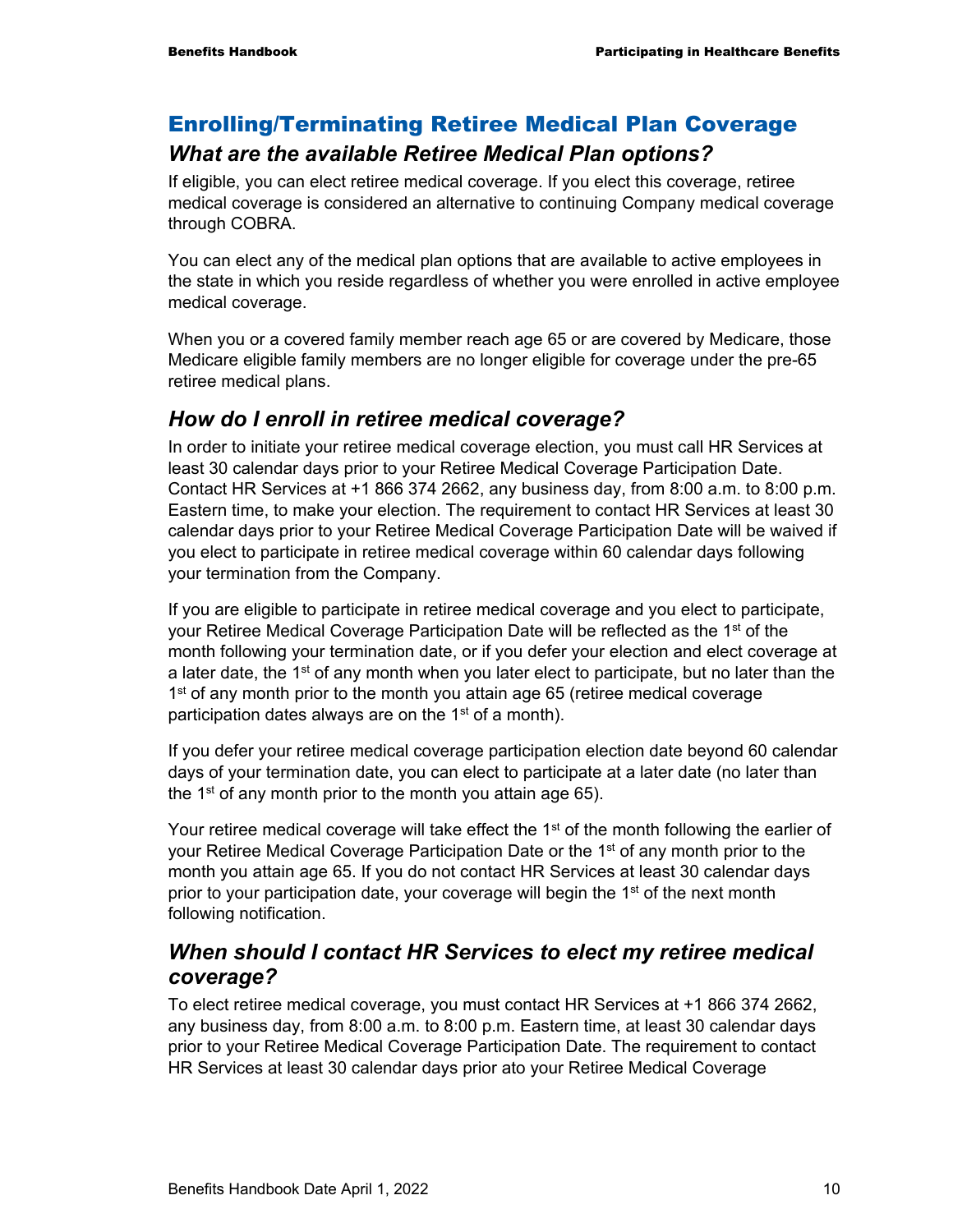Participation Date will be waived if you elect to participate in retiree medical coverage within 60 calendar days of your termination from the Company.

For example:

- If you terminate on June  $30<sup>th</sup>$ , you can contact HR Services on August 15<sup>th</sup> to elect Retiree Medical Coverage effective July 1<sup>st</sup>. This election is valid since it is within 60 calendar days of the loss of your active medical coverage.
- If you terminate on June  $30<sup>th</sup>$ , you cannot contact HR Services on September 15<sup>th</sup> to elect Retiree Medical Coverage effective July 1<sup>st</sup>. This election is beyond the 60 calendar days.

## *Can I enroll my spouse in a Company retiree medical plan coverage option upon termination of COBRA coverage?*

Yes, if you choose to elect COBRA for your spouse at retirement, once COBRA coverage is exhausted, you can enroll your spouse in any applicable Company retiree medical plan option within 30 calendar days of the event provided you met eligibility requirements upon termination of employment. Termination of COBRA is considered a HIPAA qualifying event.

### *If I elect COBRA for my spouse, can my spouse elect retiree medical if I die during my retiree medical deferral period?*

No. If your spouse is not covered under your retiree medical (COBRA coverage is not retiree medical coverage) at the time of your death, your spouse will not have the option to elect retiree medical coverage.

### *If I participate in retiree medical coverage or defer retiree medical coverage and then die, can my spouse elect retiree medical coverage?*

No. If your spouse is not covered under your retiree medical at the time of your death, your spouse will not have the option to elect retiree medical coverage.

### *Can I terminate my retiree medical coverage?*

Yes, you can terminate your retiree medical coverage at any time by calling HR Services at +1 866 374 2662, any business day, from 8:00 a.m. to 8:00 p.m. Eastern time. Alternatively, you can send a letter requesting the discontinuance of your retiree medical coverage to:

HR Services P.O. Box 622 Des Moines, IA 50306-0622

Whether you terminate coverage via the phone or in writing, you must submit a termination of coverage request 30 calendar days prior to your coverage end date (always the last day of a month).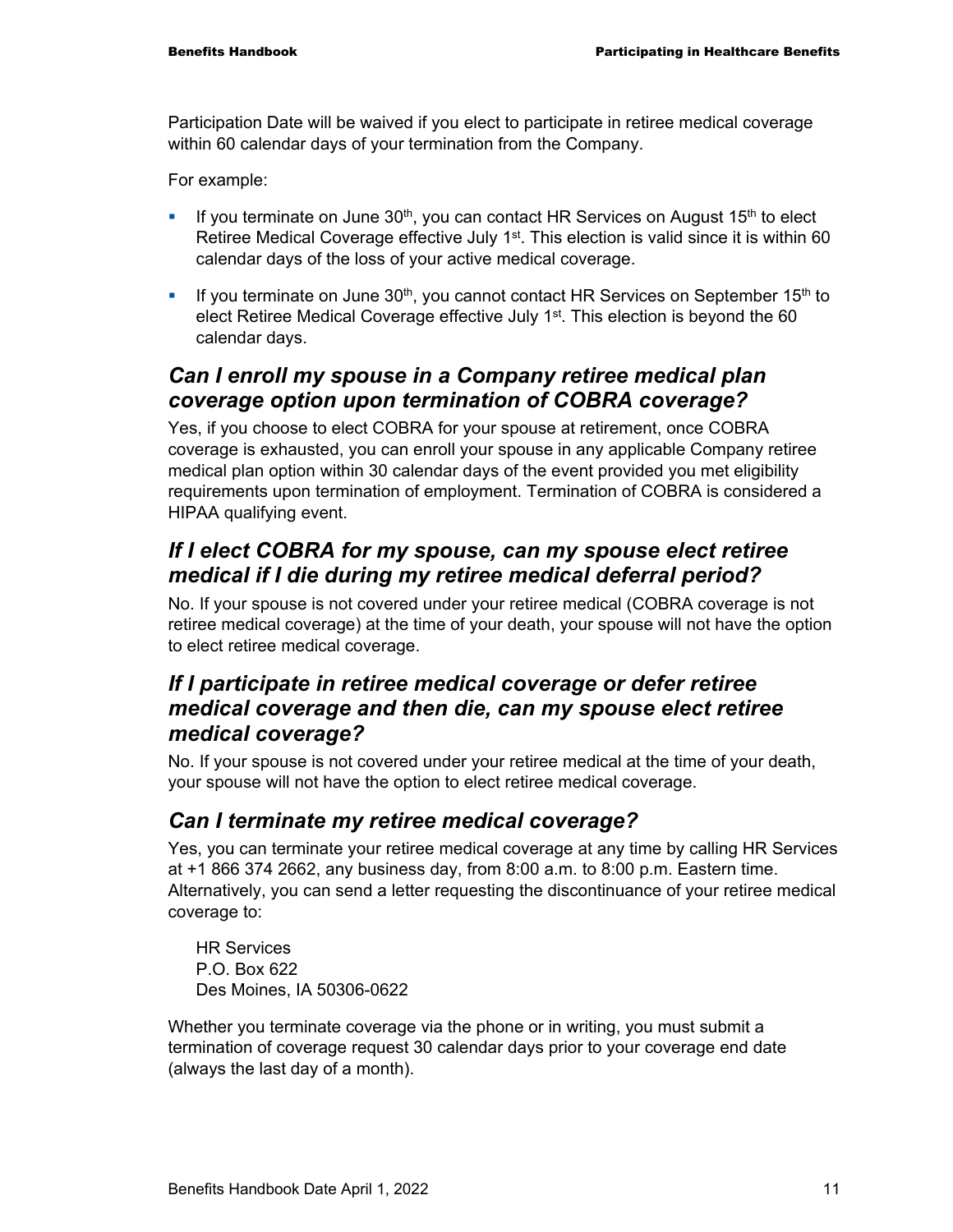Retiree medical coverage cannot be terminated on a retroactive basis, nor can paid premiums be refunded. Also remember, terminated retiree medical coverage cannot be reinstated. You have a one-time opportunity to elect retiree medical coverage.

# *Can I elect COBRA coverage if I terminate my Retiree Medical Plan coverage?*

No. Your request to discontinue your Retiree Medical Plan coverage is not considered a qualifying event. COBRA coverage is not an available option following your termination of Retiree Medical Plan coverage.

# Deferring Retiree Medical Plan Coverage

### *If I defer my retiree medical coverage election, will I remain eligible for the present medical plan design and coverage?*

No, if you defer your retiree medical coverage election, you will be eligible for the benefit plans and options available at the time of your election to participate.

# *If I defer retiree medical coverage beyond 60 calendar days of my termination date, will I retain the employer subsidy enhanced severance benefit under the severance plan?*

No, if you are eligible for Enhanced Severance Benefits under the Company Severance Pay Plan and choose to defer your retiree medical coverage beyond 60 calendar days of your termination date, you will forfeit the Company contribution towards the premium cost of retiree medical coverage.

### *Can the Company change the medical post-termination eligibility rules?*

Yes, Marsh McLennan reserves the right to make changes to plan design including eligibility rules, etc.

### *How do I defer my retiree medical coverage participation election?*

No action is required to defer your retiree medical coverage participation election. Once you decide to initiate your retiree medical coverage participation election, contact HR Services at +1 866 374 2662, any business day, from 8:00 a.m. to 8:00 p.m. Eastern time, to make your election.

### *If I defer retiree medical coverage, will I automatically receive a COBRA package?*

Yes, upon termination, Trion will automatically mail a package, including a COBRA election form and an explanation of your COBRA rights to your home address on file. If you wish to elect COBRA coverage, complete your election form and return it to Trion within your 60-day COBRA election period.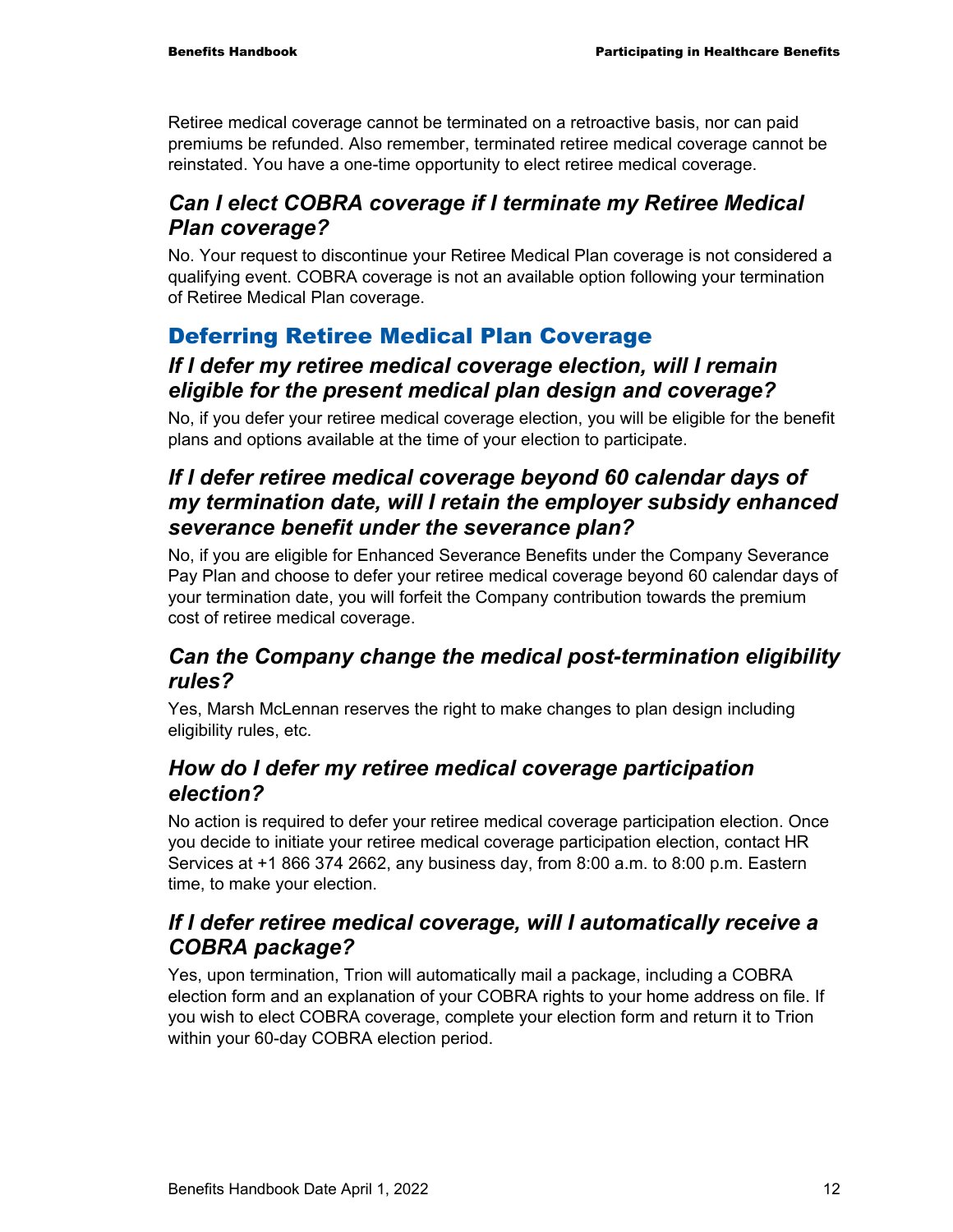# **Costs**

The cost of your coverage under each of the healthcare plans is listed in the sections that describe each plan.

If you or your spouse are under age 65 and eligible for Retiree Medical Plan coverage, see "Paying for Coverage" in the *Participating in Pre-65 Retiree Medical Coverage* section.

### *Will my costs change?*

Your costs for coverage may change. Generally, these changes occur each January 1.

The Company reserves the right to change the amount you are required to contribute at any time.

### Taxes

### *Do I pay for my healthcare coverage with before-tax or after-tax dollars?*

You pay for your coverage with before-tax dollars.

### *What effect does paying for coverage on a before-tax basis have on my other benefits?*

None. Your annual base salary will be used to calculate all salary related benefits.

## *What effect does paying for coverage on a before-tax basis have on my paycheck?*

Paying for coverage on a before-tax basis means that the amount you pay toward your healthcare coverage comes out of your pay before taxes are withheld, so you are paying taxes on a lower amount of salary. Your take-home pay is higher than it would be if you paid for your coverage on an after-tax basis.

### *What effect does paying for my coverage on a before-tax basis have on my Social Security benefit?*

Your Social Security benefits may be slightly reduced because you pay for coverage on a before- tax basis. This is because your Social Security is based on your taxable pay, and your taxable pay is reduced by the amount you pay for healthcare coverage.

# *Are contributions for a domestic partner and child(ren) of a domestic partner made on a before-tax basis?*

Your contribution to cover a domestic partner and the dependent child(ren) of a domestic partner is the same as the cost to cover other eligible family members. The contributions are made on a before-tax basis. However, because of IRS requirements, the total cost (Company's cost plus your contributions) for providing healthcare will be imputed as taxable income to you unless your domestic partner (or his or her child(ren)) qualifies as your tax dependent (see "If my domestic partner qualifies as a tax dependent, how can I have imputed income stopped?" on page 14).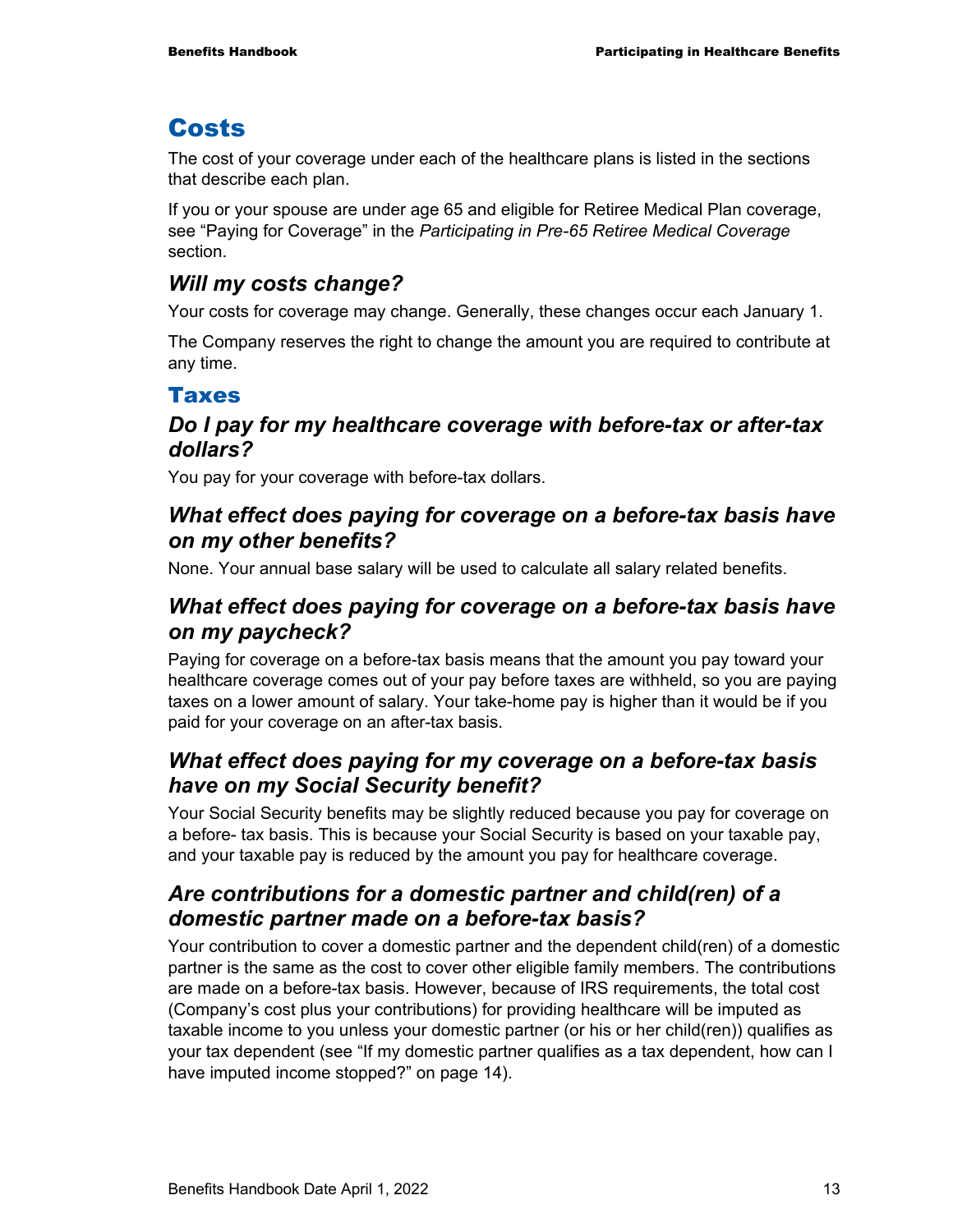### *What is imputed income and why am I taxed on it for domestic partner coverage?*

Under current tax laws, the total cost (Company's cost plus your contributions) for providing healthcare coverage to domestic partners results in "imputed income" to you; you must pay tax on this income. The full cost of domestic partner coverage (Company's cost plus your contributions) is subject to federal income, FICA (Social Security and Medicare) and, if applicable, state and local income taxes.

Your amount of imputed income equals the full cost to cover your partner (and/or partner's child(ren)). The dollar amount of imputed income is calculated every payroll cycle and is reflected on your payslip and is subject to tax withholding under federal, and, if applicable, state and local law. It is also reported on your year-end W-2 Form as a component of taxable income from the Company.

Tables in each of the sections describing an affected healthcare plan show the imputed income amounts.

If your domestic partner (or his or her child(ren)) qualifies as a dependent under Internal Revenue Code Section 152 and IRS Publication 501 (that is, are your tax dependents), imputed income does not apply (see "If my domestic partner qualifies as a tax dependent, how can I have imputed income stopped?" on page 14).

### *If my domestic partner qualifies as a tax dependent, how can I have imputed income stopped?*

You must complete the Declaration of Domestic Partner's Tax Status form and return it as the form instructs. You can obtain a form by going to Colleague Connect (**https://mmcglobal.sharepoint.com/sites/home**). Click **Pay & Benefits**, under **Find a document**, select **Search all documents**. You will be notified if additional information is required or if you qualify.

# When Coverage Starts

### *Existing Employees*

If you are an existing employee and you experience a qualified family status change (such as marriage), your family member's coverage will become effective on the date of the event, if you enroll the family member within 30 calendar days of the qualified family status change (60 calendar days of the qualified family status change for medical plan changes).

### *Marsh McLennan New Hire (other than MMA)*

Your coverage will be effective on the first day you are actively-at-work on or after your date of hire, as long as you complete enrollment within 30 days of your eligibility date.

### *MMA New Hire*

Your coverage will be effective on the first day you are Actively-At-Work on or after your date of hire, as long as you complete enrollment within 30 days of your eligibility date.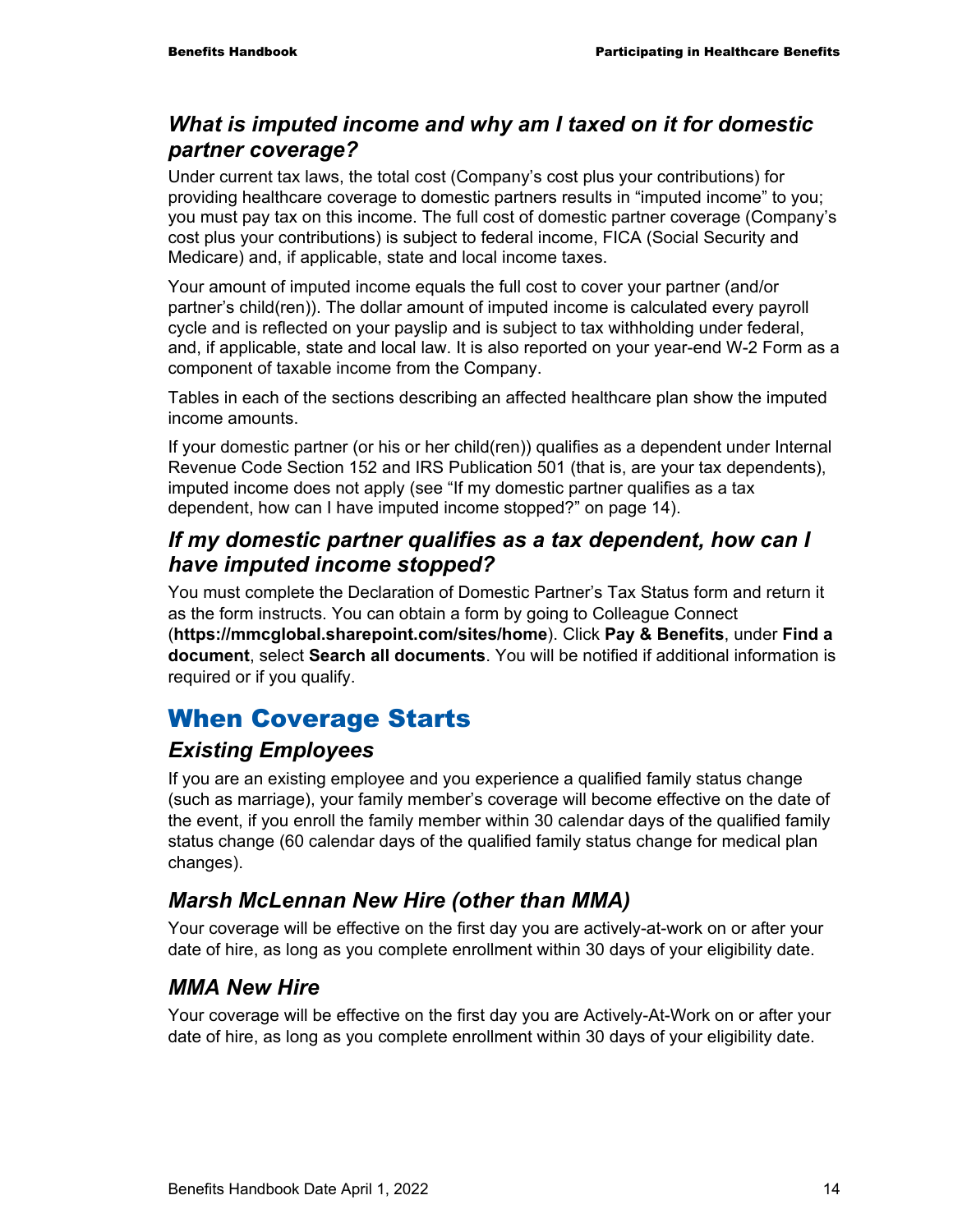#### What happens if I am not at work on the day my coverage is supposed to start?

As a new hire, if you are eligible for coverage and enroll, your coverage will be effective on the first day that you begin fulfilling your job responsibilities with the Company at a Company-approved location. If you are absent for any reason on your scheduled first day of work, your coverage will not begin on that date. For example, if you are scheduled to begin work on August  $3<sup>rd</sup>$ , but are unable to begin work on that day (e.g., because of illness, jury duty, bereavement or otherwise), your coverage will not begin on August 3rd. Thereafter, if you report for your first day of work on August 4<sup>th</sup>, your coverage will be effective on August 4<sup>th</sup>.

If you are an existing employee and you are not Actively-At-Work on the day your coverage is supposed to begin, your coverage will be effective on the day it is supposed to begin. If you are hospitalized on the day your coverage is supposed to begin and you had prior coverage, your prior plan would pay for the confinement and ancillary charges until discharge.

#### What happens if my family member is in the hospital when coverage is supposed to start?

If your family member is confined to a health care facility or home under a physician's care on the date coverage would otherwise become effective, your family member's medical coverage will be effective on the day it is supposed to begin. Your prior plan coverage would pay for the confinement and ancillary charges until discharged.

### *When does my child's coverage start?*

A newborn natural child is eligible for coverage at birth. An adopted child is eligible for coverage on the day the child is placed for adoption or the date the adoption is finalized. A stepchild is eligible for coverage upon your marriage to his or her parent.

You must enroll your child within 30 calendar days of the event that made the child eligible for coverage (within 60 calendar days of the event for medical coverage). If you do not enroll the child within that period, you must wait until the next Annual Enrollment period to enroll your child.

### *When will my retiree medical coverage be effective?*

If you decide to elect to participate, your Retiree Medical Coverage Participation Date will be reflected as the 1<sup>st</sup> of the month following your termination date, or if you defer your election and elect coverage at a later date, the  $1<sup>st</sup>$  of any month, but no later than the 1<sup>st</sup> of the month following your attainment of age 65 (retiree medical coverage participation dates always are on the 1<sup>st</sup> of a month).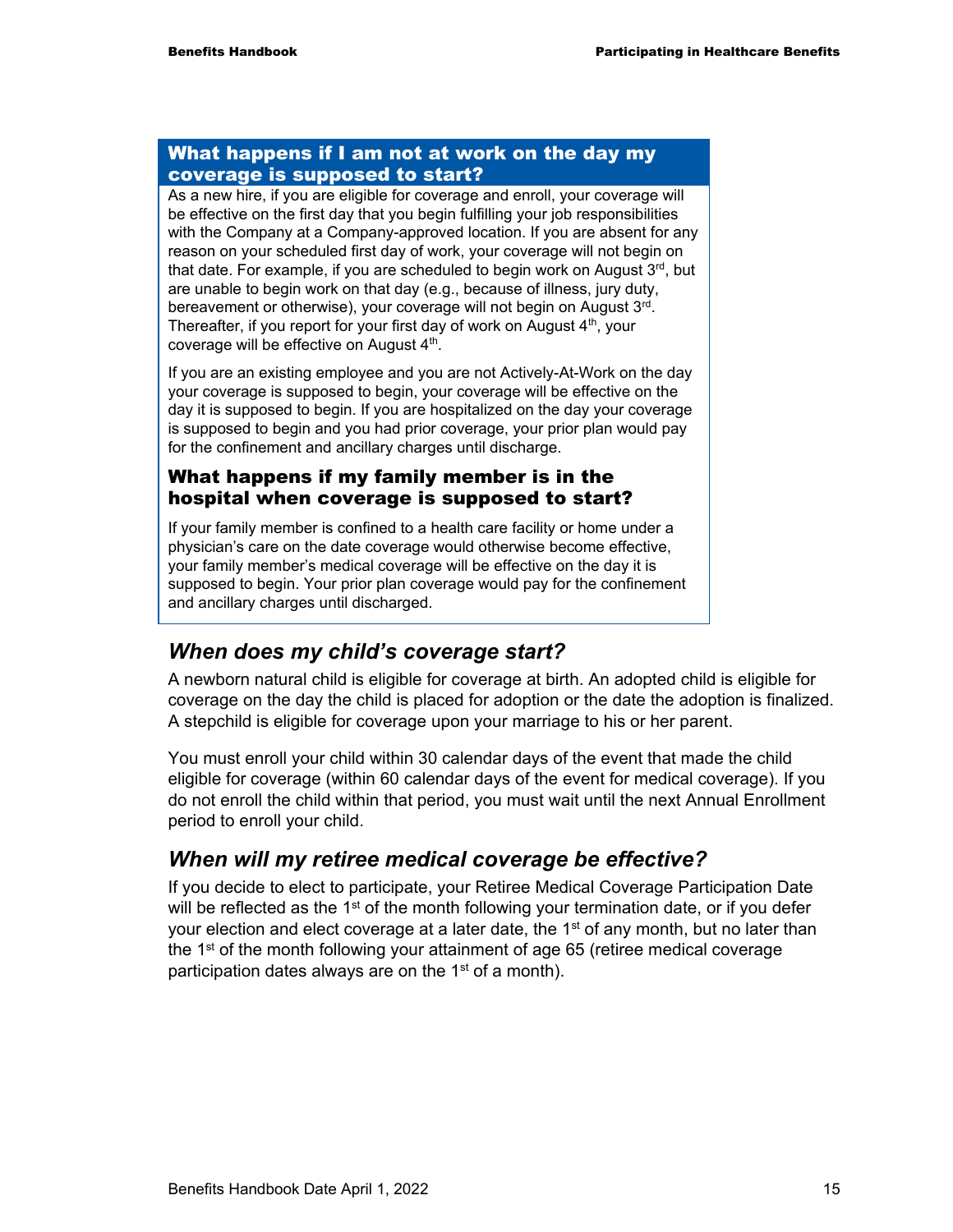# If You Have Other Coverage

If you or an eligible family member has coverage under the Company healthcare benefits plans and coverage under another healthcare plan (such as a plan sponsored by your spouse's employer), the Company's benefits are "coordinated" with those provided by the other plan.

In addition to having your benefits coordinated with other group health plans, benefits from the Company healthcare plans are coordinated with "no fault" automobile insurance and any payments recoverable under any workers' compensation law, occupational disease law or similar legislation.

### *What is coordination of benefits?*

Coordination of benefits is what happens when a person is covered under more than one group plan.

You or a covered family member may be entitled to benefits under another group health plan (such as a plan sponsored by your spouse's employer) that pays part or all of your health treatment costs. If this is the case, benefits from the Company healthcare plan will be "coordinated" with the benefits from the other plan. In addition to having your benefits coordinated with other group health plans, benefits from the Company healthcare plan are coordinated with "no fault" automobile insurance and any payments recoverable under any worker's compensation law, occupational disease law or similar legislation.

When the Company healthcare plan is primary, it pays benefits first without consideration of the other plan. After you receive payment from the Company healthcare plan, you may then submit a claim to your secondary plan and possibly receive additional reimbursement. Reimbursement from your secondary plan depends on that plan's coverage levels and coordination of benefits rules. Reimbursements by both plans cannot exceed the full amount of covered expenses.

### *How does coordination of benefits work when my spouse and I are covered under two plans?*

When you or your spouse is covered under two plans, there are certain rules that determine which plan pays its benefits first. The plan that covers you or your spouse as the employee pays its benefits before the plan that covers you or your spouse as a family member.

If it is determined that the other plan will pay first, the benefits payable under your Company healthcare plan will be reduced by the amount or value of the services paid by the other plan.

You should submit your claims to the primary plan first. When you receive a payment from the primary plan, you should submit a claim form and a copy of the Explanation of Benefits to the secondary payer, for any additional benefit.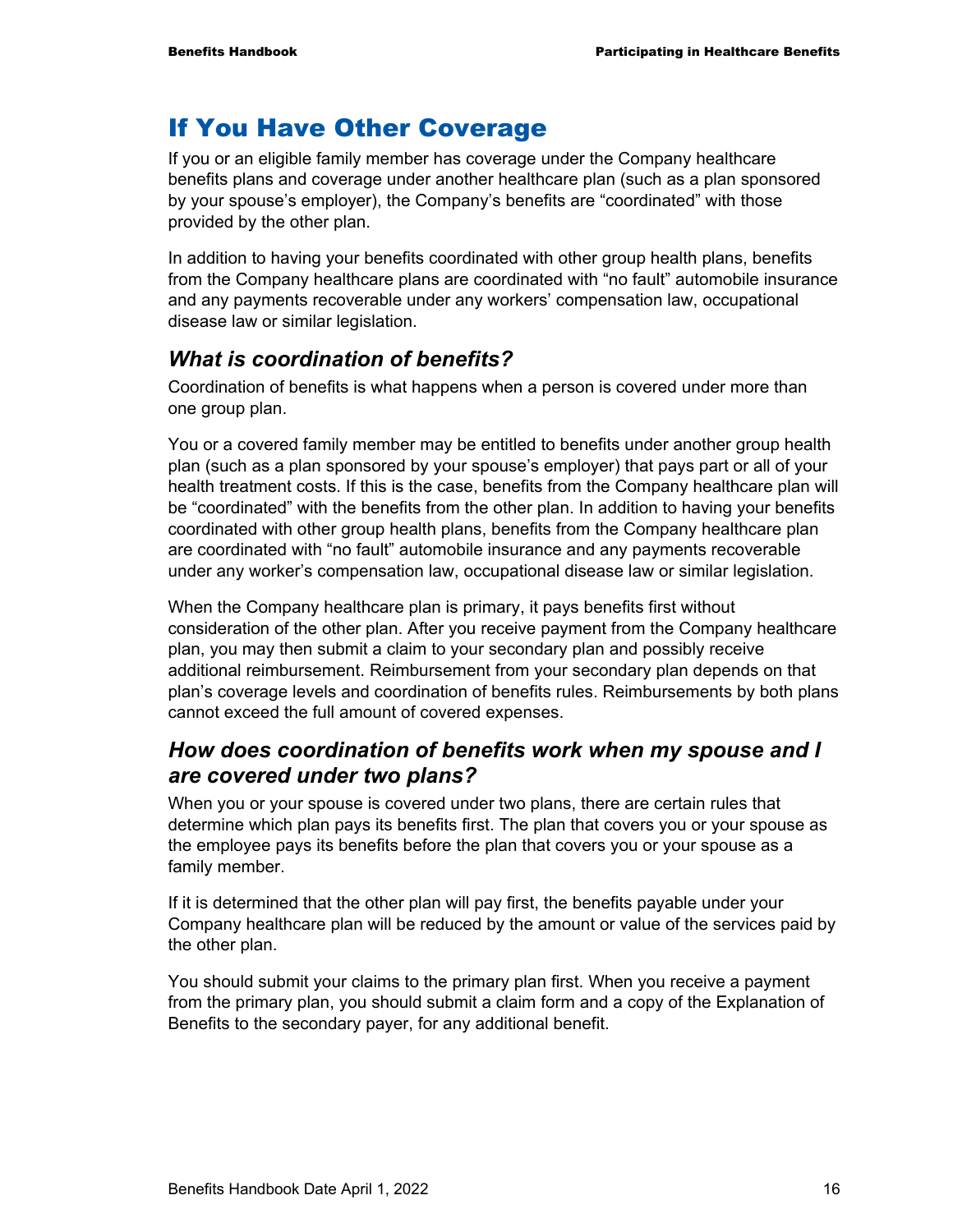### *How does coordination of benefits work when children are covered under two plans, and the parents are not divorced or separated?*

The benefit plan of the parent whose birthday falls earlier in the calendar year pays first. If both parents have the same birthday, the plan that has covered the child(ren) longer pays first. If the other plan does not have the parent birthday rule, the other plan's coordination of benefits rule applies.

You should submit your claims to the primary plan first. When you receive a payment from the primary plan, you should submit a claim form and a copy of the Explanation of Benefits to the secondary payer, for any additional benefit.

### *How does coordination of benefits work when children of divorced parents?*

The plan that pays first is decided in this order:

- **If a court decree has established financial responsibility for the child's health care** expenses, and the plan of that parent has actual knowledge of those terms, the plan of the parent with this responsibility pays first.
- Next, the plan of the parent with custody of the child pays.
- Then, the plan of the spouse of the parent with custody of the child pays (if applicable).
- Then, the plan of the natural parent not having custody of the child pays.
- Then, the plan of the spouse of the parent not having custody of your child pays.

In the case of joint custody where there is no financial responsibility for a child's health care has been established by the court order, the plan of the parent whose birthday falls earlier in the year will pay first.

You should submit your claims to the primary plan first. When you receive a payment from the primary plan, you should submit a claim form and a copy of the Explanation of Benefits to the secondary payer, for any additional benefit.

### *How does coordination of coverage work when one person is covered as the employee under two plans?*

If you are covered as the employee under two separate medical plans, the medical plan that has covered you for the longest time will be the primary plan and will pay its benefits first.

You should submit your claims to the primary plan first. When you receive a payment from the primary plan, you should submit a claim form and a copy of the Explanation of Benefits to the secondary payer, for any additional benefit.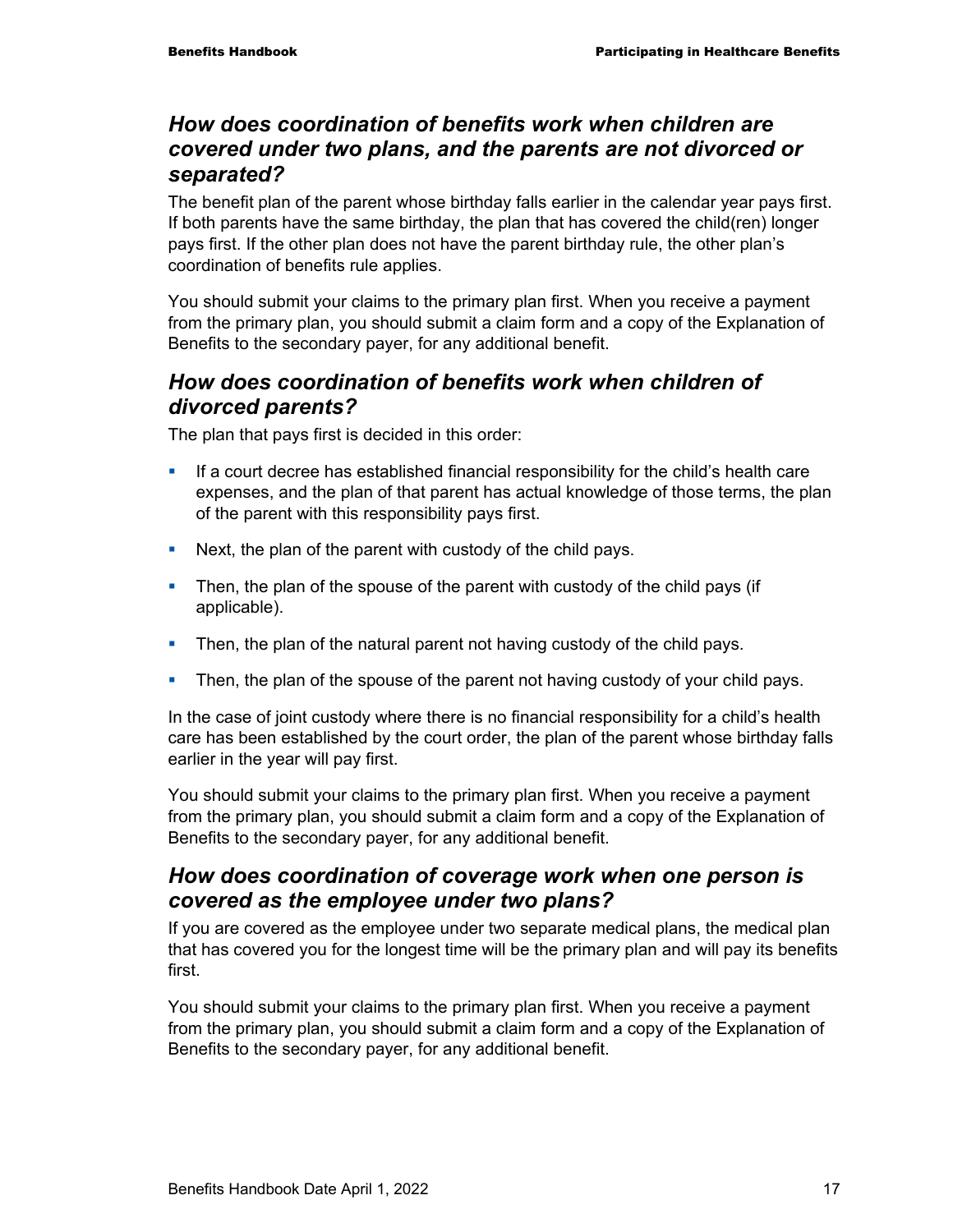# *If I become disabled and I am eligible for coverage through Medicare, can I remain in my current Company medical plan?*

If you become disabled and qualify for Medicare while on long term disability, you must sign up for Medicare Parts A and B. If you are enrolled in a Company medical plan, Medicare will be the primary plan and your Company medical plan coverage will be the secondary plan. The Company plan will pay as if it is secondary even if you fail to sign up for Medicare.

You should submit your claims to the primary plan first. When you receive a payment from the primary plan, you should submit a claim form and a copy of the Explanation of Benefits to the secondary payer, for any additional benefit.

# *If I am disabled and eligible for coverage through Medicare, how are my family member's benefits impacted?*

If you are disabled and qualify for Medicare, your family member(s) will continue their primary plan coverage under the Company medical plan.

## *If I am disabled and eligible for coverage through Medicare, how are my family member's benefits impacted if they are deemed to be Medicare-eligible?*

If you are disabled and qualify for Medicare and your family member is deemed to be Medicare-eligible (e.g., disabled, attains age 65) your family member(s) must sign up for Medicare Parts A and B.

# *If a covered family member becomes disabled and eligible for coverage through Medicare, but I'm still an active employee, can he/she remain covered by my Company medical plan?*

While you are in active employment, your Company medical plan is your primary plan, even if your family member is eligible for Medicare. If your family member is enrolled in Medicare, Medicare becomes the secondary plan for that family member.

# *Dental Coverage*

In general, Medicare doesn't provide dental coverage.

But if there is an expense that both the Dental Plan and Medicare cover, the Dental Plan will pay benefits before Medicare.

# *If I become injured or ill as a result of an accident caused by a third party, what happens to any payment I may receive ("subrogation")?*

To the maximum extent permitted by law, the Plan is entitled to equitable or other permitted remedies, including a lien or constructive trust, to recover any amounts received as a result of a judgment, settlement or other means of compensation for conditions or injuries which have resulted in the payment of benefits under this Plan. This will include, but is not limited to, damages for pain and suffering and lost income.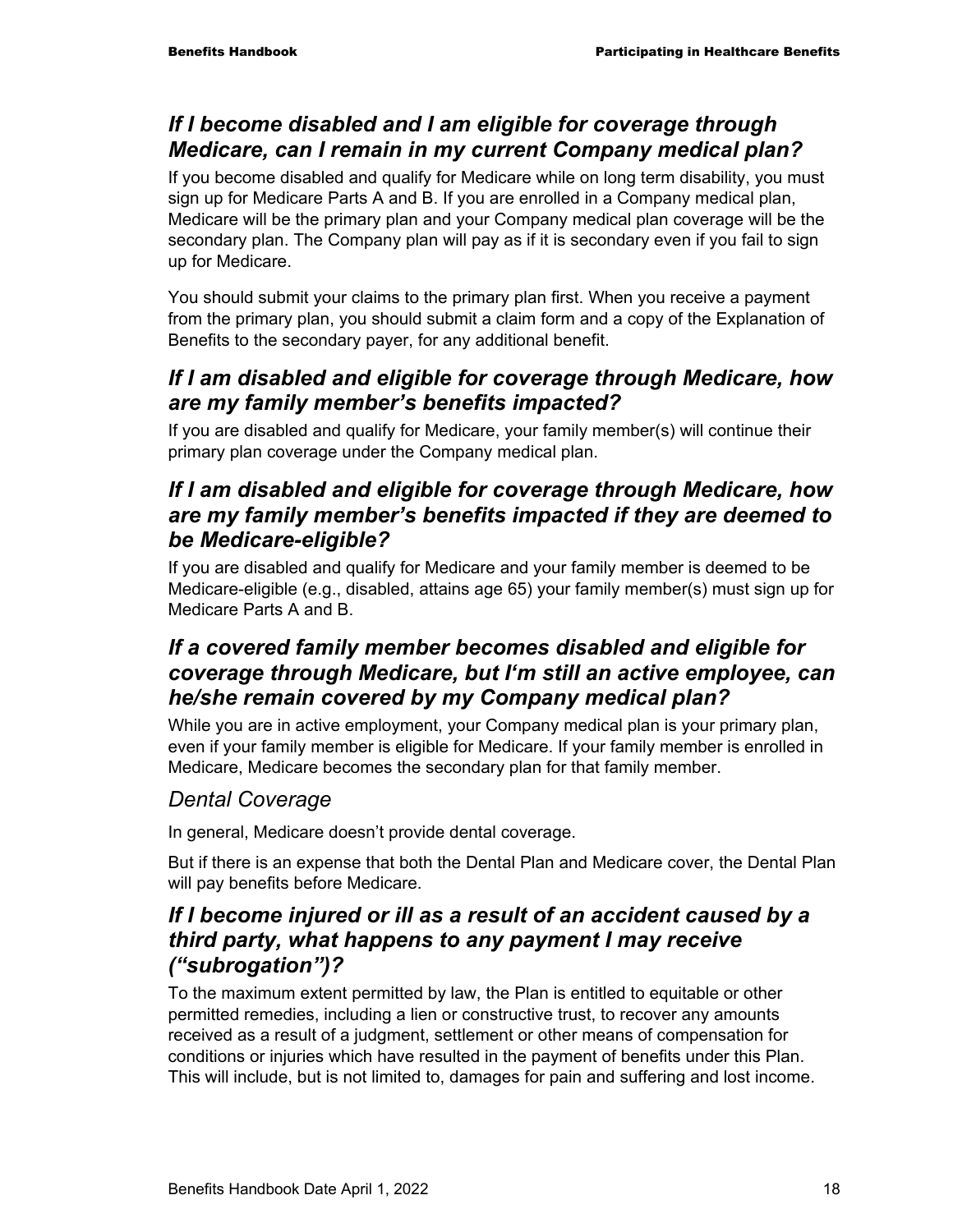The Plan is entitled to recover these amounts from you, as the employee, any covered family member or beneficiary, or any other person holding them, up to the amount of all payments made or payable in the future plus the costs of recovery. The Plan has a priority interest in any and all funds recovered in any full or partial recovery, including funds intended to compensate for attorney's fees and other expenses.

As a condition of receiving benefits under this Plan, you agree that:

- You will promptly notify the Claims Administrator of any settlement negotiations, settlement, or judgment in any litigation related to an event or condition for which you have received, or expect to receive, benefits under this Plan; and
- **Future benefits (even for an unrelated event or condition) may be reduced by the** amount of any judgment or settlement, or similar compensation which the Plan would be entitled to under the rules above but is unable to recover.

# Changing Levels of Coverage

You can change your level of coverage:

- during Annual Enrollment for coverage effective January 1
- within 30 calendar days of certain qualified family status changes (60 calendar days of the qualified family status change for medical plan changes)
- **within 30 calendar days of losing other coverage**

See the *Life Events* section in the Handbook to determine whether your qualified family status change allows you to enroll, increase, decrease or discontinue coverage.

#### Changes Must Be Consistent

Any changes you make in your Company benefits following a qualifying change in status or losing other coverage must be consistent with that change in status.

# When Coverage Ends

Company healthcare coverage ends on the first of the following to occur:

- the date you discontinue coverage
- the last date you've paid contributions (if you do not make the required contributions)
- the date you no longer meet the eligibility requirements
- $\blacksquare$  the date you terminate your employment
- $\blacksquare$  the date of your death
- $\blacksquare$  the date the Plan is terminated.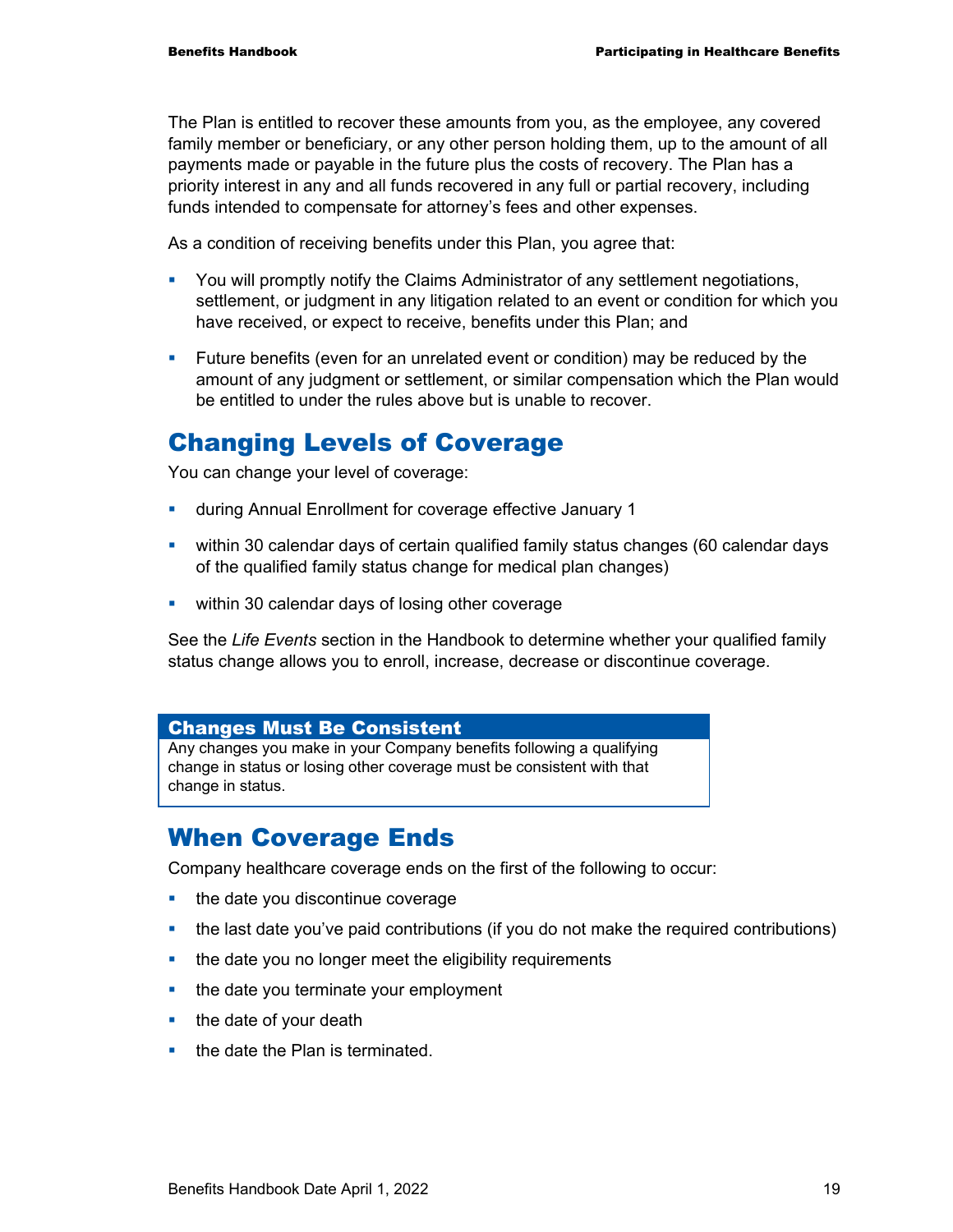### *What happens to my active employee medical coverage upon termination of employment if I am eligible to participate in retiree medical coverage?*

If you (and your eligible family members) are enrolled in active employee medical coverage, active employee medical coverage for you and your eligible family members ends on the last day of the month in which you terminate employment. If you are eligible to participate in retiree medical coverage, you will be given an **opportunity to enroll immediately following your termination of employment or defer** your Company retiree medical coverage enrollment to some time in the future. If you defer, no immediate action is required at termination unless you which to elect COBRA.

# *Can I continue coverage through COBRA?*

Yes, you can continue coverage under the Company-sponsored plans if you experience a COBRA qualifying event and register your event within the legally allowable time frame.

If you terminate and are eligible to retire, Trion will automatically mail a package, including a COBRA election form and an explanation of your COBRA rights to your home address on file. If you wish to elect COBRA coverage, you must complete your election form and return it to Trion within your 60-day COBRA election period.

## *Can my domestic partner (or the child(ren) of my domestic partner) continue coverage through COBRA?*

Although not legally required to do so, Marsh McLennan extends COBRA continuation coverage to domestic partners of Marsh McLennan employees and/or their dependent children who are eligible for coverage under the Company-sponsored plans. (A few medical plans may not extend COBRA to domestic partners or their children; refer to the specific medical plan sections to learn about COBRA medical availability.)

This coverage may be changed or terminated by the Company at any time.

# Continuing Coverage

#### Can I convert my Company healthcare coverage to an individual policy when my coverage ends?

No, you cannot convert your Company healthcare coverage to individual policies when your coverage ends.

### About COBRA Coverage

COBRA continuation allows you and/or your covered family members to temporarily extend current company sponsored coverage at group rates plus an administrative fee in certain circumstances when coverage could otherwise end.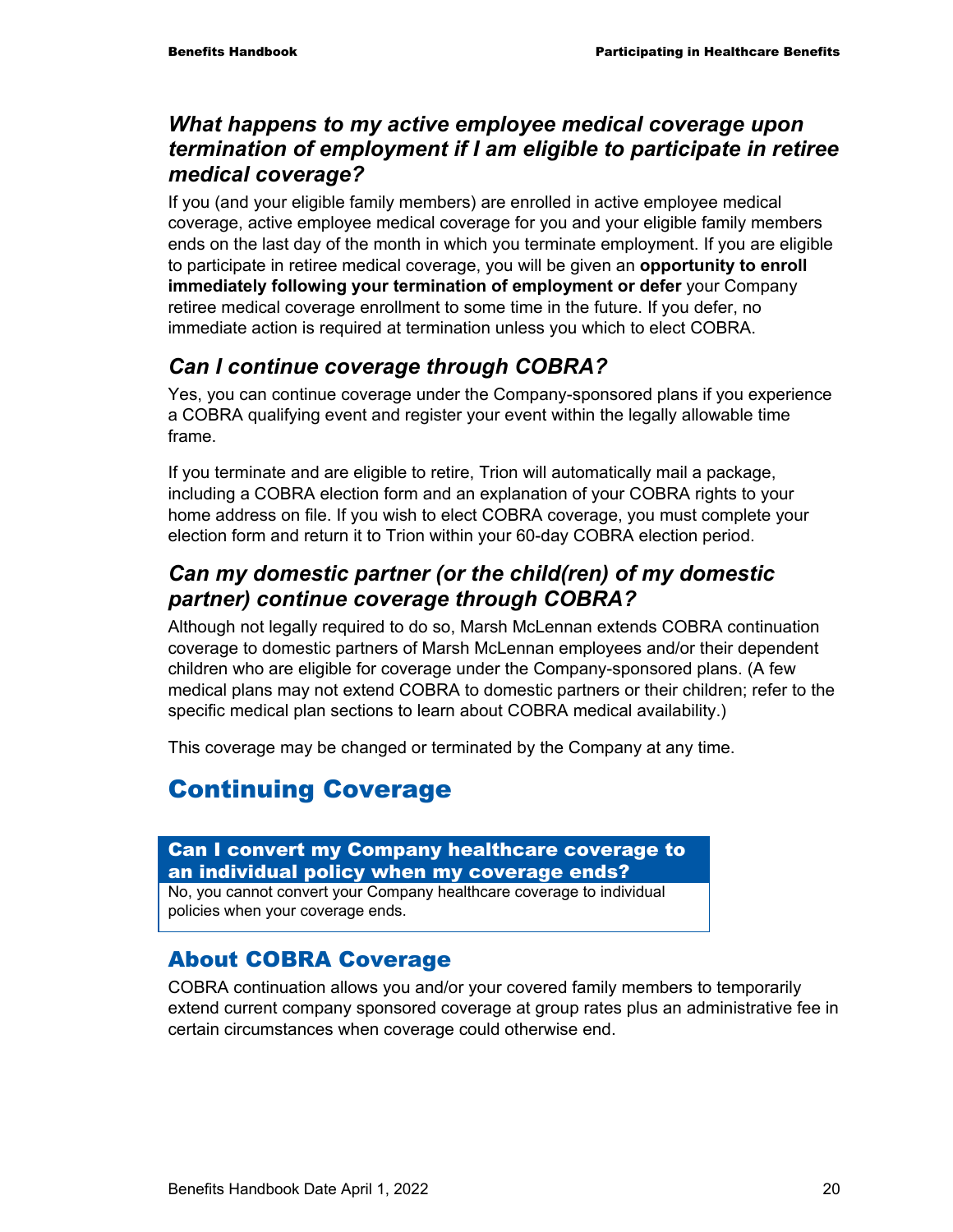If you or one of your covered family members is losing Company-sponsored coverage because of a qualifying event, you can elect to continue coverage in these Companysponsored plans:

- medical
- **u** dental
- **vision**
- **Health Care Flexible Spending Account**
- **EXECT** Limited Purpose Health Care Flexible Spending Account
- **Employee Assistance Program (EAP)**
- **Teladoc Medical Experts**
- $\blacksquare$  Health Advocate

To continue coverage, you and/or your covered family members must be enrolled in these plans on the date of the qualifying event.

The length of time you can continue coverage depends on the type of qualifying event.

You must enroll within a specified time period to continue coverage.

Coverage continuation for domestic partners varies depending on the medical plan in which you're enrolled.

#### Will my annual deductible or out-of-pocket maximum under my medical or dental plan count towards the deductibles and out-of-pocket maximums under COBRA?

Amounts you have paid toward your deductible or out-of-pocket limit under your medical and dental plan as an active employee (or covered family member) will be credited toward your COBRA deductible or out-of-pocket limit in the same calendar year. For example, if your annual deductible for a medical plan is \$300, and you paid \$160 toward this deductible before your qualifying event, your COBRA deductible for the rest of the calendar year will be \$140. Starting with the next calendar year, your COBRA deductible will again be \$300.

### COBRA Eligibility and Enrollment

You are eligible for COBRA continuation if you are enrolled in Company-sponsored coverage and lose coverage due to a qualifying event. **Note: An event is a qualifying event only if it causes a covered family member (beneficiary) to lose coverage.**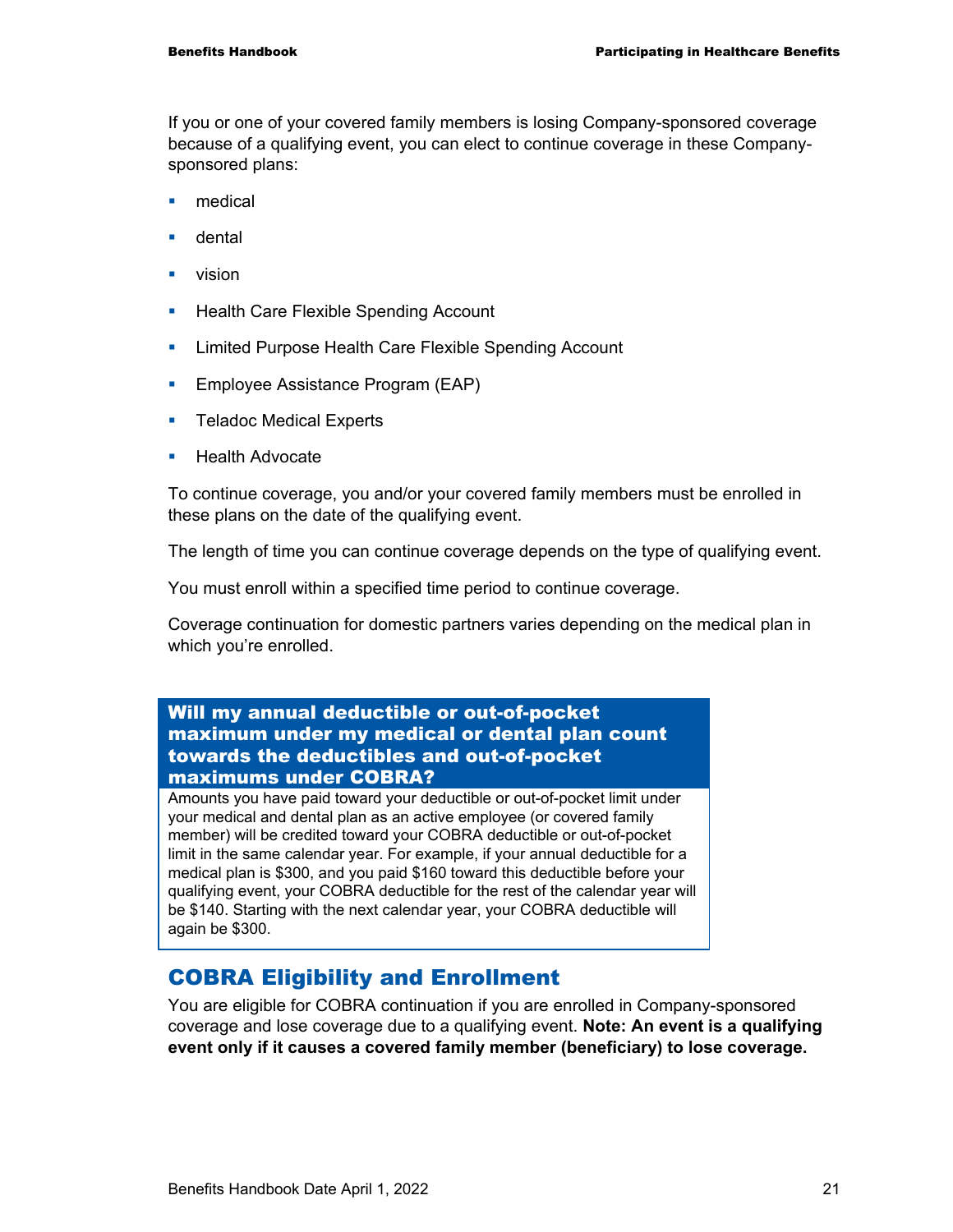## *Qualifying for Coverage/Qualifying Events*

You and your covered family members can continue medical, dental, vision, Health Care Flexible Spending Account, Limited Purpose Health Care Flexible Spending Account, Employee Assistance Program (EAP), Teladoc Medical Experts, and/or Health Advocate coverage for up to 18 months (Health Care Flexible Spending Account and Limited Purpose Health Care Flexible Spending Account coverage continues through the end of the calendar year of the qualifying event) if:

- your employment terminates, unless you were terminated because of gross misconduct
- **vou experience a reduction in hours.**

Although not required by law, Marsh McLennan currently allows you to continue medical, dental, vision, Health Care Flexible Spending Account, Limited Purpose Health Care Flexible Spending Account, Employee Assistance Program (EAP), Teladoc Medical Experts, and/or Health Advocate coverage for up to 18 months (Health Care Flexible Spending Account and Limited Purpose Health Care Flexible Spending Account coverage continues through the end of the calendar year of the qualifying event) if your status is changed to temporary from regular.

Your covered family members can continue coverage for up to 36 months if:

- **v** you become divorced or legally separated
- you die while you are covered under an eligible plan
- your family member no longer qualifies as an eligible family member
- you are a retiree who participates in a Company medical plan and the Company files for bankruptcy.

The coverage period for eligible family members may be longer if you enroll in Medicare while covered by COBRA. If you experience an employment termination or a reduction of hours following Medicare enrollment, your spouse and dependent child(ren) who are your covered family members may elect COBRA coverage for up to 36 months from the date of Medicare enrollment or 18 months from the employee's termination or reduction in hours, whichever is longer.

| <b>Qualifying Events</b>                                                                                           | <b>Covered Family Members</b> | Coverage   |
|--------------------------------------------------------------------------------------------------------------------|-------------------------------|------------|
| Termination of employment<br>×                                                                                     | Employee                      | 18 months* |
| Reduction of hours<br>п                                                                                            | Spouse                        |            |
|                                                                                                                    | Dependent child               |            |
| Employee enrolled in Medicare                                                                                      | Spouse                        | 36 months  |
| Divorce or legal separation from employee<br>$\mathcal{L}_{\mathcal{A}}$                                           | Dependent child<br>ш          |            |
| Death of covered employee<br>×                                                                                     |                               |            |
| Loss of "dependent child" status<br><b>COL</b>                                                                     | Dependent child<br>×          | 36 months  |
| $\star$<br>In the case of individuals who are determined by the Social Security Administration to be disabled when |                               |            |

#### *Periods of Coverage:*

they leave the Company or within the 60 calendar day COBRA election period, special rules may apply to extend coverage by an additional 11 months for the disabled individual and other individuals who are qualified beneficiaries with respect to the same qualifying event.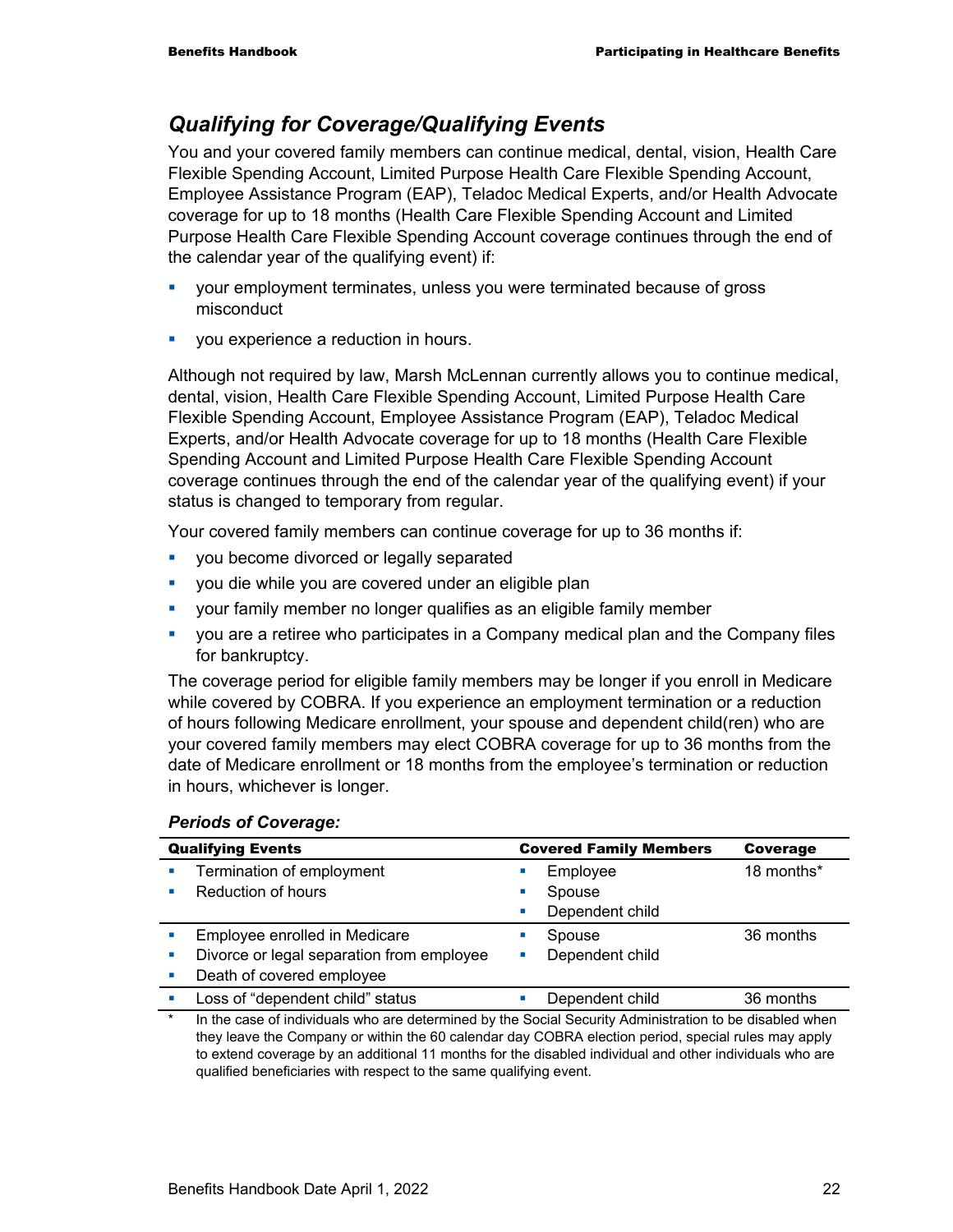Participants in the Health Care Flexible Spending Account or Limited Purpose Health Care Flexible Spending Account may be eligible for COBRA coverage. This COBRA coverage may continue only until the end of the calendar year in which the qualifying event occurs and may not be continued into the next calendar year.

You can continue your Health Care Flexible Spending Account or Limited Purpose Health Care Flexible Spending Account for the balance of the calendar year if you go on an unpaid leave of absence or terminate employment.

You can continue coverage under the Employee Assistance Program, Teladoc Medical Experts, and/or Health Advocate through COBRA if you experience a COBRA qualifying event and register your event within the legally allowable time frame.

### COBRA Rates

#### **2022 Medical COBRA Rates**

#### Aetna: \$400 Deductible Plan

| <b>Coverage Level</b>              | 2022 Broad Network<br><b>Monthly Cost</b> | 2022 Narrow Network<br><b>Monthly Cost</b> |
|------------------------------------|-------------------------------------------|--------------------------------------------|
| Employee                           | \$691.77                                  | \$664.04                                   |
| Employee + Spouse/Domestic Partner | \$1,660.25                                | \$1,593.70                                 |
| Employee + Child(ren)              | \$1,383.54                                | \$1,328.08                                 |
| Employee + Family                  | \$2,421.20                                | \$2,324.14                                 |
|                                    |                                           |                                            |

#### Anthem BlueCross BlueShield: \$400 Deductible Plan

| <b>Coverage Level</b>              | 2022 Broad Network<br><b>Monthly Cost</b> | 2022 Narrow Network<br><b>Monthly Cost</b> |
|------------------------------------|-------------------------------------------|--------------------------------------------|
| Employee                           | \$691.77                                  | \$664.04                                   |
| Employee + Spouse/Domestic Partner | \$1,660.25                                | \$1,593.70                                 |
| Employee + Child(ren)              | \$1,383.54                                | \$1,328.08                                 |
| Employee + Family                  | \$2,421.20                                | \$2,324.14                                 |

#### UnitedHealthcare: \$400 Deductible Plan

| <b>Coverage Level</b>              | 2022 Broad Network<br><b>Monthly Cost</b> | 2022 Narrow Network<br><b>Monthly Cost</b> |
|------------------------------------|-------------------------------------------|--------------------------------------------|
| Employee                           | \$691.77                                  | \$664.04                                   |
| Employee + Spouse/Domestic Partner | \$1,660.25                                | \$1,593.70                                 |
| Employee + Child(ren)              | \$1,383.54                                | \$1,328.08                                 |
| Employee + Family                  | \$2,421.20                                | \$2,324.14                                 |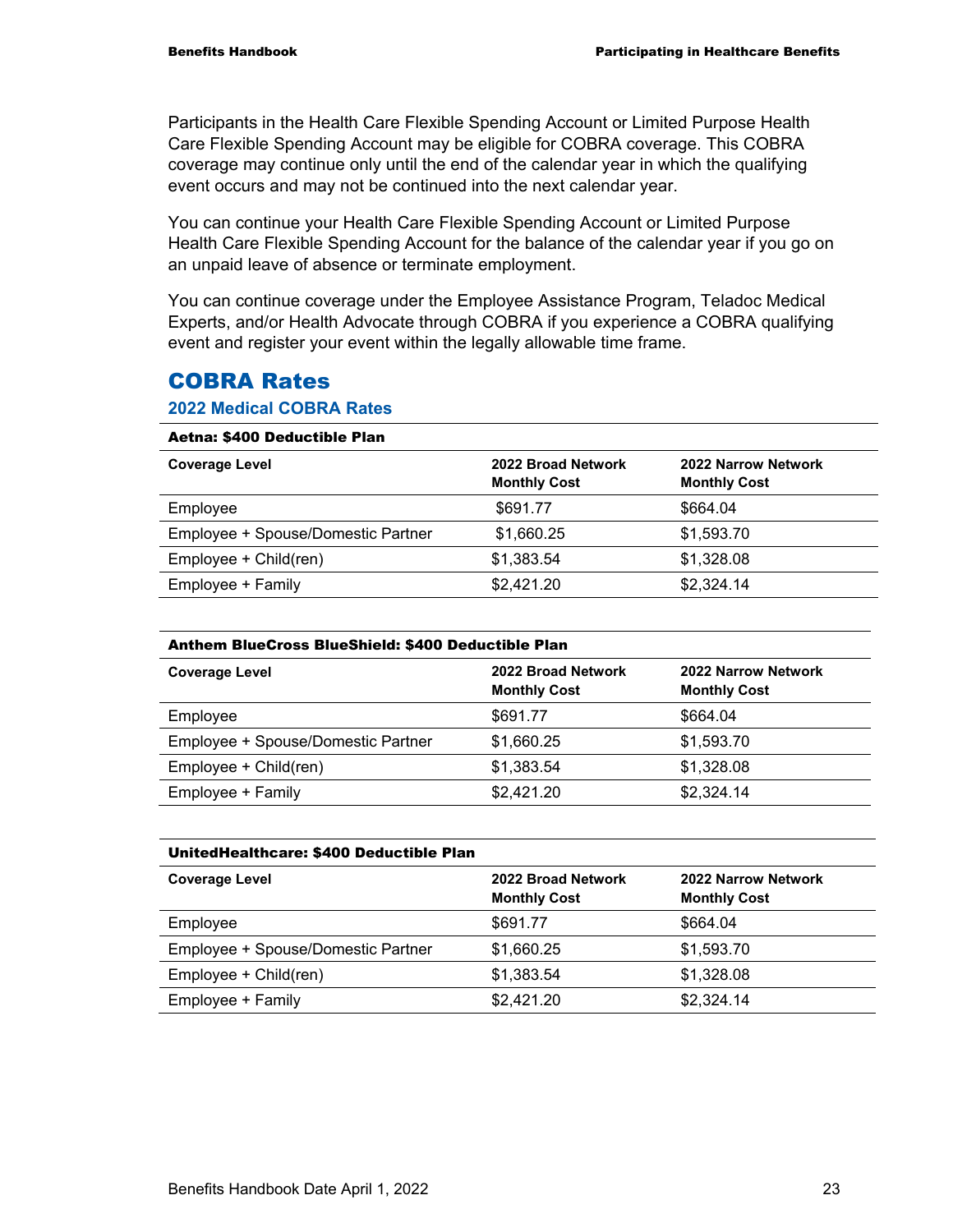#### Aetna: \$1,500 Deductible Plan

| <b>Coverage Level</b>              | 2022 Broad Network<br><b>Monthly Cost</b> | 2022 Narrow Network<br><b>Monthly Cost</b> |
|------------------------------------|-------------------------------------------|--------------------------------------------|
| Employee                           | \$613.88                                  | \$589.13                                   |
| Employee + Spouse/Domestic Partner | \$1,473.31                                | \$1,413.91                                 |
| Employee + Child(ren)              | \$1,227.75                                | \$1,178.25                                 |
| Employee + Family                  | \$2,148.57                                | \$2,061.95                                 |

| Anthem BlueCross BlueShield: \$1,500 Deductible Plan |                     |                     |
|------------------------------------------------------|---------------------|---------------------|
| <b>Coverage Level</b>                                | 2022 Broad Network  | 2022 Narrow Network |
|                                                      | <b>Monthly Cost</b> | <b>Monthly Cost</b> |
| Employee                                             | \$613.88            | \$589.13            |
| Employee + Spouse/Domestic Partner                   | \$1,473.31          | \$1,413.91          |
| Employee + Child(ren)                                | \$1,227.75          | \$1,178.25          |
| Employee + Family                                    | \$2,148.57          | \$2,061.95          |

#### UnitedHealthcare: \$1,500 Deductible Plan

| <b>Coverage Level</b>              | 2022 Broad Network<br><b>Monthly Cost</b> | 2022 Narrow Network<br><b>Monthly Cost</b> |
|------------------------------------|-------------------------------------------|--------------------------------------------|
| Employee                           | \$613.88                                  | \$589.13                                   |
| Employee + Spouse/Domestic Partner | \$1,473.31                                | \$1,413.91                                 |
| Employee + Child(ren)              | \$1,227.75                                | \$1,178.25                                 |
| Employee + Family                  | \$2,148.57                                | \$2,061.95                                 |

| Aetna: \$2,850 Deductible Plan     |                                           |                                            |
|------------------------------------|-------------------------------------------|--------------------------------------------|
| <b>Coverage Level</b>              | 2022 Broad Network<br><b>Monthly Cost</b> | 2022 Narrow Network<br><b>Monthly Cost</b> |
| Employee                           | \$557.01                                  | \$534.52                                   |
| Employee + Spouse/Domestic Partner | \$1,336.82                                | \$1,282.85                                 |
| Employee + Child(ren)              | \$1,114.01                                | \$1,069.04                                 |
| Employee + Family                  | \$1,949.53                                | \$1,870.81                                 |

| Anthem BlueCross BlueShield: \$2,850 Deductible Plan |                                           |                                            |
|------------------------------------------------------|-------------------------------------------|--------------------------------------------|
| <b>Coverage Level</b>                                | 2022 Broad Network<br><b>Monthly Cost</b> | 2022 Narrow Network<br><b>Monthly Cost</b> |
| Employee                                             | \$557.01                                  | \$534.52                                   |
| Employee + Spouse/Domestic Partner                   | \$1,336.82                                | \$1,282.85                                 |
| Employee + Child(ren)                                | \$1,114.01                                | \$1,069.04                                 |
| Employee + Family                                    | \$1,949.53                                | \$1,870.81                                 |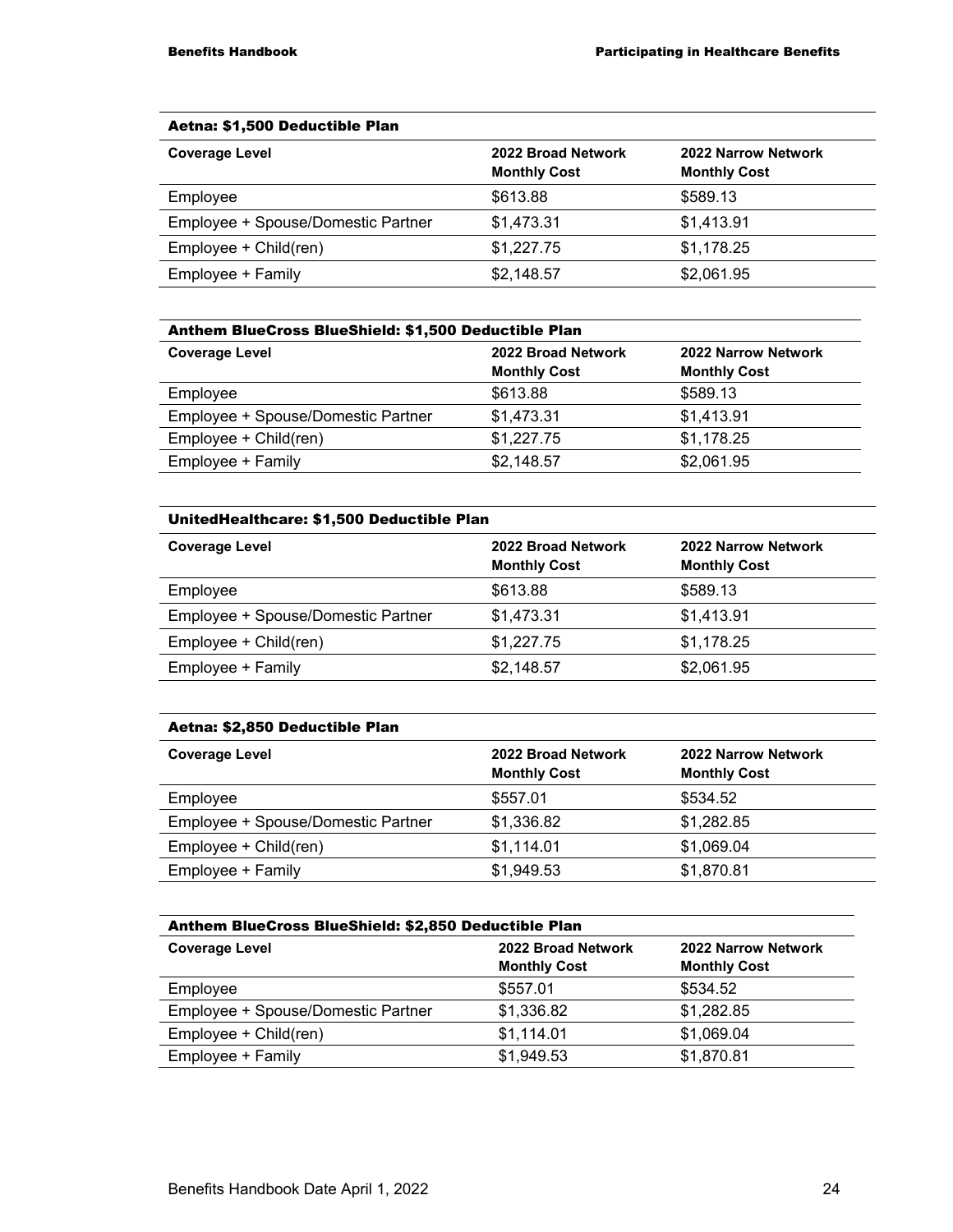#### UnitedHealthcare: \$2,850 Deductible Plan

| <b>Coverage Level</b>              | 2022 Broad Network<br><b>Monthly Cost</b> | 2022 Narrow Network<br><b>Monthly Cost</b> |
|------------------------------------|-------------------------------------------|--------------------------------------------|
| Employee                           | \$557.01                                  | \$534.52                                   |
| Employee + Spouse/Domestic Partner | \$1,336.82                                | \$1,282.85                                 |
| Employee + Child(ren)              | \$1,114.01                                | \$1,069.04                                 |
| Employee + Family                  | \$1,949.53                                | \$1,870.81                                 |

#### Kaiser: \$400 Deductible Plan

| <b>Coverage Level</b>              | 2022 Monthly Cost |
|------------------------------------|-------------------|
| <b>Employee Only</b>               | \$634.13          |
| Employee + Spouse/Domestic Partner | \$1.521.92        |
| Employee + Child(ren)              | \$1,268.27        |
| Employee + Family                  | \$2,219.47        |

#### Kaiser: \$1,500 Deductible Plan

| <b>Coverage Level</b>              | 2022 Monthly Cost |
|------------------------------------|-------------------|
| <b>Employee Only</b>               | \$477.71          |
| Employee + Spouse/Domestic Partner | \$1,146.50        |
| Employee + Child(ren)              | \$955.41          |
| Employee + Family                  | \$1,671.97        |

#### Kaiser: \$2,850 Deductible Plan

| <b>Coverage Level</b>              | 2022 Monthly Cost |
|------------------------------------|-------------------|
| Employee Only                      | \$433.69          |
| Employee + Spouse/Domestic Partner | \$1,040.87        |
| Employee + Child(ren)              | \$867.39          |
| Employee + Family                  | \$1,517.93        |

### HMSA Preferred Provider Plan – Hawaii PPP **Coverage 2022 Monthly Cost**  Employee Only **Employee** Only Employee + Spouse/Domestic Partner \$1,588.59 Employee + Child(ren) \$1,323.84 Employee + Family \$2,316.75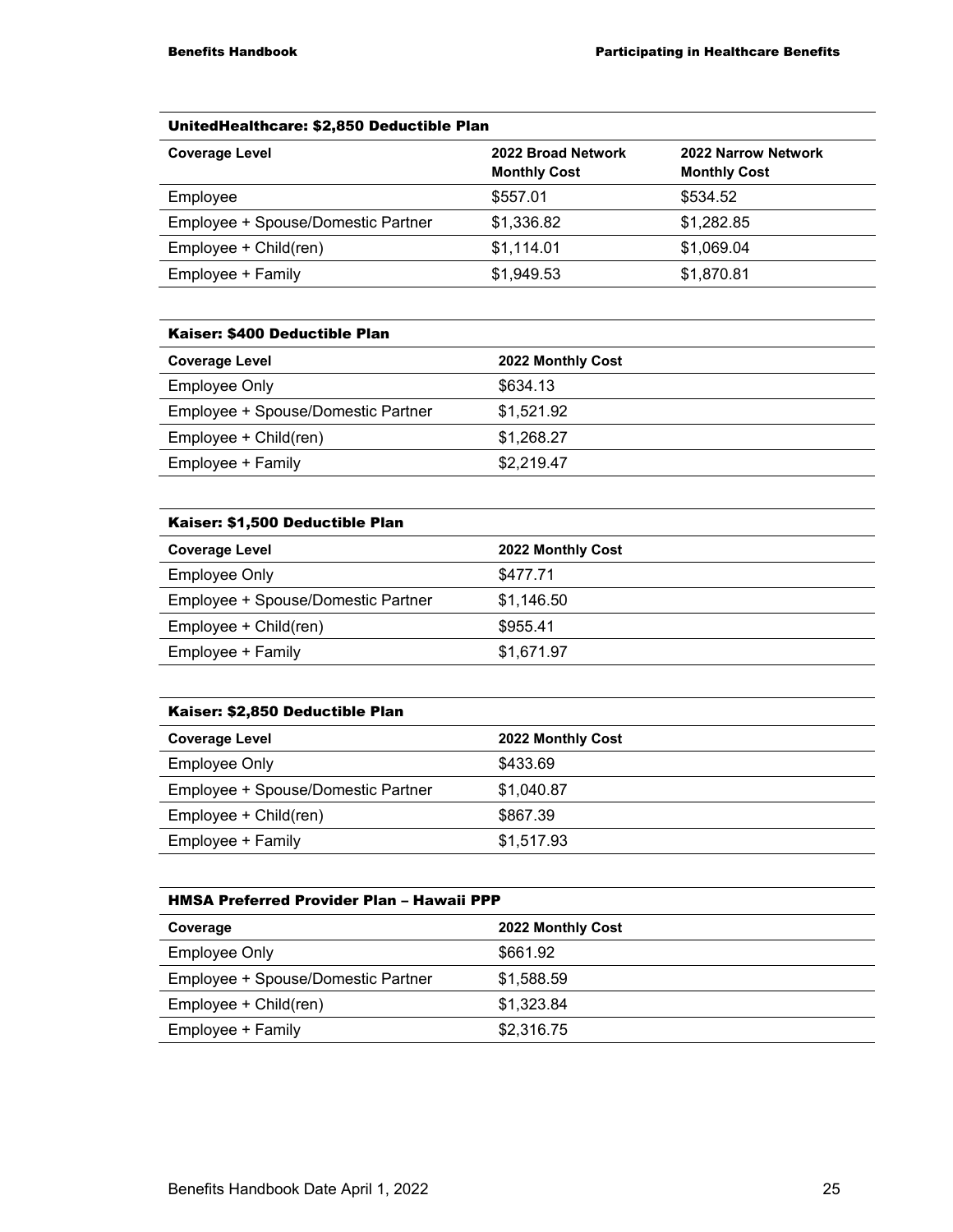| HMSA Health Plan Hawaii Plus - Hawaii HMO |                   |
|-------------------------------------------|-------------------|
| <b>Coverage Level</b>                     | 2022 Monthly Cost |
| Employee Only                             | \$648.25          |
| Employee + Spouse/Domestic Partner        | \$1,555.81        |
| Employee + Child(ren)                     | \$1,296.50        |
| Employee + Family                         | \$2,268.91        |

#### **Dental COBRA Rates**

| <b>MetLife Premier Plan</b>        |                   |  |
|------------------------------------|-------------------|--|
| <b>Coverage Level</b>              | 2022 Monthly Cost |  |
| Employee Only                      | \$52.19           |  |
| Employee + Spouse/Domestic Partner | \$125.27          |  |
| Employee + Child(ren)              | \$104.39          |  |
| Employee + Family                  | \$182.68          |  |
|                                    |                   |  |

#### MetLife Standard Plan

| <b>Coverage Level</b>              | 2022 Monthly Cost |  |
|------------------------------------|-------------------|--|
| <b>Employee Only</b>               | \$41.63           |  |
| Employee + Spouse/Domestic Partner | \$99.89           |  |
| Employee + Child(ren)              | \$83.24           |  |
| Employee + Family                  | \$145.68          |  |
|                                    |                   |  |

#### **Vision COBRA Rates**

| <b>VSP High Option</b>             |                   |
|------------------------------------|-------------------|
| <b>Coverage Level</b>              | 2022 Monthly Cost |
| Employee Only                      | \$11.16           |
| Employee + Spouse/Domestic Partner | \$26.75           |
| Employee + Child(ren)              | \$22.29           |
| Employee + Family                  | \$39.03           |

| <b>VSP Low Option</b>              |                   |
|------------------------------------|-------------------|
| <b>Coverage Level</b>              | 2022 Monthly Cost |
| <b>Employee Only</b>               | \$6.90            |
| Employee + Spouse/Domestic Partner | \$16.58           |
| Employee + Child(ren)              | \$13.81           |
| Employee + Family                  | \$24.17           |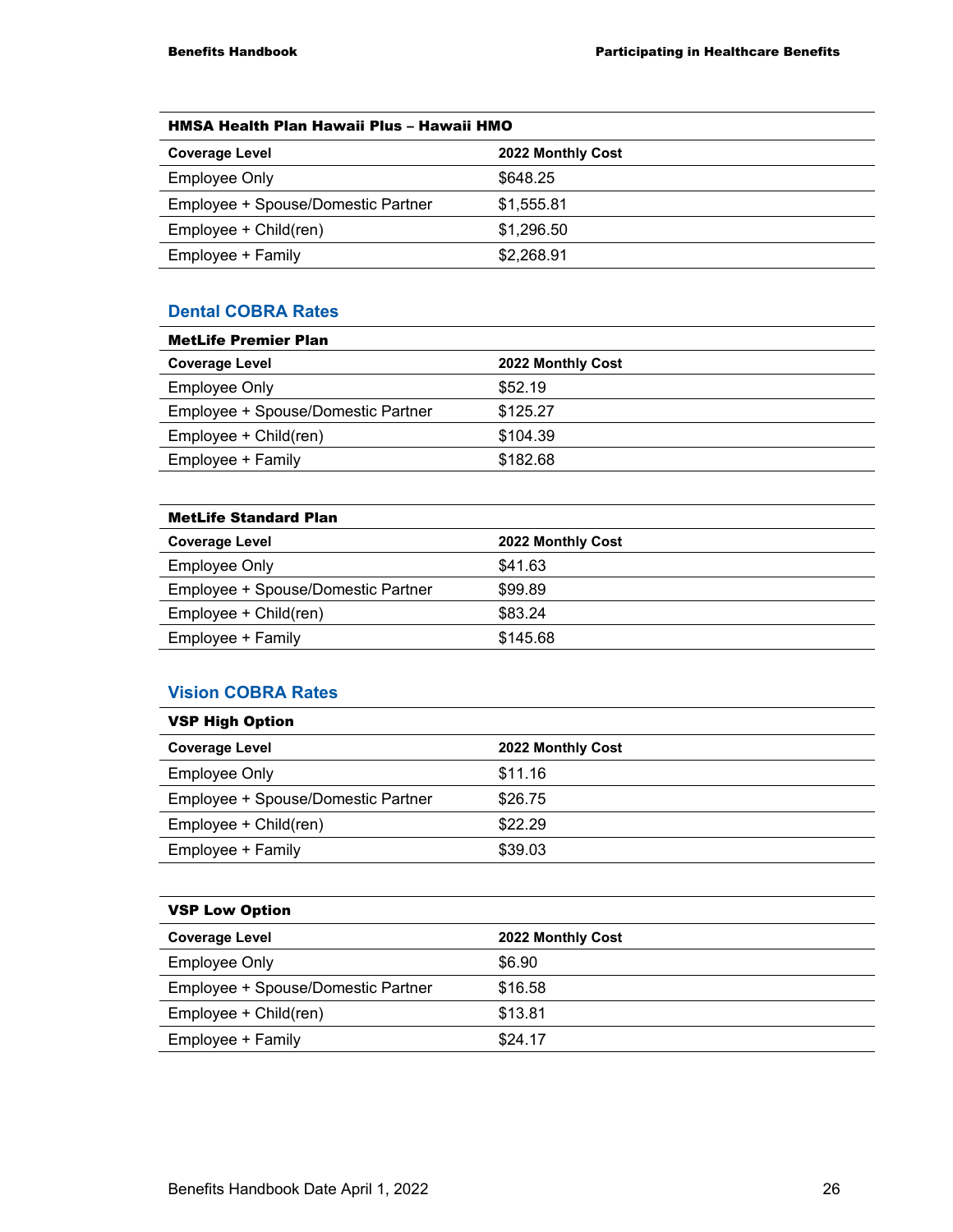| <b>CIGNA Behavioral Health: Employee Assistance Program</b> |                   |  |
|-------------------------------------------------------------|-------------------|--|
| <b>Coverage Level</b>                                       | 2022 Monthly Cost |  |
| Employee Only                                               | \$1.89            |  |
| Employee + Spouse/Domestic Partner                          | \$1.89            |  |
| Employee + Child(ren)                                       | \$1.89            |  |
| Employee + Family                                           | \$1.89            |  |

#### **Employee Assistance Program COBRA Rates**

#### Health Advocate

| <b>Coverage Level</b>              | 2022 Monthly Cost |
|------------------------------------|-------------------|
| Employee Only                      | \$0.00            |
| Employee + Spouse/Domestic Partner | \$0.00            |
| Employee + Child(ren)              | \$0.00            |
| Employee + Family                  | \$0.00            |

#### Teladoc Medical Experts

| <b>Coverage Level</b>              | 2022 Monthly Cost |
|------------------------------------|-------------------|
| <b>Employee Only</b>               | \$0.00            |
| Employee + Spouse/Domestic Partner | \$0.00            |
| Employee + Child(ren)              | \$0.00            |
| Employee + Family                  | \$0.00            |

#### *Qualifying Event—Termination of employment*

#### *COBRA Due to Termination*

#### **How long is COBRA coverage available if I lose my job?**

COBRA coverage is available for up to 18 months if your employment ends for any reason, unless you lost your job because of gross misconduct. COBRA coverage can be extended if there is a second qualifying event during the COBRA continuation period.

#### *Disabled at Termination*

#### **If I'm totally disabled when I leave the Company, is there any difference in my COBRA coverage?**

Yes. If you are disabled according to the Social Security Administration when you leave the Company or become disabled according to the Social Security Administration within the 60 calendar day COBRA election period, you and your covered family members can extend your COBRA coverage for an additional 11 months, for a total of 29 months from termination.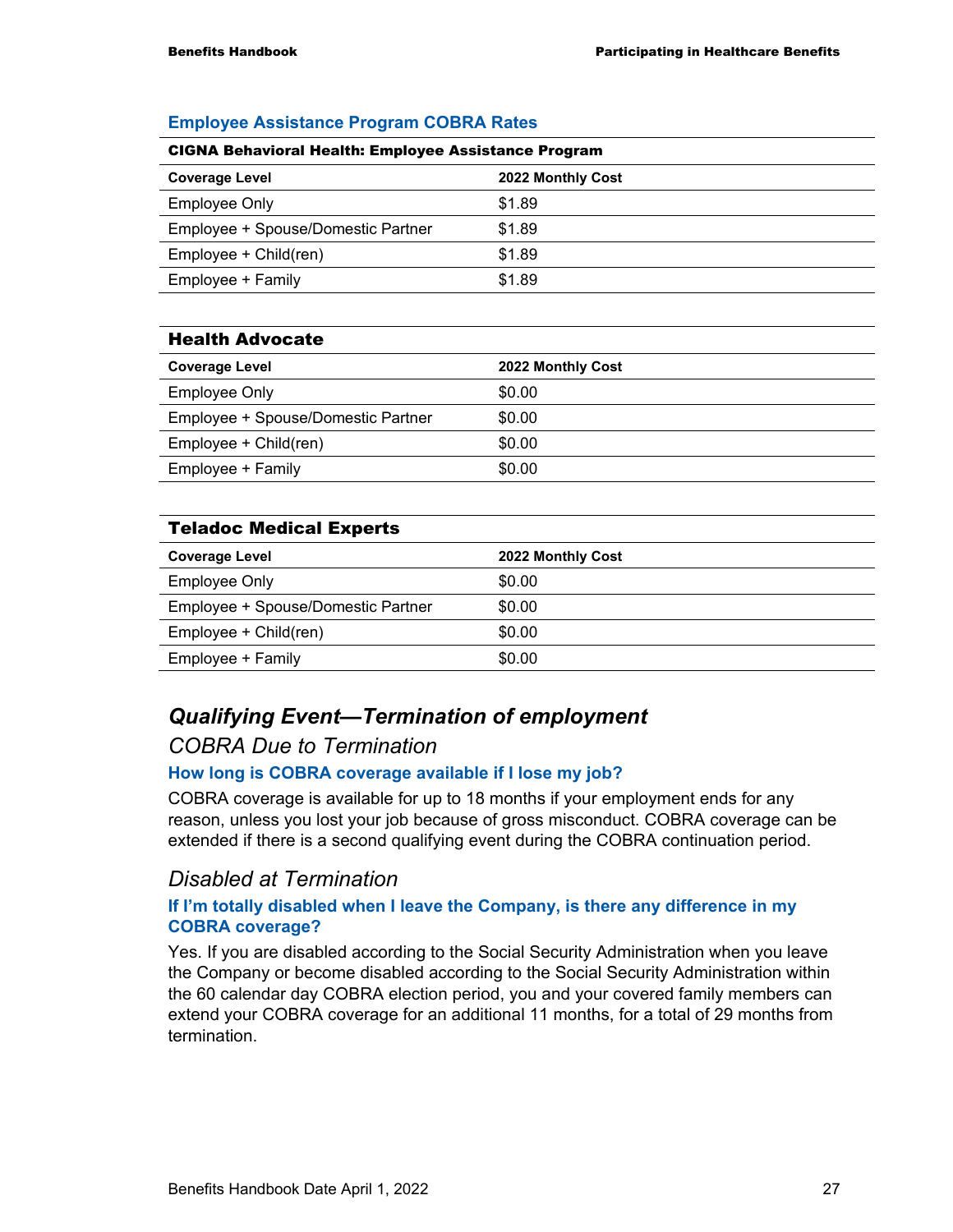Note that your premiums are increased to 150% of the full group rate for those additional 11 months from the beginning of the 19<sup>th</sup> month through the end of the 29<sup>th</sup> month.

If a second qualifying event occurs within the first 18 months of the COBRA coverage, you pay the full group rate on an after-tax basis plus an additional two percent for administrative expenses from the beginning of the 19<sup>th</sup> month through the end of the 36<sup>th</sup> month. If a second qualifying event occurs within the 19<sup>th</sup> through 29<sup>th</sup> month of COBRA coverage extended for disability, your premiums will be increased by an additional 50 percent through the end of the 36<sup>th</sup> month.

### *Family or Medical Leave of Absence under FMLA*

#### **What happens if I take a family or medical leave of absence under FMLA?**

Taking a family or medical leave of absence under the Family and Medical Leave Act (FMLA) usually will not constitute a qualifying event. A qualifying event occurs, however, if 1) you do not return to employment with the Company after the end of the FMLA leave and 2) without COBRA coverage, you or your covered family member would lose coverage before the end of the maximum coverage period.

#### *Absence Due to Military Service*

#### **How will my absence from employment because of military service affect my coverage?**

Your absence from employment because of military service is not a qualifying event under COBRA; however, you may elect to continue existing coverage for up to 18 months under the Uniformed Services Employment and Reemployment Rights Act (USERRA). For an absence of more than 30 days, you are not required to pay more than 102% of the full group rate. However, if our leave of absence is less than 31 days, you may not lose your coverage and will not have to pay more than the active employee contribution.

### *Company Involved in a Merger or Asset Sale*

#### **What happens to my coverage if the Company is involved in a merger or asset sale?**

Special rules, policies and practices may apply if coverage is lost if the Company is involved in a merger or asset sale. You may be entitled to COBRA coverage from a buyer or the Company, depending on the transaction. A stock sale, however, is not a qualifying event for employees who continue their jobs after the sale, or for their family members.

### *COBRA Notification*

#### **When will I be notified about COBRA eligibility after my coverage ends because my employment terminates?**

The Company has 30 days to notify its COBRA Administrator of death. Your covered family members will be notified of the right to continue coverage within 14 days of the date the Company's COBRA Administrator has been notified of the death.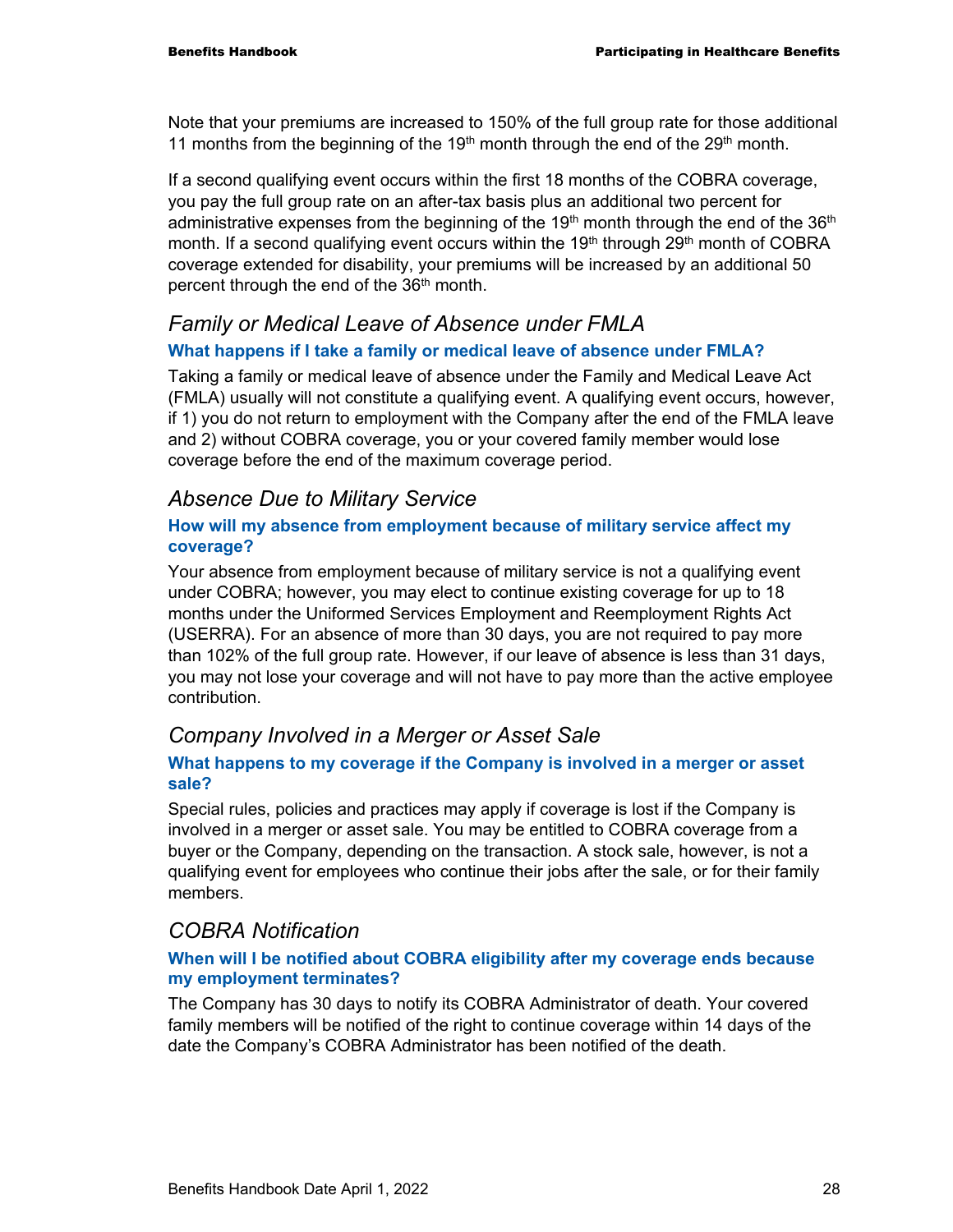# *Qualifying Event—Reduction in hours*

#### *Reduction in Hours*

#### **Can I continue my coverage under COBRA if I lose health coverage as a result of a reduction in hours?**

Yes, you can continue coverage for you and your covered family members under COBRA for up to 18 months if your hours are reduced, and you are no longer eligible for coverage under a Company-sponsored plan. COBRA coverage can be extended if there is a second qualifying event.

### *Determination of COBRA Eligibility Due to a Reduction in Hours*  **When will I be eligible for COBRA coverage because of a reduction in hours?**

You will be eligible for COBRA coverage if you experience a loss of coverage under your plan because of a reduction of hours; such as an absence from work due to disability, a temporary layoff or any other reason other than FMLA leave and your employment is not terminated.

### *Change from Regular to Temporary Status*

#### **Can I continue my coverage under COBRA if I lose health coverage as a result of a change in my employment status from regular to temporary?**

Although not required by law, Marsh McLennan currently allows you to continue coverage for you and your covered family members under COBRA for up to 18 months if your employment status is changed and you are no longer eligible for coverage under a Company-sponsored plan. Your continuation coverage can be extended if there is a second qualifying event.

#### *Non-resident Alien*

#### **Can I continue my coverage under COBRA if I am a non-resident alien employee of the Company?**

No, you are not eligible for COBRA coverage if you are a non-resident alien employee of the Company who received no earned income from Marsh McLennan that constituted income from sources within the United States. Your spouse and dependent children will not be eligible for COBRA coverage through your status as a Marsh McLennan employee either.

#### *COBRA Notification*

#### **When will I be notified about COBRA eligibility after my coverage ends because of a reduction in hours or a change from regular to temporary status?**

The Company has 30 days to notify its COBRA Administrator of your reduction in hours or change from regular to temporary status. You and your covered family members will be sent written notification of your COBRA eligibility within 14 days of the date the Company's COBRA Administrator has been notified of your reduction in hours or change in employment status.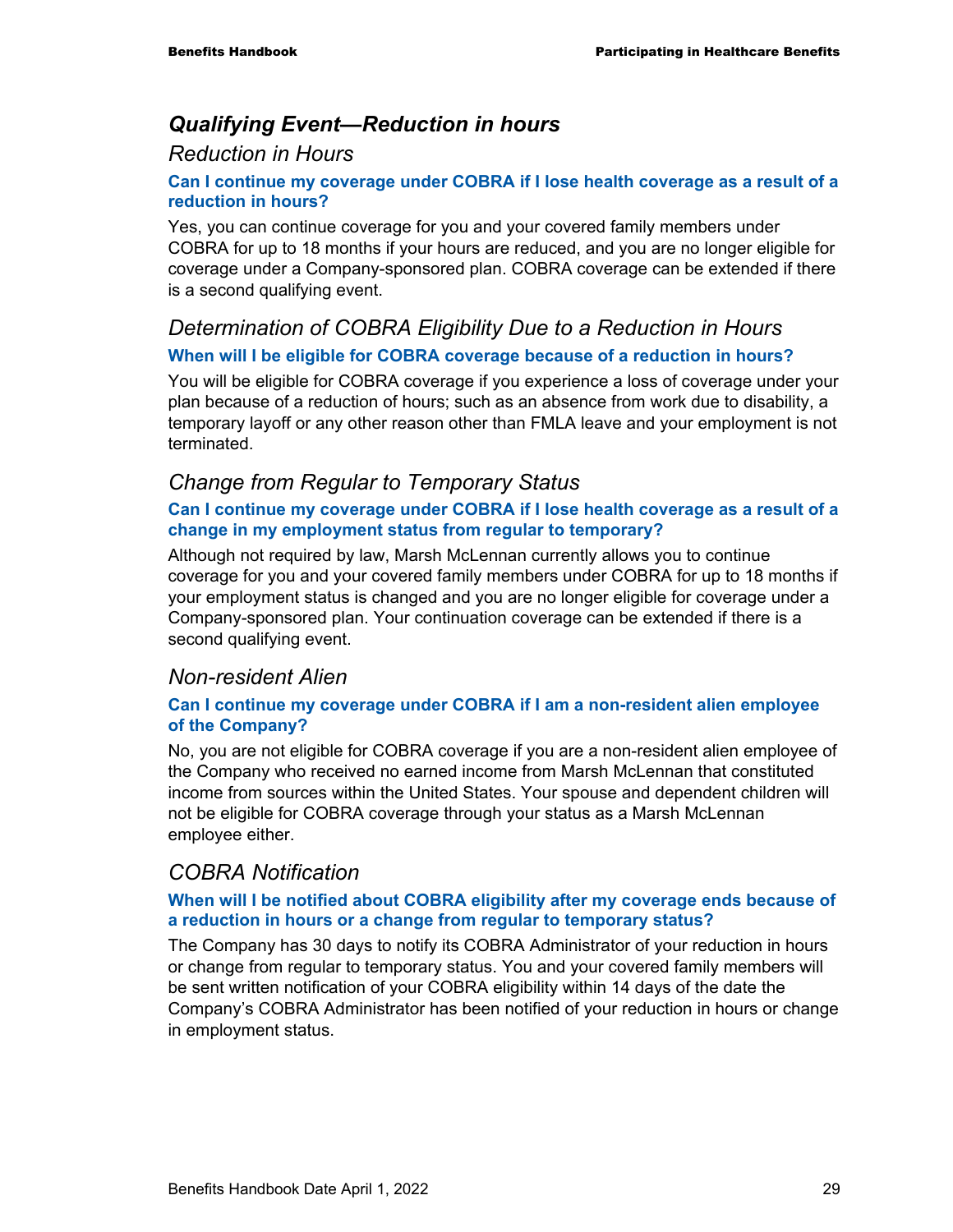### *Qualifying Event—Medicare Entitlement*

### *COBRA Eligibility for Family Members Due to Medicare Entitlement*

#### **What happens if I terminate employment and elect COBRA for myself and my family. Then, during the 18-month COBRA period, I become covered by Medicare?**

Your COBRA coverage will end when you enroll in Medicare. Your family members will be able to continue their coverage for the remainder of the 18 months from the date of the original qualifying event (which was your termination of employment).

#### *COBRA Eligibility for Active Employees Enrolling in Medicare*

#### **If I am an active employee who enrolls in Medicare, will I be entitled to COBRA continuation coverage?**

No, an active employee's enrollment in Medicare is not a qualifying event that gives rise to COBRA eligibility. However, COBRA coverage is available for you and your covered family members if you subsequently experience a qualifying event (such as, termination of employment or reduction in hours).

The maximum coverage period for eligible family members ends on the later of:

- 36 months from Medicare entitlement, or
- 18 months (29 months if there is a disability extension) from the qualifying event.

### *Qualifying Event—Family Member No Longer Qualifies as an Eligible Family Member*

#### *Dependent Child Reaching Maximum Age*

#### **If my dependent child reaches the maximum age allowed under my plan, can my child continue coverage under COBRA?**

Yes, your child can continue coverage under COBRA for up to 36 months, if your child reaches the maximum age under your plan.

If you are an active employee, a notification reminding you to report the COBRA qualifying event will automatically be sent to the Company's COBRA Administrator at the end of the calendar year in which your dependent child turns 26.

### *Family Members Lose Coverage at Annual Enrollment*

#### **If I drop my family member coverage during Annual Enrollment, are my family members eligible for COBRA coverage?**

No. If you drop your family member coverage during Annual Enrollment, your family members are not eligible for COBRA coverage, because Annual Enrollment is not a qualifying event. You also cannot remove a family member from your coverage in anticipation of a qualifying event, such as a divorce.

Your family members are eligible for COBRA coverage if they are covered by the plan when you lose your coverage, or if they lose coverage because they are no longer eligible family members and you register the qualifying event.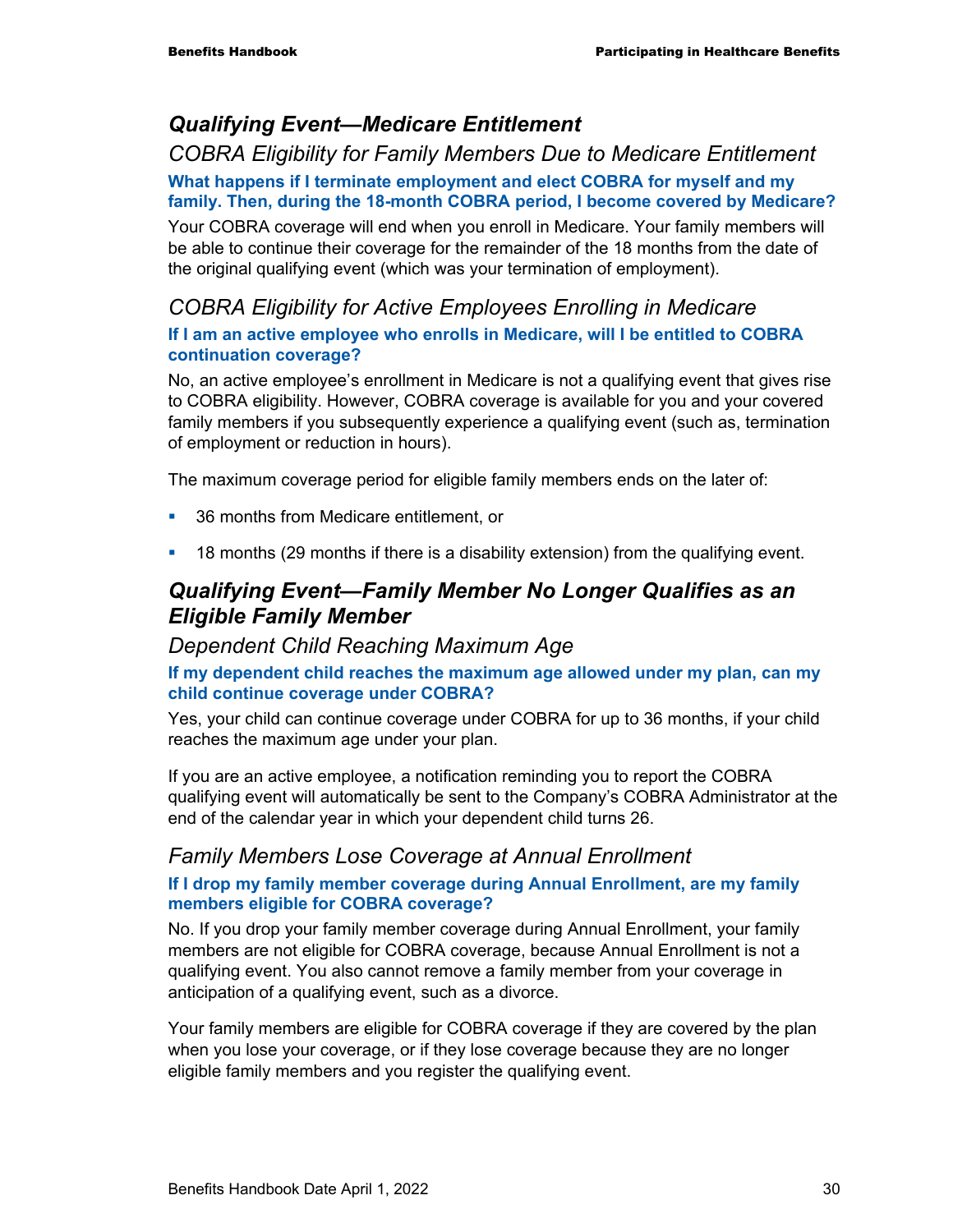#### *Family Member Joining Military*

#### **If my dependent family member enters the military, is he or she eligible for COBRA coverage?**

No. Your family member isn't eligible for COBRA after entering the military because your family member has not experienced a qualifying event.

#### *Length of COBRA Continuation Coverage for Family Members*

How long does COBRA coverage last for my family members if they do not qualify for coverage under my plan any longer?

Your family members can continue COBRA coverage for up to 36 months after they are no longer considered eligible for coverage due to a qualifying event, such as your divorce or legal separation or a dependent child reaching maximum age under the Plan.

### *Notification to Employer of Family Member Loss of Eligibility*

#### **When do I have to provide notification that my family member isn't eligible for coverage any more?**

You or a family member must notify the Company of a divorce, legal separation or a child losing dependent status under the applicable plan within 60 calendar days of the qualifying event.

There are two ways to notify the Company and be eligible for COBRA coverage:

- within 30 calendar days of the event: by going to Colleague Connect (**https://mmcglobal.sharepoint.com/sites/home**), or
- after 30 calendar days, but within 60 calendar days of the later of the qualifying event or loss of coverage: Contact HR Services in writing at: HR Services, P.O. Box 622, Des Moines, IA 50306-0622. You will not be refunded any of your contributions if you notify the Company after 30 calendar days.

**Note:** If the Company is not notified within 60 calendar days of the event, your family member who loses coverage will not be offered the option to elect COBRA coverage.

#### *Family Member COBRA Notification*

#### **When will my family members be notified about COBRA eligibility?**

The Company has 30 days to notify its COBRA Administrator of your qualifying event. You or your covered family member will be notified of the right to COBRA coverage within 14 days of the date the Company's COBRA Administrator has been notified of the qualifying event. A COBRA notification and enrollment form are mailed to you or your covered family members' last known address.

You must complete the COBRA enrollment form and return it as the form instructs.

You have 60 calendar days from the later of (1) the date you receive notice of your right to COBRA coverage, or (2) the date coverage would otherwise end to elect COBRA.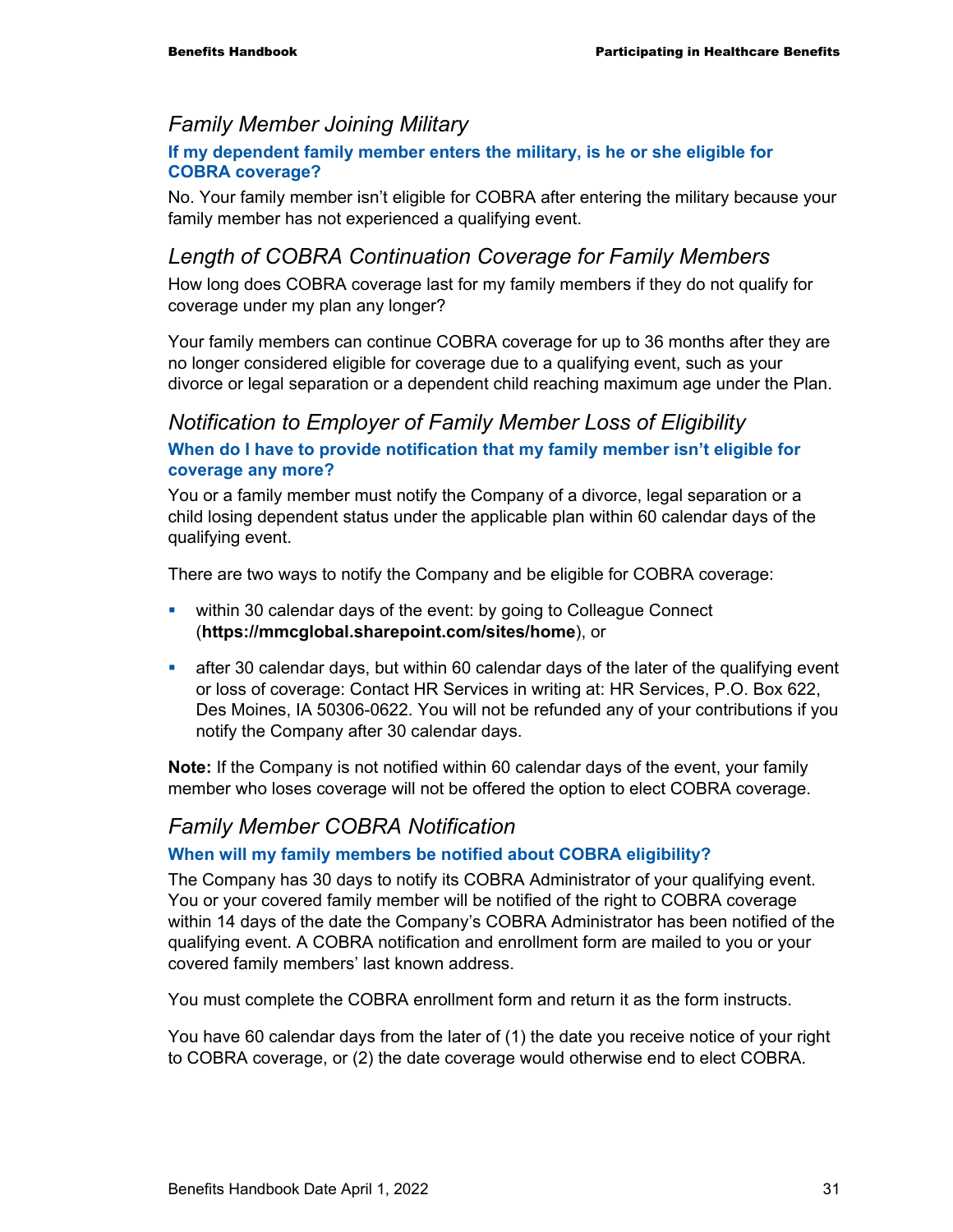### *Qualifying Event—Divorce, Legal Separation, Termination of a Domestic Partnership*

*Continuing Family Coverage Through COBRA After a Divorce or Legal Separation* 

**If I get divorced or legally separated, can my family get coverage under COBRA?** 

Yes, your spouse can continue coverage under COBRA when you are divorced or legally separated. If your children are no longer eligible dependents under the plan as a result of your divorce or legal separation, they can also continue coverage under COBRA if you register the event.

After a divorce or legal separation, COBRA coverage is available to your covered family members for up to 36 months.

#### Special Note on Domestic Partners Do all plans cover domestic partners under COBRA?

Although not legally required to do so, Marsh McLennan extends COBRA continuation coverage to domestic partners of Marsh McLennan employees and/or their dependent children covered under the Company Benefits Program. (A few medical plans may not extend COBRA to domestic partners or their children; refer to the specific medical plan section to learn about COBRA availability.)

#### *Notification to Employer of Divorce, Legal Separation, or Termination of a Domestic Partner*

#### **When do I have to provide notification that I am getting a divorce, legal separation or terminating my domestic partnership?**

You or a family member must notify the Company of a divorce, legal separation or a child losing dependent status under the applicable plan within 60 calendar days of the qualifying event.

There are two ways to notify the Company and be eligible for COBRA coverage:

- **within 30 calendar days of the event: by going to Colleague Connect** (**https://mmcglobal.sharepoint.com/sites/home**), or
- after 30 calendar days, but within 60 calendar days of the later of the qualifying event or loss of coverage: Contact HR Services in writing at: HR Services, P.O. Box 622, Des Moines, IA 50306-0622. You will not be refunded any of your contributions if you notify the Company after 30 calendar days.

**Note:** If the Company is not notified within 60 calendar days of the event, your family member who loses coverage will not be offered the option to elect COBRA coverage.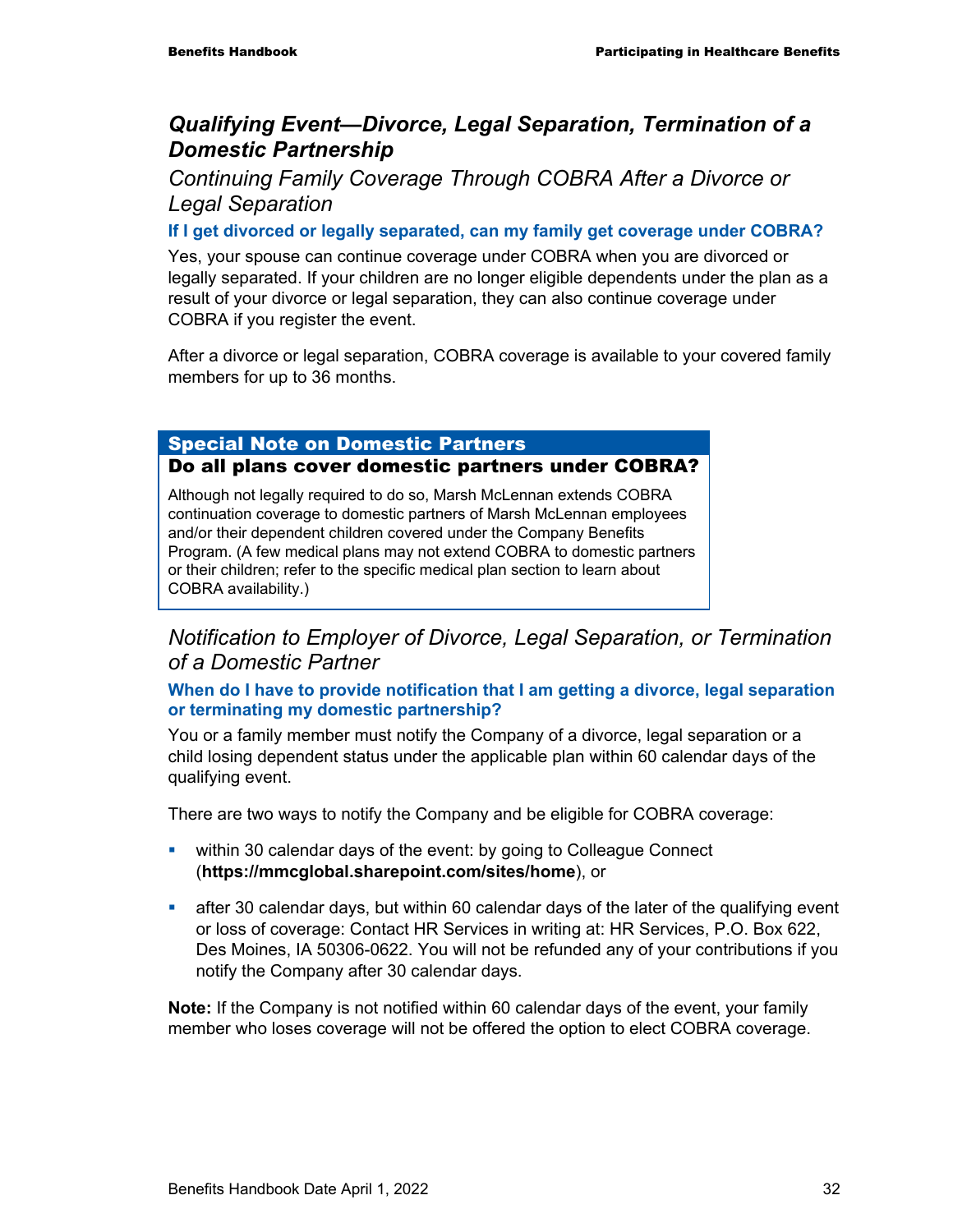# *Qualifying Event—Death*

*Continuing COBRA Coverage for Family Members* 

#### **If I die, can my family members continue their coverage under COBRA?**

Yes, COBRA coverage is available to your covered family members for up to 36 months after your death.

Although not legally required to do so, as a special benefit, Marsh McLennan will contribute towards the monthly cost of COBRA coverage for your eligible family members who had previously been covered under Company medical and dental coverage during the first 12 months of the COBRA period provided they pay the required employee level contributions. After the first 12 months, your eligible family members can continue COBRA coverage for the remaining COBRA period, up to an additional 24 months, by paying the full group rate, plus an additional two percent for administrative expenses.

### *COBRA Notification*

#### **When will my family members be notified about COBRA eligibility after their coverage ends because of my death?**

The Company has 30 days to notify its COBRA Administrator of death. Your covered family members will be notified of the right to continue coverage within 14 days of the date the Company's COBRA Administrator has been notified of the death.

# COBRA and Flexible Spending Accounts

### *What is the benefit of continuing contributions to my Health Care Flexible Spending Account or Limited Purpose Health Care Flexible Spending Account under COBRA?*

If you have an outstanding balance in your Health Care Flexible Spending Account or your Limited Purpose Health Care Flexible Spending Account when you experience a qualifying event, you can elect COBRA and continue to receive reimbursements from your Health Care Flexible Spending Account or Limited Purpose Health Care Flexible Spending Account until the end of the calendar year. You can continue to receive reimbursements after your active employee coverage ends.

For example, if you elected to contribute \$1,000 to a Health Care Flexible Spending Account for the calendar year and incurred expenses of \$600 when your employment ended, you must elect COBRA continuation coverage in order for the additional \$400 you spend to be reimbursed.

**Note:** Contributions must be made on an after-tax basis, plus an additional two percent for administrative expenses will be charged.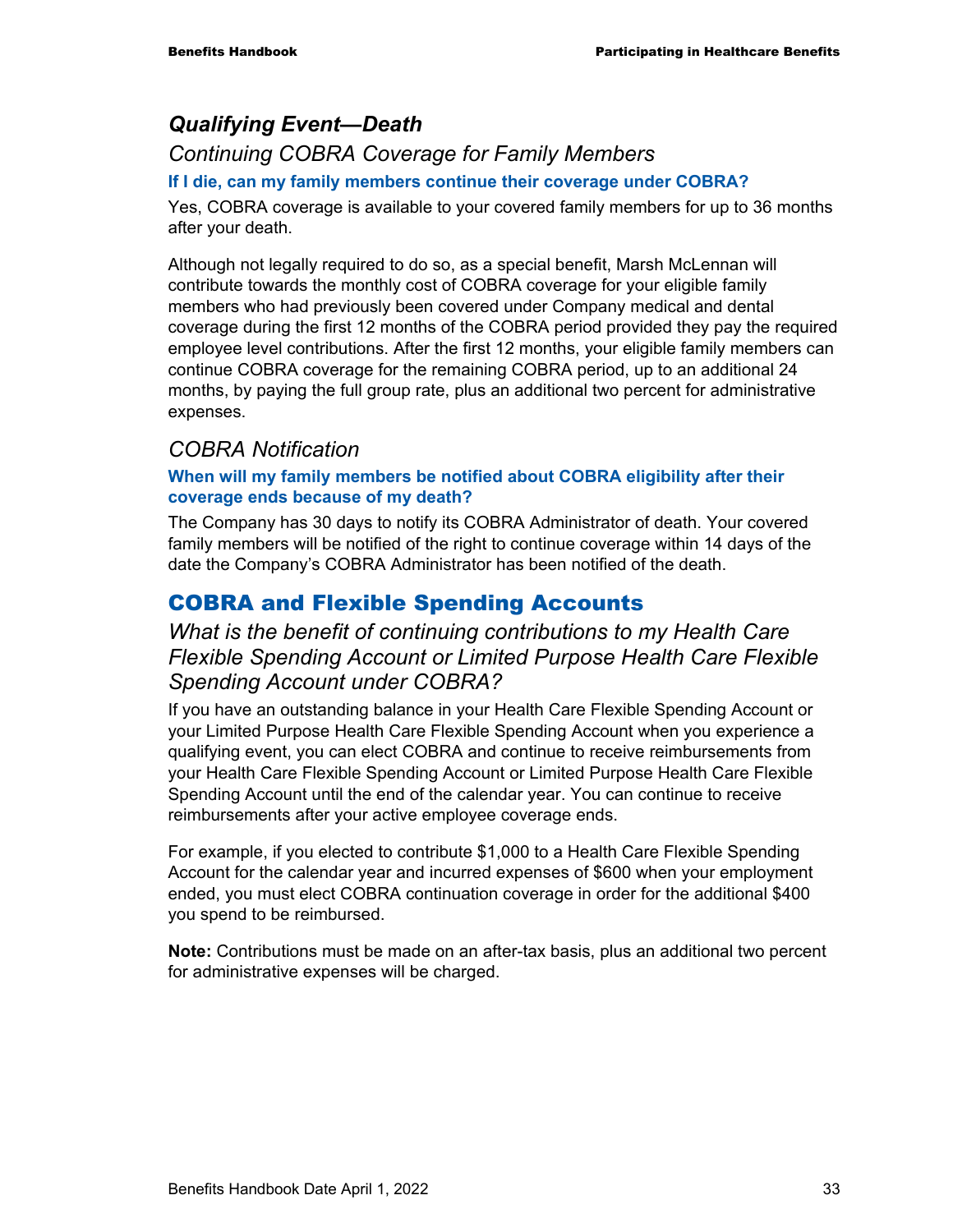### Employee Enrollment in COBRA Coverage

You must complete the COBRA enrollment form and return it as the form instructs.

You have 60 calendar days to elect COBRA from the later of (1) the date you receive notice of your right to COBRA coverage, or (2) the date coverage would otherwise end.

# *Notification of Qualifying Event*

#### *When do I have to provide notification of a qualifying event?*

You or a family member must notify the Company of a divorce, legal separation or a child losing dependent status under the applicable plan within 60 calendar days of the qualifying event.

There are two ways to notify the Company and be eligible for COBRA coverage:

- **within 30 calendar days of the event: by going to Colleague Connect** (**https://mmcglobal.sharepoint.com/sites/home**), or
- after 30 calendar days, but within 60 calendar days of the later of the qualifying event or loss of coverage: Contact HR Services in writing at: HR Services, P.O. Box 622, Des Moines, IA 50306-0622. You will not be refunded any of your contributions if you notify the Company after 30 calendar days.

**Note:** If the Company is not notified within 60 calendar days of the event, your family member who loses coverage will not be offered the option to elect COBRA coverage.

If you fail to register the event and any claims are paid for expenses incurred after the date coverage would normally be lost because of divorce, legal separation or a child losing dependent status, you and your family must reimburse the plan for these claims.

The Company has 30 days to notify its COBRA Administrator of the qualifying event. You or your covered family member will be notified of the right to COBRA coverage within 14 days of the date the Company's COBRA Administrator has been notified of the qualifying event. A COBRA notification and enrollment form are mailed to you or your covered family members' last known address.

# *COBRA Effective Date*

#### *When will my COBRA coverage begin?*

Once you choose COBRA, your COBRA coverage will be effective retroactive to the date you lost coverage.

You have to send your first payment for COBRA coverage within 45 days after you elected COBRA for your coverage to become effective. Your first payment has to include all of your back payments, beginning with the date you lost coverage because of a qualifying event, up to and including the month you send in your first payment.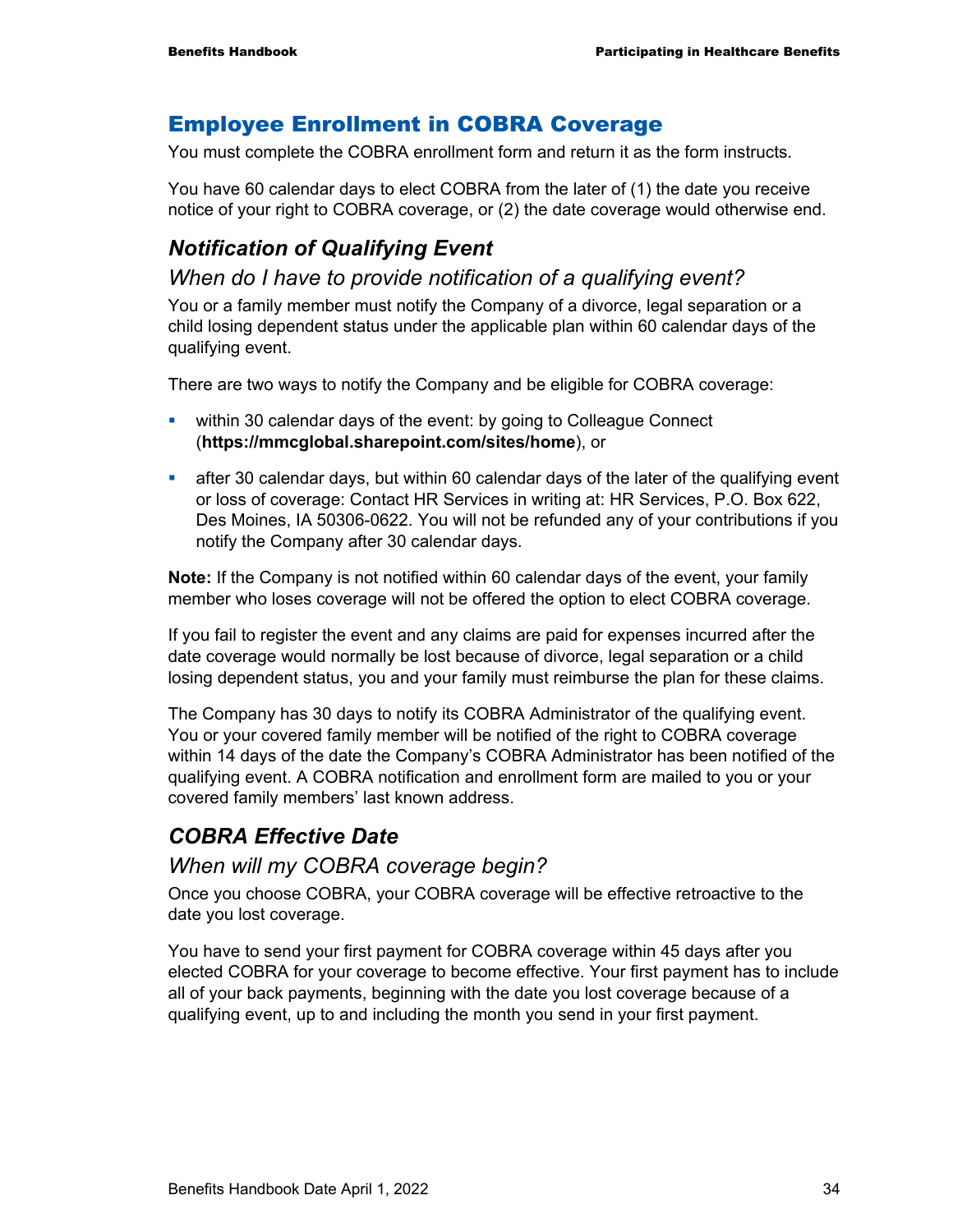# *Missed Enrollment Period*

### *I didn't sign up for COBRA within the time limit; can I sign up now?*

No, you can't sign up for COBRA once the 60 calendar day COBRA enrollment period ends.

### *If I do not continue all of the plans offered under COBRA, can I sign up for other plans later?*

You can still add other coverage if you are within the 60 calendar day COBRA enrollment period. Once the 60 calendar day COBRA enrollment period ends, you can add or change plans during the Annual Enrollment period as long as you continue to be a COBRA participant.

# *Care Before Electing COBRA*

*What happens if one of my family members or I need medical or dental care after the qualifying event occurs but before I elect COBRA?* 

You will not have coverage until you or your covered family member elects COBRA and makes the required payments. Once the election and payments are made, your coverage will become effective, and any bills you received during this transition period will be processed under the rules for your plan as if you had coverage.

You may need to contact your plan to have your bills processed.

# *Disabled Employee COBRA Eligibility*

### *If I am totally disabled when I qualify for COBRA coverage, what is the COBRA coverage period?*

If you are disabled according to the Social Security Administration when you qualify for COBRA coverage or become disabled according to the Social Security Administration within the 60 calendar day COBRA election period, you and your covered family members can extend your COBRA coverage for an additional 11 months, for a total of 29 months from your qualifying event.

Note that your premiums are increased to 150% of the full group rate for those additional 11 months from the beginning of the 19<sup>th</sup> month through the end of the  $29<sup>th</sup>$  month.

If a second qualifying event occurs within the first 18 months of the COBRA coverage, you pay the full group rate on an after-tax basis plus an additional two percent for administrative expenses from the beginning of the  $19<sup>th</sup>$  month through the end of the  $36<sup>th</sup>$ month. If a second qualifying event occurs within the  $19<sup>th</sup>$  through  $29<sup>th</sup>$  month of COBRA coverage extended for disability, your premiums will be increased by an additional 50 percent through the end of the 36<sup>th</sup> month.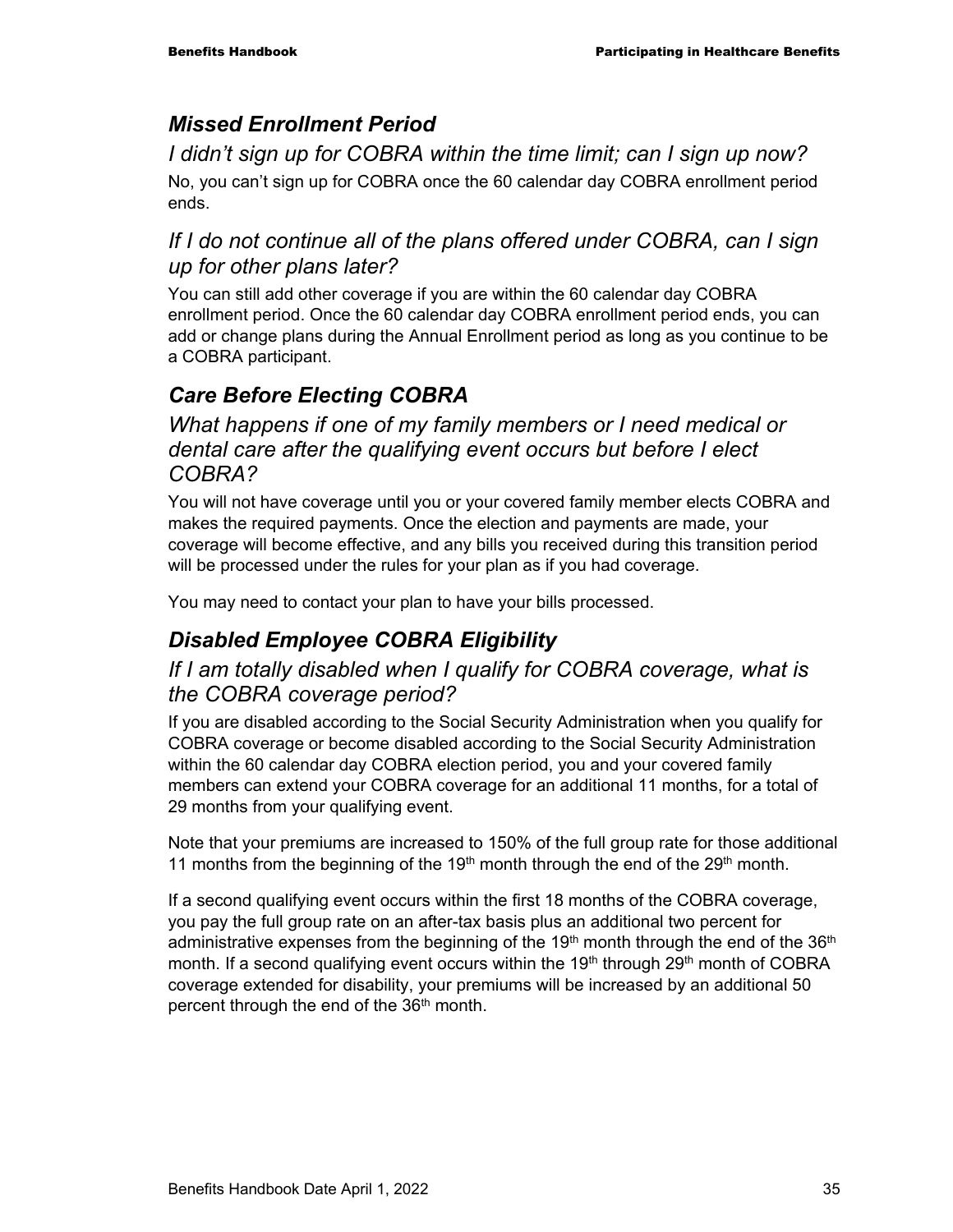# *Less Expensive Plan*

### *Can I elect a less expensive plan now that I am eligible for COBRA coverage?*

No, you cannot change plans outside of an Annual Enrollment period. However, when an Annual Enrollment period is made available to similarly-situated active employees, you and each covered family member can elect separately the plans under which COBRA is continued.

# *Revoking Waiver of COBRA Coverage*

### *Can I revoke my waiver of COBRA coverage before the end of the COBRA election period?*

If you waive COBRA coverage during the 60 calendar day election period, the waiver can be revoked at any time before the end of the election period. Revocation of the waiver is an election of COBRA coverage, although coverage need not be provided retroactively (that is, you may not be granted coverage from the date of your loss of coverage until the date you revoke your waiver).

# *Re-enrolling in COBRA*

# *Can I re-enroll in COBRA if I dropped COBRA coverage?*

You can re-enroll if you are still within the 60 calendar day COBRA enrollment period. Once the 60 calendar day COBRA enrollment period ends, you can't enroll or re-enroll for COBRA coverage.

# *Plan Coverage During COBRA*

### *Will my coverage under my plan be the same while I am on COBRA coverage?*

Yes, your coverage through COBRA will be the same as provided under the plan to other similarly situated employees and subject to the same plan policies and limitations.

# *ID Cards*

### *Can I continue to use my ID card with COBRA?*

For most plans, the identification card you used as an active employee is still appropriate for use with your COBRA coverage.

You should confirm the status of your card with your health plan.

### *How can I get ID cards for my covered family members?*

Contact your medical or dental plan, as applicable, for any health care plan ID cards you need.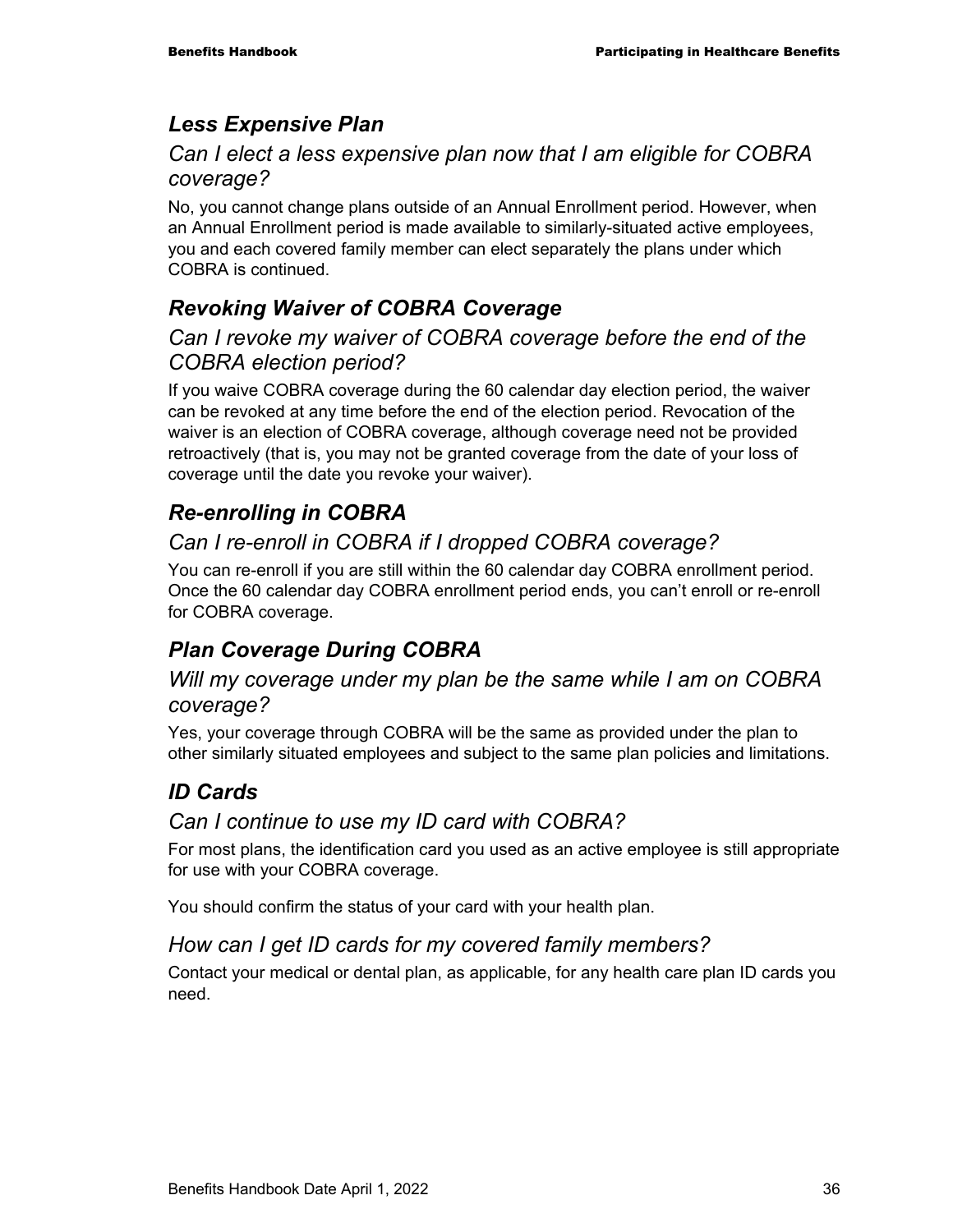### Enrolling a Family Member under COBRA

### *Do I have to enroll all my family members?*

No, you do not have to enroll all of your family members. Each eligible family member has the right to enroll for COBRA coverage. You can enroll as a family, but you do not have to.

### *Can I enroll my domestic partner under COBRA coverage?*

Although not legally required to do so, Marsh McLennan extends COBRA coverage to domestic partners of Marsh McLennan employees and/or their dependent children who have coverage under the Company Benefits Program. (A few medical plans may not extend COBRA to domestic partners or their children; refer to the specific medical plan section to learn about COBRA availability.)

This coverage may be changed or terminated by the Company at any time.

### *What is the COBRA coverage period if my family member is totally disabled when qualifying for COBRA coverage?*

If your family member is disabled according to the Social Security Administration when they qualify for COBRA coverage or become disabled according to the Social Security Administration within the 60 calendar day COBRA election period, you and your covered family members can extend your COBRA coverage for an additional 11 months, for a total of 29 months from the qualifying event.

Note that your premiums are increased to 150% of the full group rate for those additional 11 months from the beginning of the 19<sup>th</sup> month through the end of the 29<sup>th</sup> month.

If a second qualifying event occurs within the first 18 months of the COBRA coverage, you pay the full group rate on an after-tax basis plus an additional two percent for administrative expenses from the beginning of the  $19<sup>th</sup>$  month through the end of the  $36<sup>th</sup>$ month. If a second qualifying event occurs within the  $19<sup>th</sup>$  through  $29<sup>th</sup>$  month of COBRA coverage extended for disability, your premiums will be increased by an additional 50 percent through the end of the 36<sup>th</sup> month.

# Changes While on COBRA

### *Can I make changes in my COBRA coverage during Annual Enrollment?*

Yes, you can make changes to your COBRA coverage during Annual Enrollment. You can make the same changes to coverage you would if you were an active employee. For example, you can elect a different medical or dental plan if available in your resident location. When making changes, make sure to complete the enrollment form and return it as the form instructs.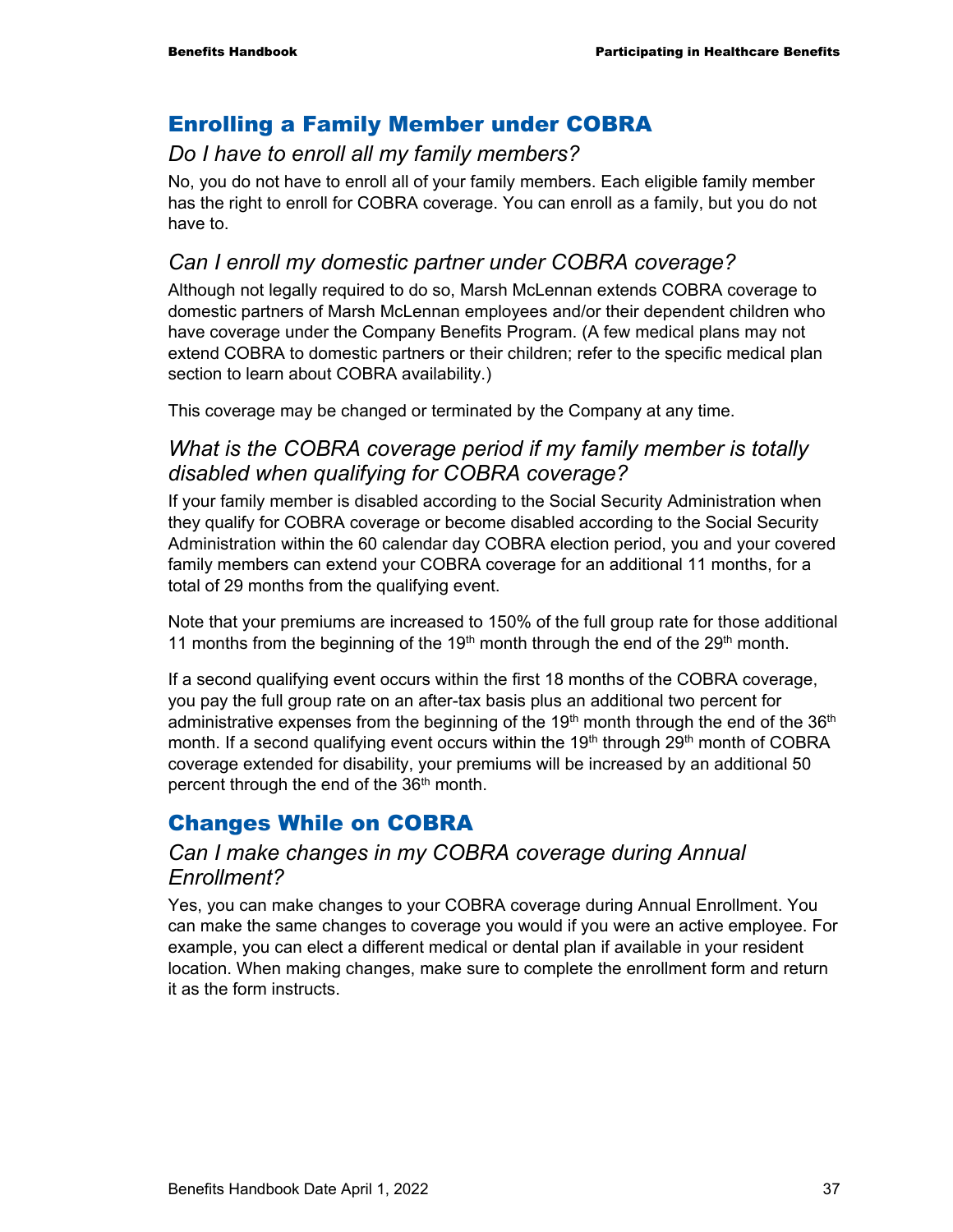### *Once I enroll in COBRA can I change plans if I relocate?*

You can change plans if you move out of your medical service area after you choose your COBRA coverage. You have to notify the Company's COBRA Administrator within 30 calendar days of the date of your relocation.

### *How do I change my address if I move?*

Once you are on COBRA, contact the Company's COBRA Administrator to register an address change. You may also want to notify your Human Resources representative as well so the Company's records will remain accurate.

# Paying for COBRA Coverage

The cost to you to continue coverage is the full group rate on an after-tax basis, plus an additional two percent for administrative expenses.

If your coverage is extended from 18 to 29 months for disability, the cost to continue coverage is the full group rate, plus an additional 50% because of higher medical costs as a result of disability.

You pay monthly for your COBRA coverage.

#### *How is the cost of my COBRA coverage determined if I am or my covered family member is totally disabled?*

If you are disabled according to the Social Security Administration before you become eligible for COBRA or within the 60 calendar day COBRA election period, you are entitled to continue your COBRA coverage for a total of 29 months. Your COBRA cost is determined this way:

- For the first 18 months of coverage, your COBRA cost would be 100% of the group rate, plus an additional 2% to cover the Company's administrative expenses
- For the 11 months of extended coverage because of your disability, your COBRA cost would be 150% of the Company group rate (assuming the disabled family member is included in that coverage under the plan).

#### *When do costs change?*

Your COBRA costs may change:

- when the cost of the plan for all similarly-situated employees changes
- after you complete the first 18 months of COBRA coverage, if you are entitled to continue COBRA coverage because you are considered disabled by the Social Security Administration
- **if you add or drop a family member and the coverage level changes.**

You will be sent a notification of any change in the cost of your COBRA coverage.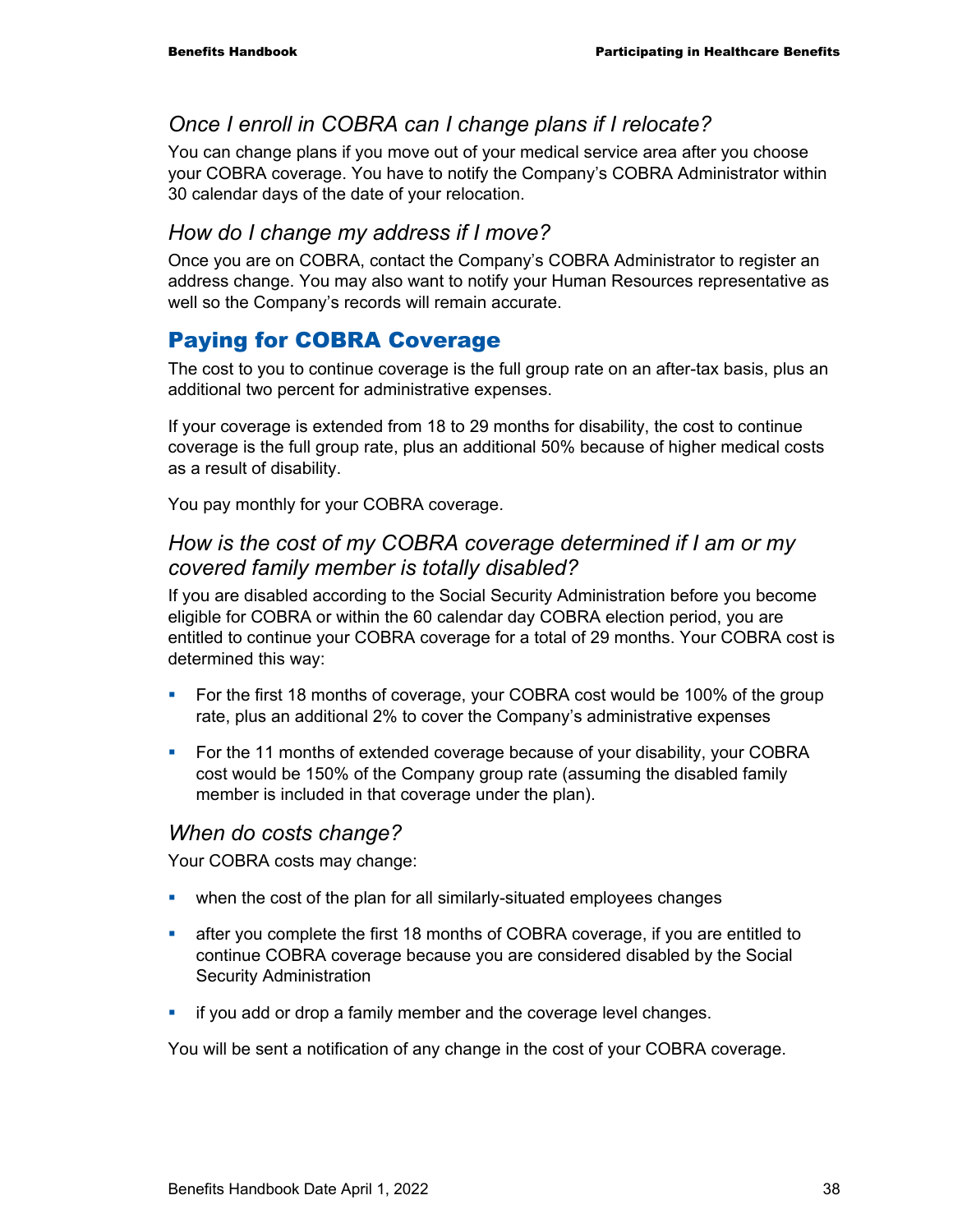#### *Where do I send my COBRA payments?*

Send your COBRA payments to the Company's COBRA Administrator. You should make your COBRA checks payable to Trion.

### *When do I have to pay for coverage?*

You have to send your first payment for COBRA coverage within 45 days of your COBRA election. Your first payment has to include all of your back payments, beginning with the date you lost coverage because of a qualifying event, up to and including the month you send in your first payment. For example, if your coverage ended on June 30 and you return your election form on August 15, you have until September 30 to send in the back payment due for July, August and September, as well as October's payment. In this example, your payment would be for four months of COBRA coverage.

After you make your first payment, you have to make payments for the upcoming month's coverage by the date shown on your COBRA invoice.

#### *What happens if I am already enrolled in COBRA and miss my payment deadline?*

If you miss your payment deadline, you have a grace period of 30 days. If you do not make your payment by the end of the grace period, your COBRA coverage will automatically end and will not be reinstated.

### *Can I have my family members' COBRA premiums deducted from my paycheck?*

No, you can't have COBRA premiums for family members deducted from your paycheck. You have to submit premium payments directly to the Company's COBRA Administrator by check.

### *If I am offered COBRA coverage because my status on the Marsh McLennan payroll has been reclassified as temporary from regular, can my COBRA premiums be deducted from my paycheck?*

No, you can't have your COBRA premiums deducted from your paycheck. You have to submit premium payments directly to the Company's COBRA Administrator by check.

### *Will I be sent a monthly bill in the mail?*

Yes, you will be sent a monthly COBRA bill at your last known address. However, if you do not receive the bill, you must still make payments by your due date in order for your coverage to continue. Neither the Company nor its COBRA Administrator are required to send bills for COBRA coverage.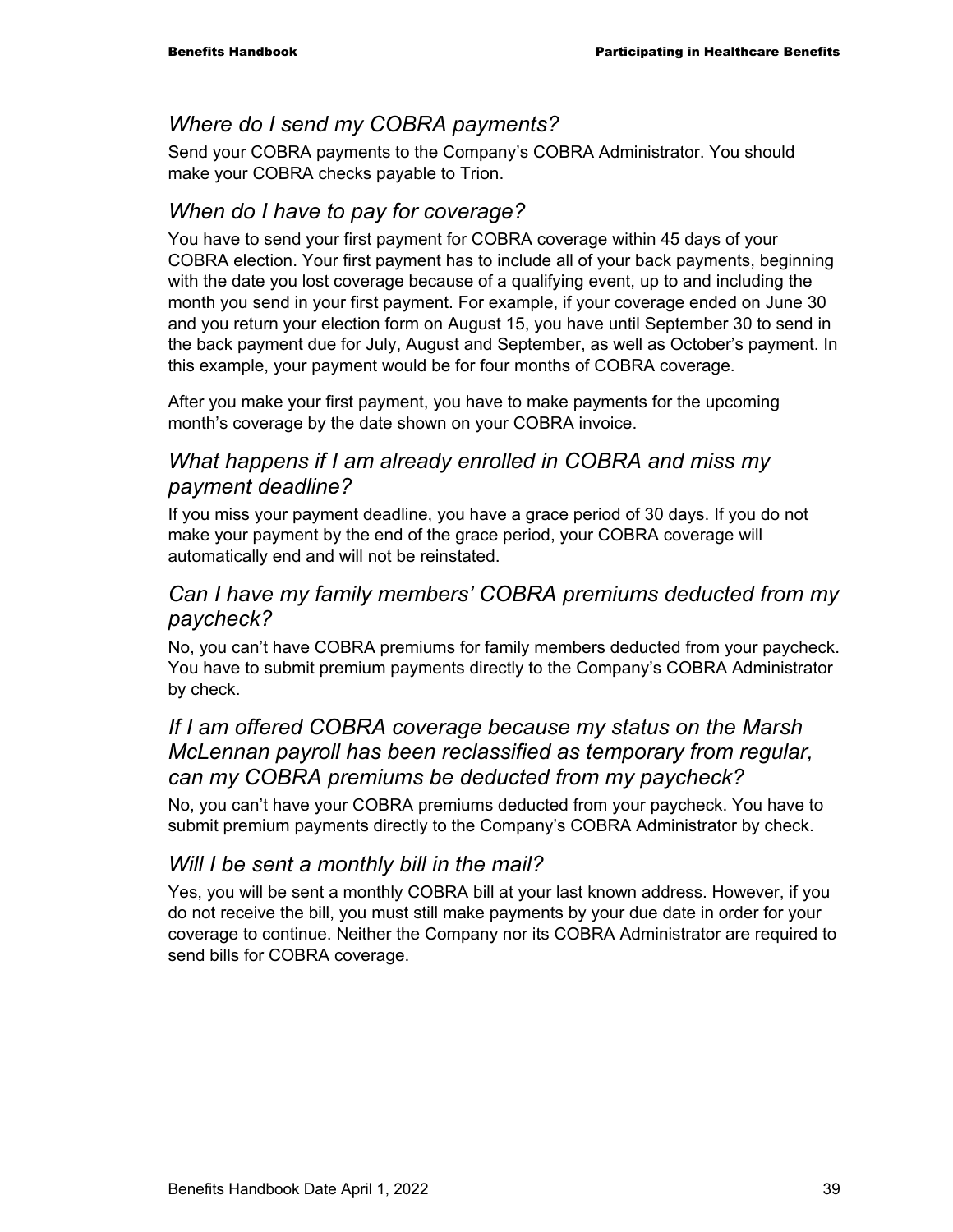### Extending Benefits Due to Disability

### *If a family member or I become totally disabled while on COBRA coverage, can we extend benefits?*

If you (or a family member) are disabled as determined by the Social Security Administration on the date COBRA coverage begins or within the first 60 days of COBRA coverage, your COBRA coverage can be extended for an additional 11 months, for a total of 29 months, or up to 36 months if there is a second qualifying event during the 29 month period.

Note that your premiums are increased by an additional 50 percent for the additional 11 months from the beginning of the 19<sup>th</sup> month through the end of the 29<sup>th</sup> month. If the second qualifying event occurs within the first 18 months of COBRA coverage, you pay the full group rate on an after-tax basis plus an additional two percent for administrative expenses from the beginning of the 19<sup>th</sup> month through the end of the 36<sup>th</sup> month. If a second qualifying event occurs within the 19<sup>th</sup> through 29<sup>th</sup> month of COBRA coverage extended for disability, your premiums will be increased by an additional 50 percent through the end of the  $36<sup>th</sup>$  month.

If you or a family member becomes totally disabled after the first 60 days of COBRA coverage, you or that family member are not eligible for an 11-month COBRA disability extension.

### *When do I need to inform the Company of my disability?*

You must inform the Company's COBRA Administrator of the Social Security Administration's determination of disability within the first 60 days after the Social Security Administration's determination and before the end of the 18-month COBRA coverage period.

### Impact of Medicare Eligibility

#### *I am actively employed and turning age 65; what will happen to my current medical plan coverage?*

As long as you are actively employed, both you and your spouse will remain in the current Company healthcare plan, which will pay benefits first. Once you or a covered spouse is deemed to be eligible for Medicare, Medicare will pay secondary, and the Company plan will continue to pay primary.

### *How are my domestic partner's claims paid if I am actively employed and my domestic partner becomes Medicare eligible due to age?*

If your domestic partner is 65 or over and becomes Medicare eligible, Medicare pays primary.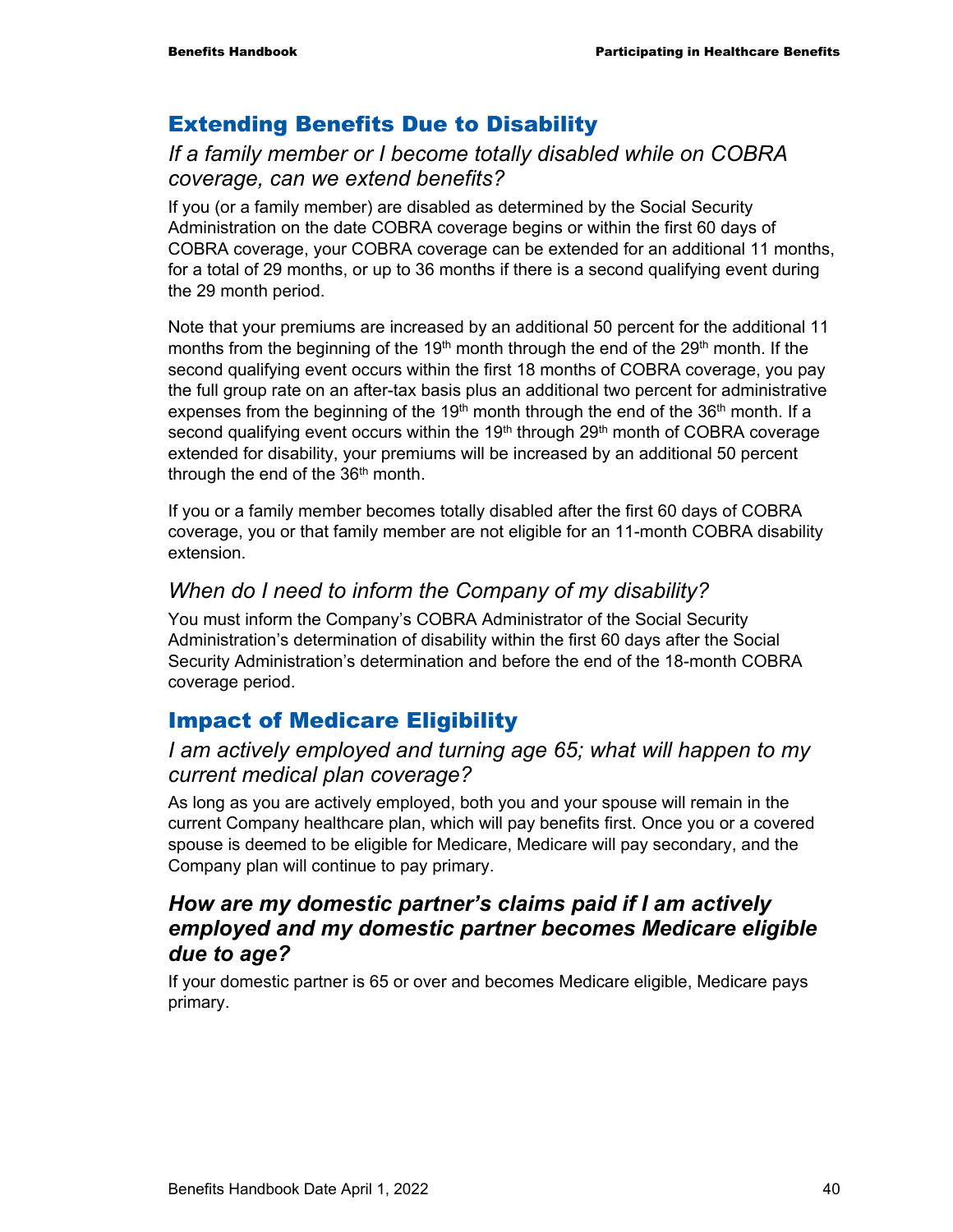### *How are my domestic partner's claims paid if I am actively employed and my domestic partner becomes Medicare eligible due to disability?*

If your domestic partner is under age 65 and becomes Medicare eligible, Medicare pays primary.

### *I am currently on COBRA and turning age 65; what will happen to my COBRA coverage?*

If you are on COBRA coverage and enroll in Medicare Part A or B when you turn 65, your COBRA coverage will end. You can continue your COBRA coverage beyond age 65 and delay enrolling in Medicare. Your COBRA coverage will end when you actually enroll in Medicare, and your family members can continue COBRA coverage for themselves for the remainder of the 18 months from the date of the original qualifying event when you enroll in Medicare.

**Note:** Delaying enrollment in Medicare may result in late enrollment penalties. For each 12-month period that you could have enrolled in Medicare Part B but did not, late enrollment penalties may be assessed.

### *What if I am enrolled in Medicare and later become eligible for and elect COBRA coverage?*

If the effective date of your enrollment in either Medicare Part A or B is on or before the date that your COBRA continuation coverage is elected, then you can be enrolled in both Medicare and COBRA continuation coverage simultaneously.

### *If I terminate employment, elect COBRA and then enroll in Medicare, can my family members still continue their COBRA coverage?*

Yes. If you enroll in Medicare after you elect COBRA and you are within the original maximum continuation period of your qualifying event, your family members can continue their COBRA coverage for up to 18 months from the date of the original qualifying event (your termination of employment).

# When COBRA Coverage Ends

COBRA coverage can end for you or a covered family member (as applicable) on the first of the following to occur:

- the last day of your allowable COBRA continuation period
- you fail to make a payment within 30 days of the due date (you are permitted 45 days to make your initial COBRA payment)
- you become covered under another group health plan after making the COBRA election that does not have any pre-existing condition exclusion or limitation that applies to you
- the day you first become covered by Medicare after making the COBRA election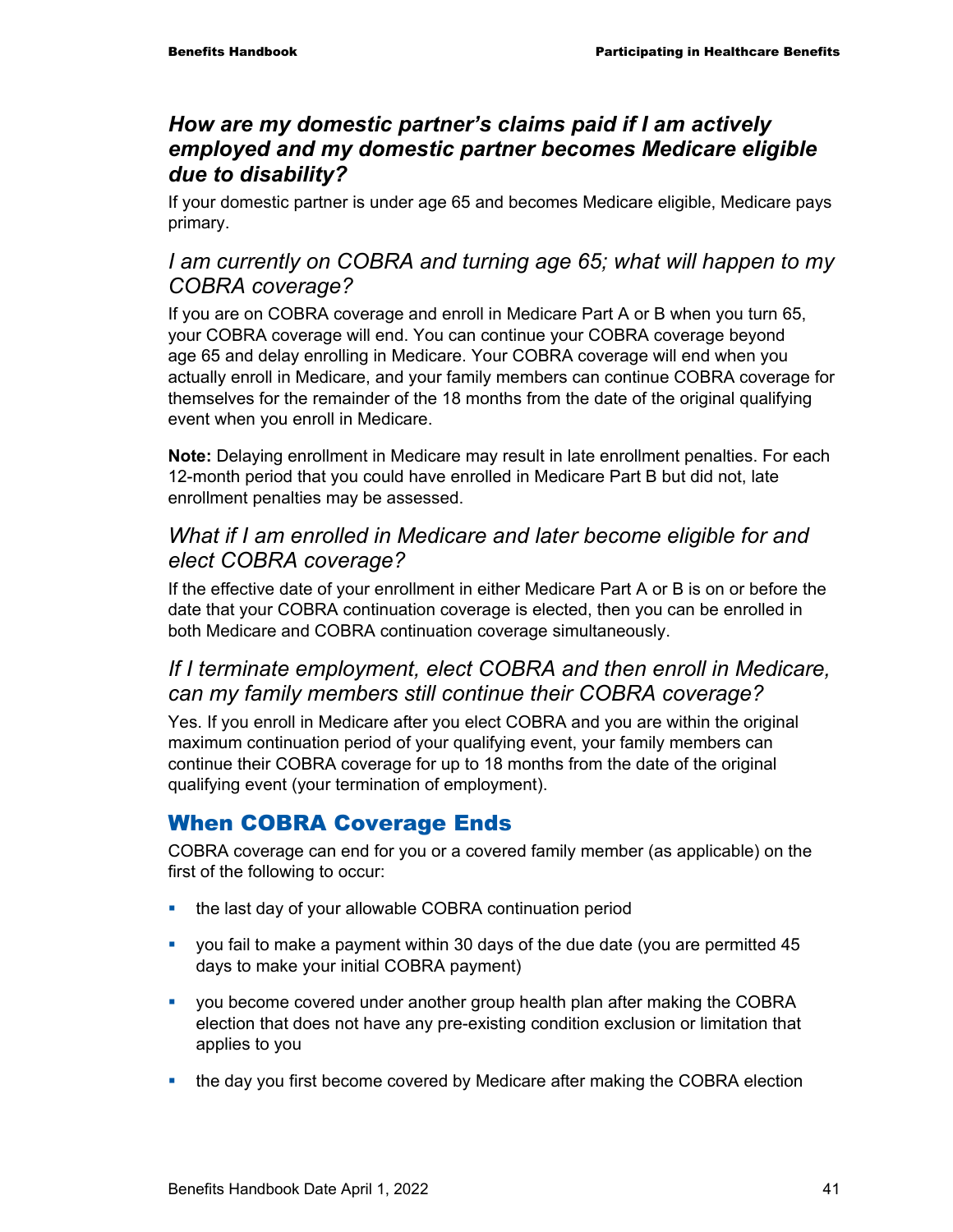- the Company stops offering all group health plans
- **for extended disability coverage, the first of the month that begins at least 30 days** after the date you are no longer considered disabled for Social Security purposes
- you engage in misconduct, such as submitting fraudulent claims.

#### *Coverage Extensions*

You can have a coverage extension in the following cases:

- A second qualifying event, such as divorce or a child's loss of dependent status may occur while coverage is being continued for the 18-month COBRA coverage period. If this happens, the spouse and the children already receiving continuation coverage may be eligible for additional months of coverage, up to a maximum of 36 months from the date of the original qualifying event.
- Disability extension: if the Social Security Administration issues a determination that you or another qualified family member is "disabled" at the time of or within 60 calendar days of the COBRA qualifying event due to your termination of coverage or reduction in hours, you may qualify for up to an additional 11 months of COBRA coverage, or up to a total of 29 months of COBRA coverage.

# *Continuing Coverage after COBRA Ends*

#### *Can I continue my coverage once my COBRA ends?*

If you or a covered family member's COBRA coverage ends as a result of the expiration of the maximum coverage period, the group health plan must, during the 180-day period ending on the COBRA coverage expiration date, provide you or your covered family member the option of enrolling in a conversion health plan (i.e., and individual policy) if this option is otherwise available to similarly-situated non-COBRA beneficiaries under the group health plan. Your costs won't be based on the Company's group rates, and the Company won't have any involvement with your coverage.

**Note:** You may also have certain legal rights to convert to an individual policy after your group coverage ends. However, no conversion option is offered under MetLife Dental Plan. If you have HMO coverage, you should contact your plan's Claims Administrator to find out if a conversion policy is offered when COBRA coverage ends.

# *Health Plan No Longer Offered*

#### *What if the Company stops offering the group health plan under which I elected COBRA coverage?*

You will be permitted to elect another Company-sponsored group health plan provided to similarly-situated active employees for the duration of your COBRA coverage.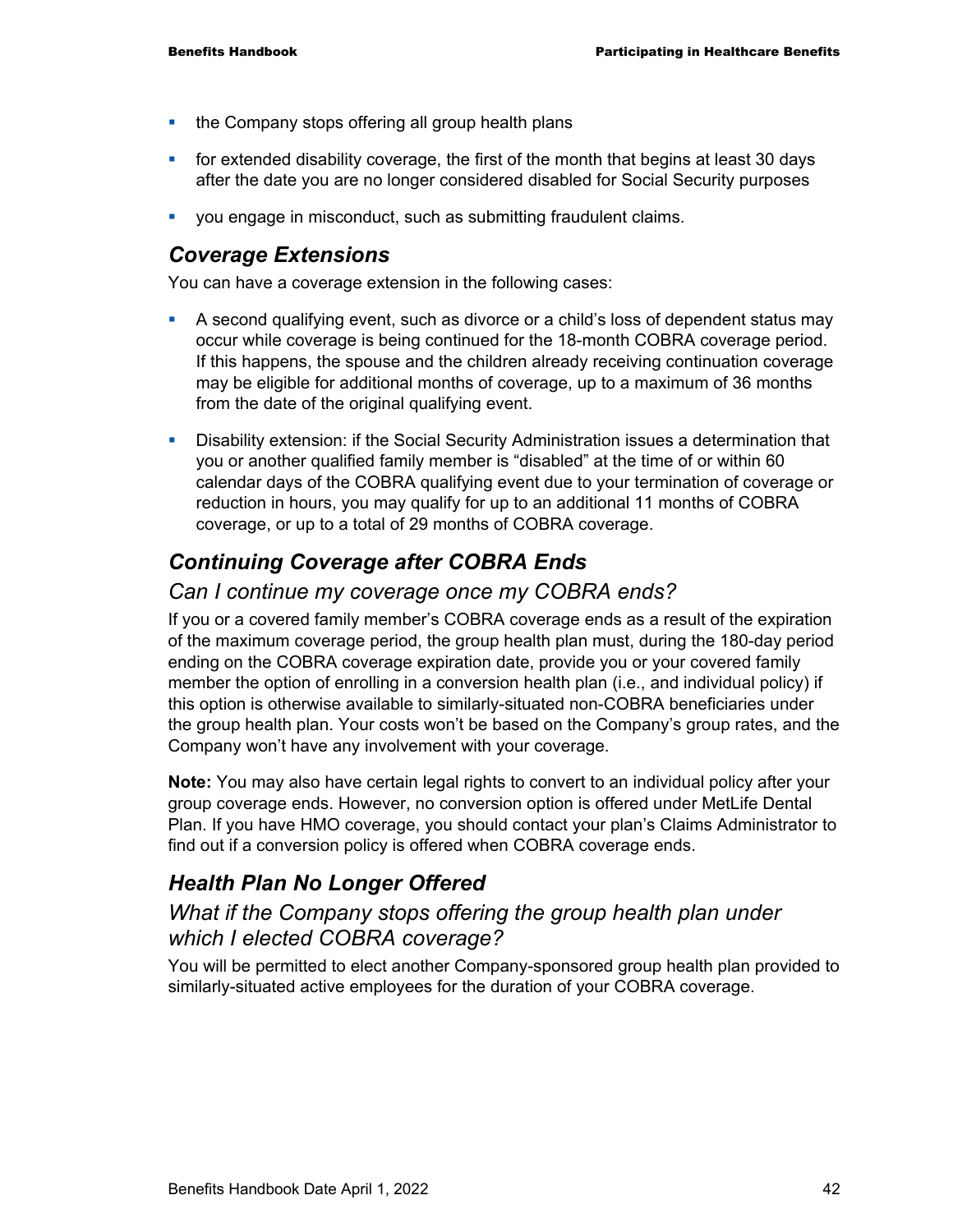# *Covered by More Than One Plan*

*If I am covered by the Company's plan and another plan and lose coverage under the Company's plan, can I elect COBRA coverage?* 

Yes, you can elect coverage under COBRA if you lose coverage under the Company's plan due to a qualifying event.

# *Continuing COBRA with New Employer*

### *Can I continue COBRA coverage even though my new employer offers coverage?*

You cannot continue COBRA coverage if, after you have elected COBRA, your new employer offers coverage, unless the plan has a pre-existing condition, exclusion or limitation that affects you. (In that case, the Company has the right to terminate your COBRA coverage once your new employer's plan's conditions to coverage are satisfied.)

# Filing a Claim under COBRA

#### *How do I submit a claim?*

As with active coverage, you must complete and submit a claim form for benefits from the following plans:

- **Nedical Plans**
- **Dental Plan**
- **Health Care Flexible Spending Account**
- **EXECT** Limited Purpose Health Care Flexible Spending Account

Complete the claim form and return it to the Claims Administrator as the form instructs.

### *Where do I get a claim form?*

You can obtain a claim form from the Claims Administrators. For information on the claims process of another plan, refer to the specific plan.

### *How do I appeal a benefit determination or denied claim?*

There are special rules, procedures and deadlines that apply to appeals of benefit determinations and denied claims, and you have special legal rights under ERISA. Refer to the specific plan for a description of the appeal process.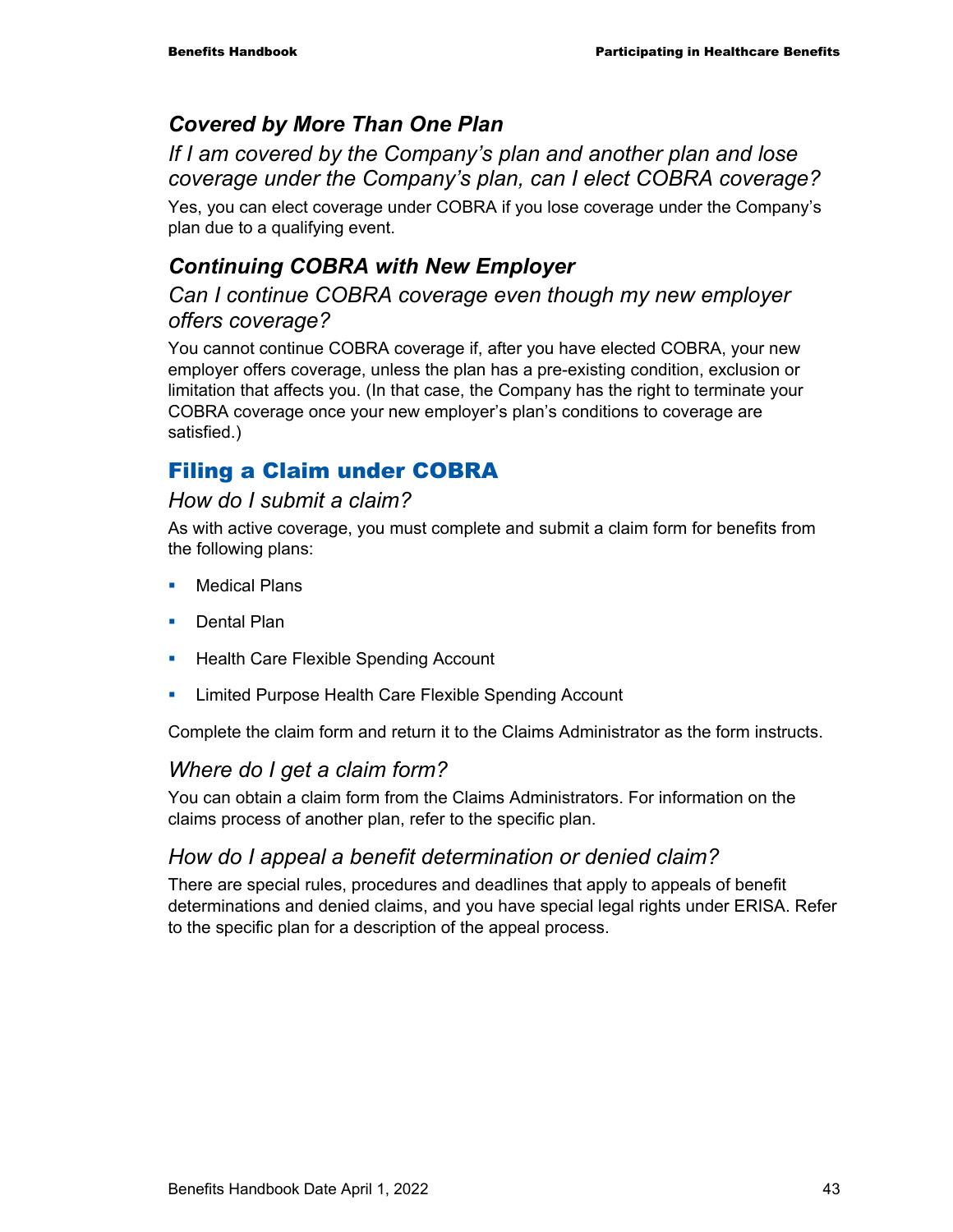#### COBRA Contact

For more information, contact the Company's COBRA administrator.

For election forms and premium payments:

Trion Group, Inc. P.O. Box 2672 Omaha, NE 68108-2672

For all other correspondence:

Trion Group, Inc. 2300 Renaissance Blvd. King of Prussia, PA 19406

Phone: +1 866 324 4087 Monday through Friday, 8:30 a.m. to 5:30 p.m., Eastern time.

Website: http://www.cobra-link.com/

The Company has hired Trion to administer this plan. To the maximum extent permitted by law, Trion's decisions are final and binding.

### HIPAA

This section explains your rights under HIPAA, which stands for the Health Insurance Portability and Accountability Act of 1996, and is designed to protect health insurance coverage for you and your covered family members if your Company medical coverage ends.

HIPAA includes protections for coverage under group health plans that:

- **EXECUTE:** Limit exclusions for pre-existing conditions
- **Prohibit discrimination against employees and family members based on their health** status
- Allow a special opportunity to enroll in a new plan to individuals in certain circumstances.

#### How HIPAA Works

HIPAA prohibits discrimination in getting medical coverage because of your health status, physical or mental medical condition, claims experience, receipt of health care, medical history, genetic information, evidence of insurability or disability.

HIPAA requires a special enrollment period for group health plans if you declined coverage before because of other health insurance or COBRA coverage.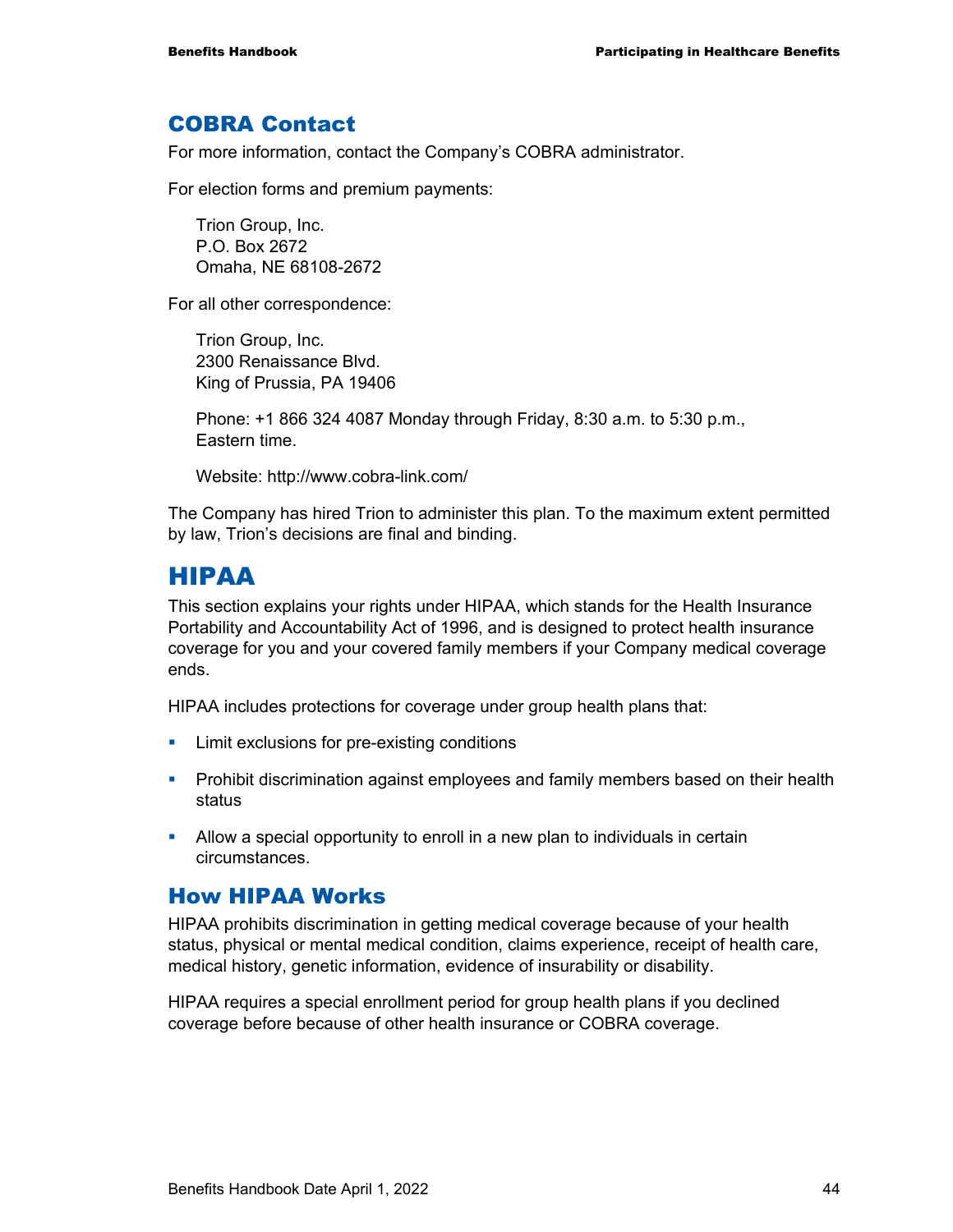### *Plans Covered*

The following plans are eligible plans under HIPAA:

Medical

Limited-scope dental or vision plans, nursing home care, home health care, communitybased care and other similar limited benefits are not covered under HIPAA.

### *Contact*

For more information, contact HR Services at +1 866 374 2662.

# Enrollment

### *Special Enrollment*

#### **If I don't enroll when I am first eligible, can I elect group medical coverage later on?**

Yes. A special enrollment opportunity occurs if an individual with other health insurance loses that coverage or if a person becomes a new eligible family member through marriage, birth, adoption, or placement for adoption. However, you must first notify the plan of your request for special enrollment within 30 calendar days after losing your other coverage or within 30 calendar days of having (or becoming) a new eligible family member. You register the event by going to Colleague Connect (**https://mmcglobal.sharepoint.com/sites/home**).

You may also enroll during Annual Enrollment.

### *Nondiscrimination Requirement*

#### **Can my coverage be denied based on my health status?**

No. Your coverage can't be denied, and you can't be excluded, under your medical plan just because you have a particular physical or mental illness, medical condition, or genetic information.

### *Change in Health Status*

#### **Can I lose coverage or be charged more for coverage if my health status changes?**

Under HIPAA, your medical plan may not establish rules for eligibility (including continued eligibility) of any individual to enroll under the terms of the plan based on health status related factors. These factors include:

- **health status**
- **n** medical condition (physical or mental)
- **Claims experience**
- **Fig.** receipt of health care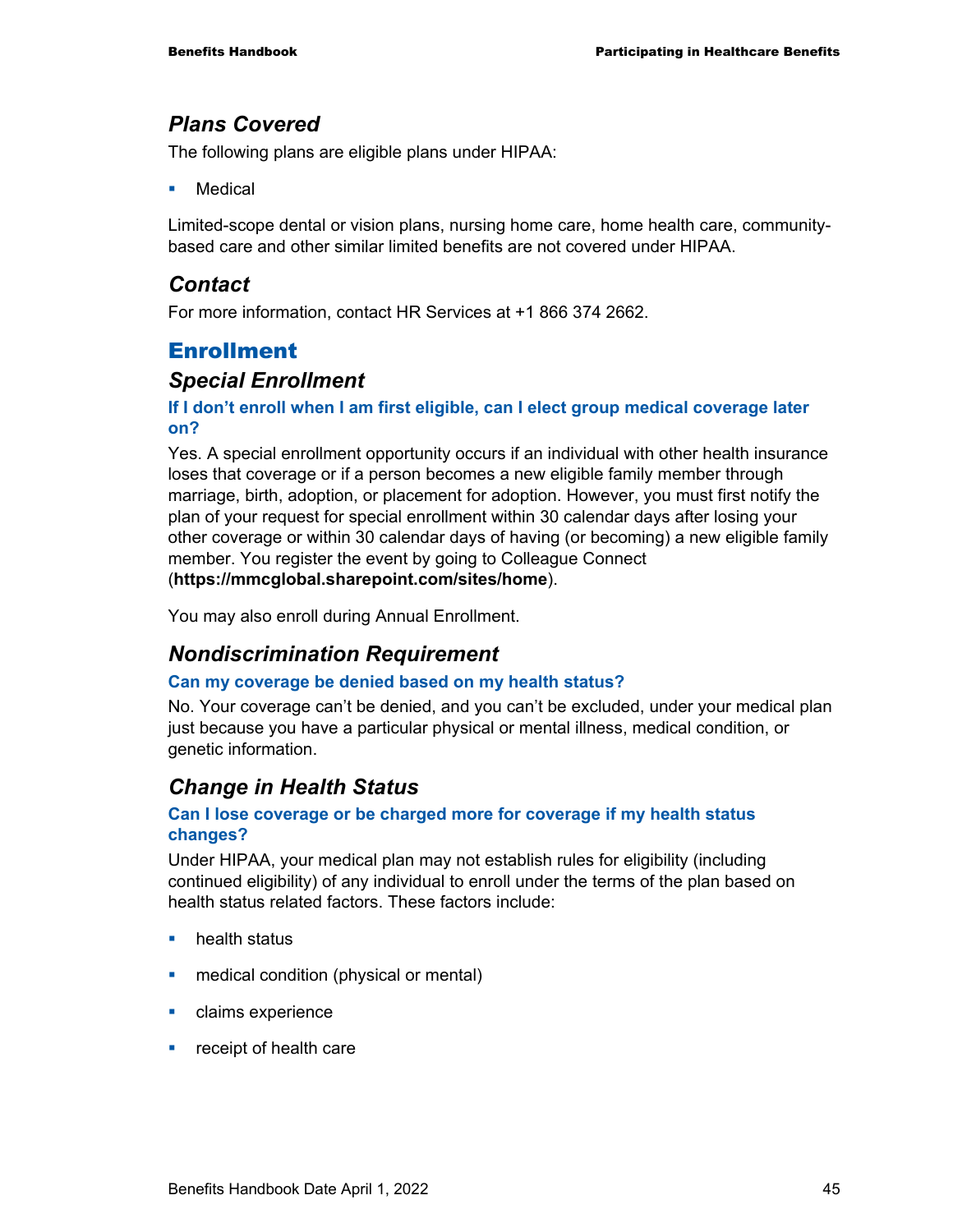- **n** medical history
- **genetic information**
- **Evidence of Insurability**
- **disability**

You will not be required to pay a premium or contribution that is greater than that for a similarly situated individual based on a health status related factor.

# Pre-existing Conditions and Coverage Information *Keeping Same Benefit*

#### **Does HIPAA guarantee that I will receive the same benefits I had under the old plan?**

No. When you change from one plan to another, you will receive the benefits provided under the new plan.

### *Keeping My Doctor*

#### **Does HIPAA let me keep my doctor who is currently treating me for my preexisting condition?**

You may be able to keep the same doctor; however, it depends on the benefits and the provider network offered under your new plan. HIPAA does not require that your same doctor continue to treat you.

### *Pre-existing Condition Exclusions*

#### **Does a pre-existing condition exclusion apply to me?**

The Company medical plan does not have a pre-existing condition exclusion.

A pre-existing condition is a medical condition present before your enrollment date.

Genetic information may not be treated as a pre-existing condition in the absence of a diagnosis.

#### *Plans Covered under HIPAA*

#### **What plans are covered under HIPAA?**

HIPAA covers:

Medical.

Limited-scope dental or vision plans, nursing home care, home health care, communitybased care and other similar limited benefits are not covered under HIPAA.